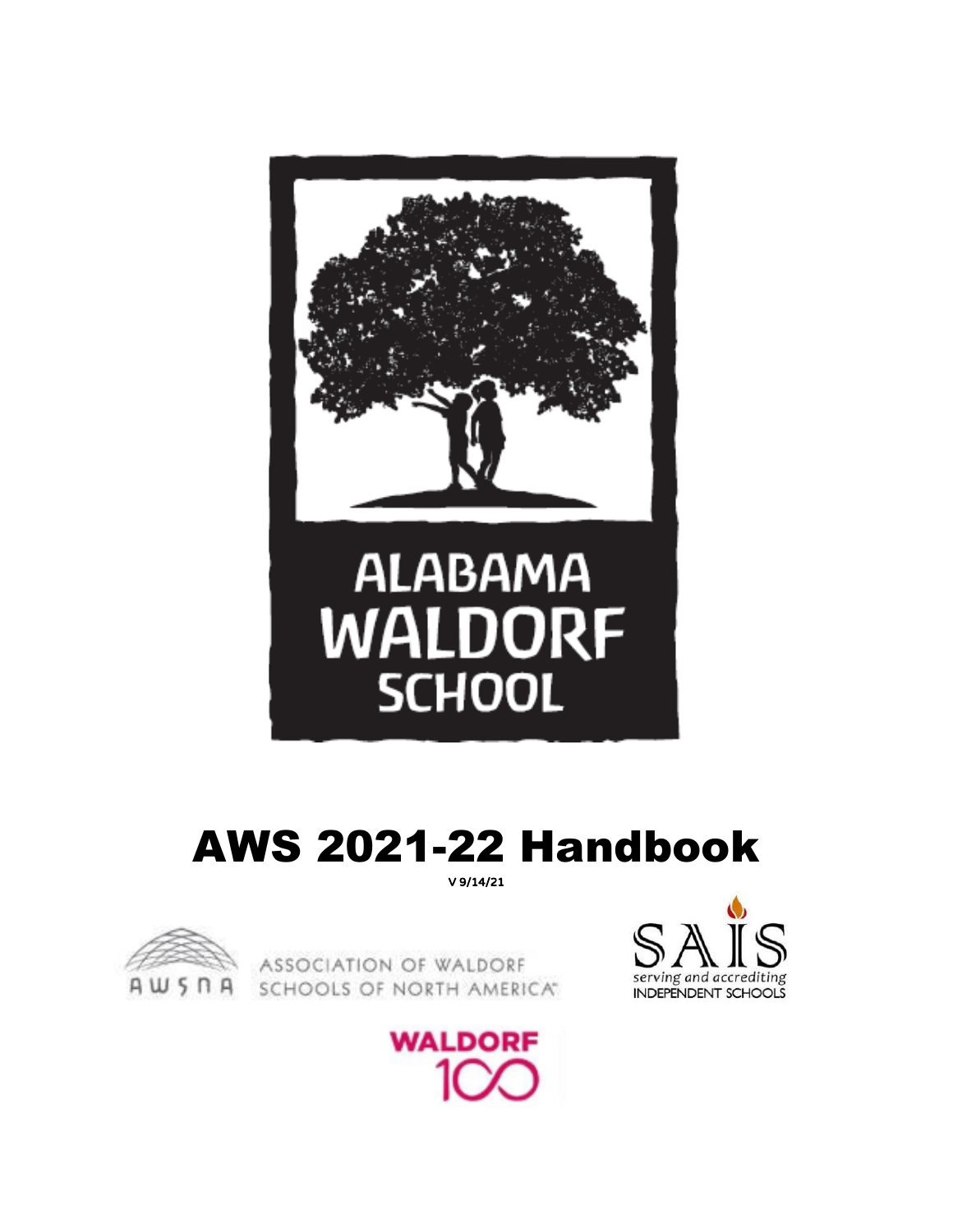# **AWS HANDBOOK 2020-21**



*Accepted and working policies and procedures are subject to change. Change notices will be posted in the weekly newsletter.*

*All enrolled families must agree to abide by AWS policies and procedures, as well as the community pledge, before signing an academic year and/or summer program contract.*

# **COMMITMENT FROM PARENTS/GUARDIANS**

Like thousands of other parents and guardians around the world, you have chosen Waldorf education for your child, and we ask that you *actively* support the work of our school. Every Waldorf School is unique, but each is composed of interrelated groups: the board, the faculty, the parents/guardians, and the students.

It is the role of parents/guardians to support the school's **mission** morally, practically, and financially. The ideal for any Waldorf School is that individuals take responsibility for the *whole* by contributing as much as they are able out of their own initiative.

**The mission** of Alabama Waldorf School is to cultivate healthy, confident, compassionate learners who excel academically, socially, and civically.

**The vision** of Alabama Waldorf School is to be a beacon for the Birmingham community, offering a vibrant future grounded in an engaged, compassionate, and insightful understanding of the world.

The faculty's mission is to be committed to helping children fully develop to their physical, spiritual, social, emotional, and intellectual potential. In undertaking this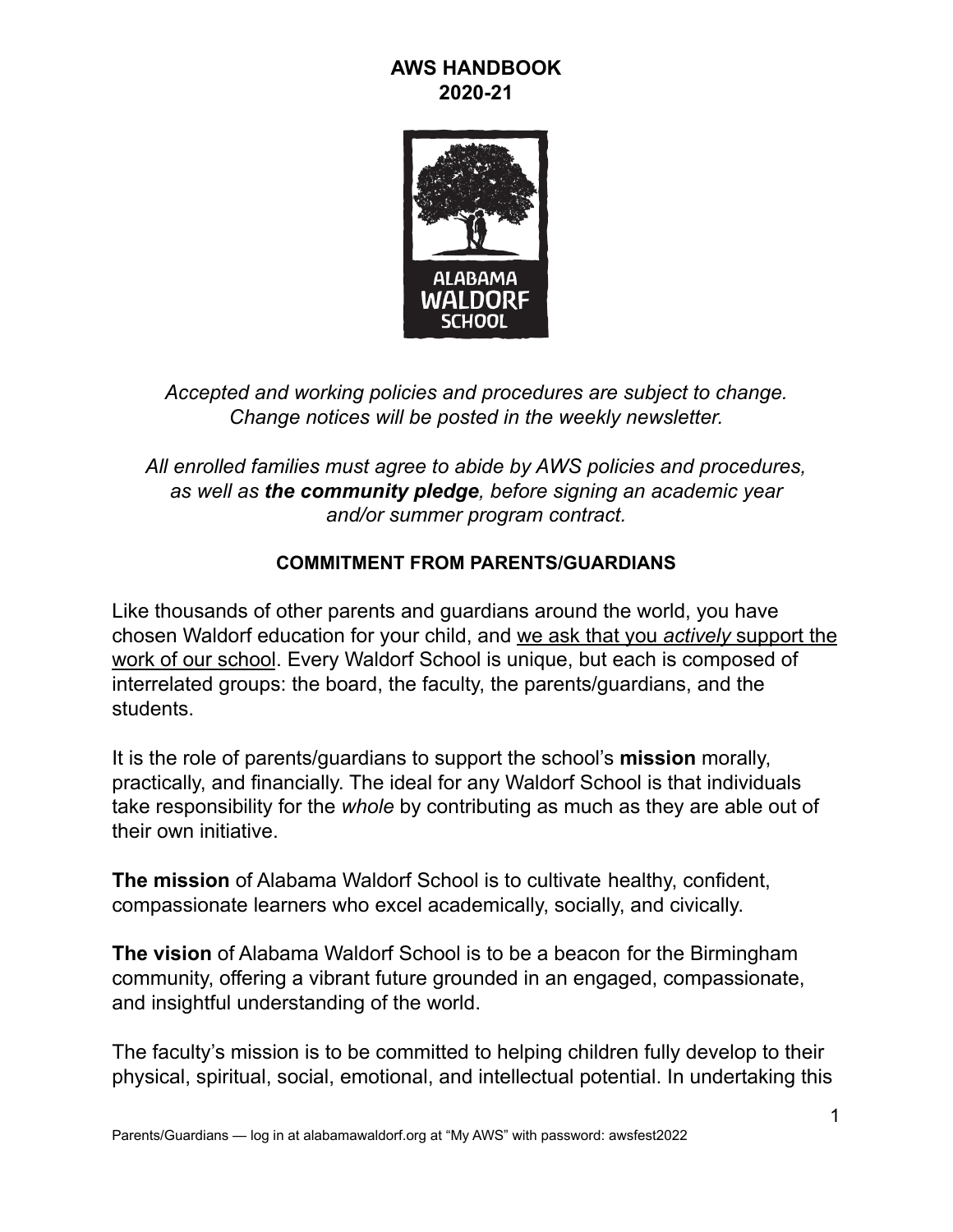responsibility, faculty members seek to appreciate and understand the uniqueness of each child in his or her own right and in relationship to the spectrum of child development. In doing so, faculty members seek to empower and inspire each other by providing support, rejuvenation, and growth as individuals and as educators and to promote the smooth operation of the school.

**Parent/Guardian support of the life of the school with their time and talents is essential.** Volunteers enrich the school in many ways: supporting community and classroom activities; tending the physical space of the school and campus; serving on committees; planning and attending fundraising and cultural events; participating in study groups and in the Family Association; providing expertise in practical areas; and helping to spread a positive message about the school in order to increase enrollment.

Because income from tuition can only cover part of the operating budget of any school, fundraisers and giving campaigns are essential to the health of all educational institutions. In all independent schools, *gift income finances part of the cost of educating each child*. Fundraising campaigns support the financial structure of our school and help keep tuition increases to a minimum. In addition, a successful fundraising campaign tells potential donors that members of the community support the mission of the organization. Knowing this, donors are more inclined to make a grant or give a gift. Every family ultimately benefits from a successful fundraiser*.*

This year's fundraisers include: the ongoing Capital Campaign for our permanent site at 5901 Crestwood Blvd (run by Development and the Board); Movin' & Groovin', Holiday Faire (hosted by the Family Association); the Annual Giving Campaign (run by Development); the Spring Gala (Marketing & Events Committee); AWS Fest (Marketing & Events Committee) and Read-A-Thon (Faculty & Development) where all students and adults can participate.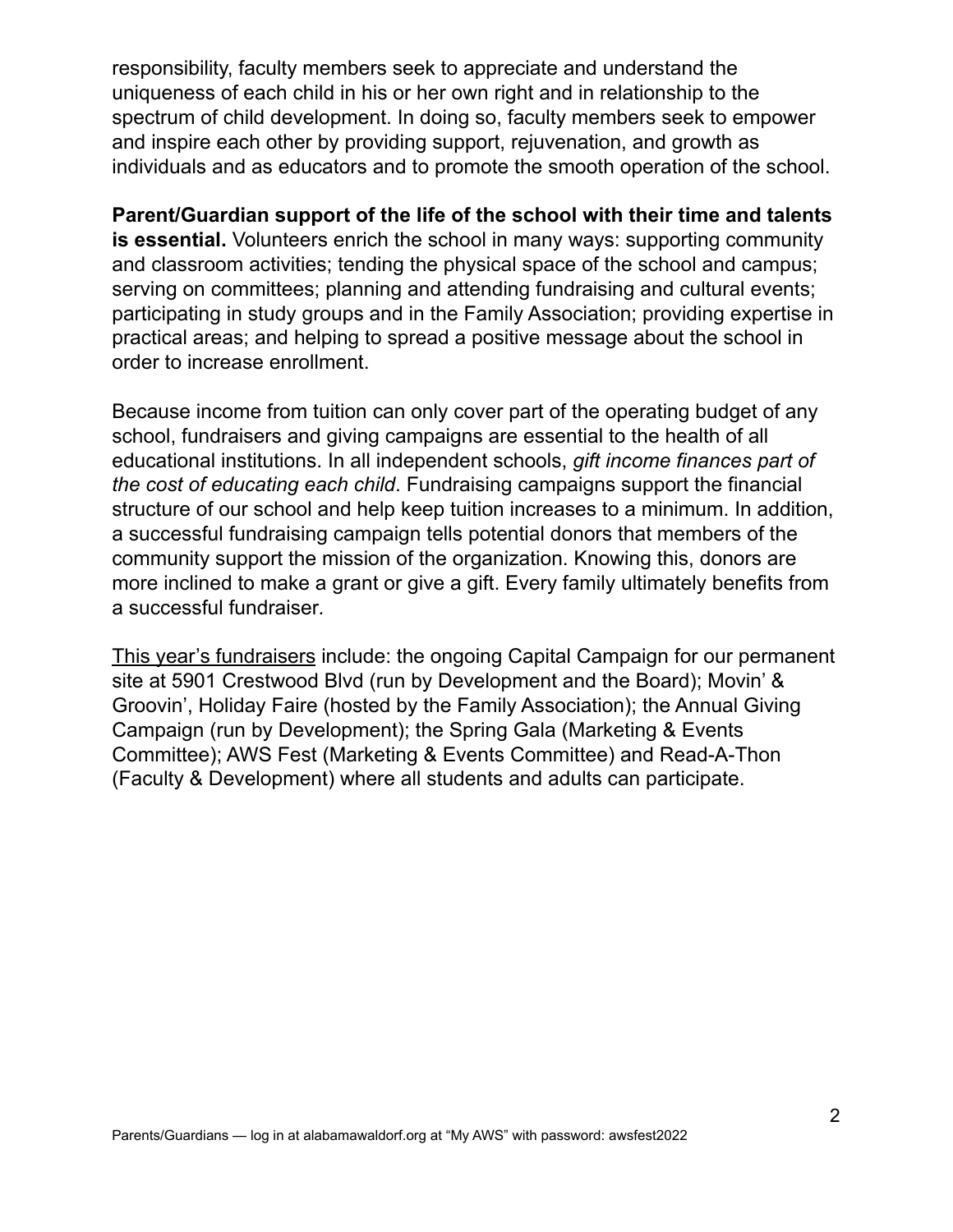# **COMMUNITY PLEDGE**

Rudolf Steiner, founder of Waldorf Education, recognized that the young child learns primarily through imitation and example. Alabama Waldorf School (AWS) Faculty members make a conscious effort to provide AWS students with healthy influences. To this end, the Family Association, Faculty, Administration, and Board of Trustees ask the community to make a pledge to each other and to Alabama Waldorf School to strive toward these ideals and abide by the policies and procedures in the Alabama Waldorf School's Handbook which necessarily involves *making a commitment to*:

- \* **Monitor and limit the children's screen and media exposure (including television, computer, phone, tablet, and video game time)**
- \* **Encourage nutritious food choices to support healthy child development**
- **\* Protect our children's environment from commercial influences and violent images**
- **\* Encourage environmentally responsible use of resources to support a healthy planet**
- **\* Embody an ethic of non-violence**
- **\* Stay informed of school-related functions and discussions**
- **\* Take part in opportunities for consensus and/or mandated decision-making**
- **\* Be involved in community service projects**
- **\* Support Alabama Waldorf School by attending special events and contributing to its fundraisers and giving campaigns**
- \* **Avail oneself of the many opportunities for adult education, including parent/guardian support nights hosted by teachers, lectures and discussions by faculty and staff or outside Waldorf experts, Family Association meetings, the weekly newsletter, etc.**
- **\* Respect Alabama Waldorf School as a campus free of drugs, alcohol, tobacco, vapes & cigarettes**

You can learn more about the Community Pledge from your child's teacher. Parents/Guardians who value these principles in their hearts and live out of them in their daily lives show the most satisfaction and longevity with the school.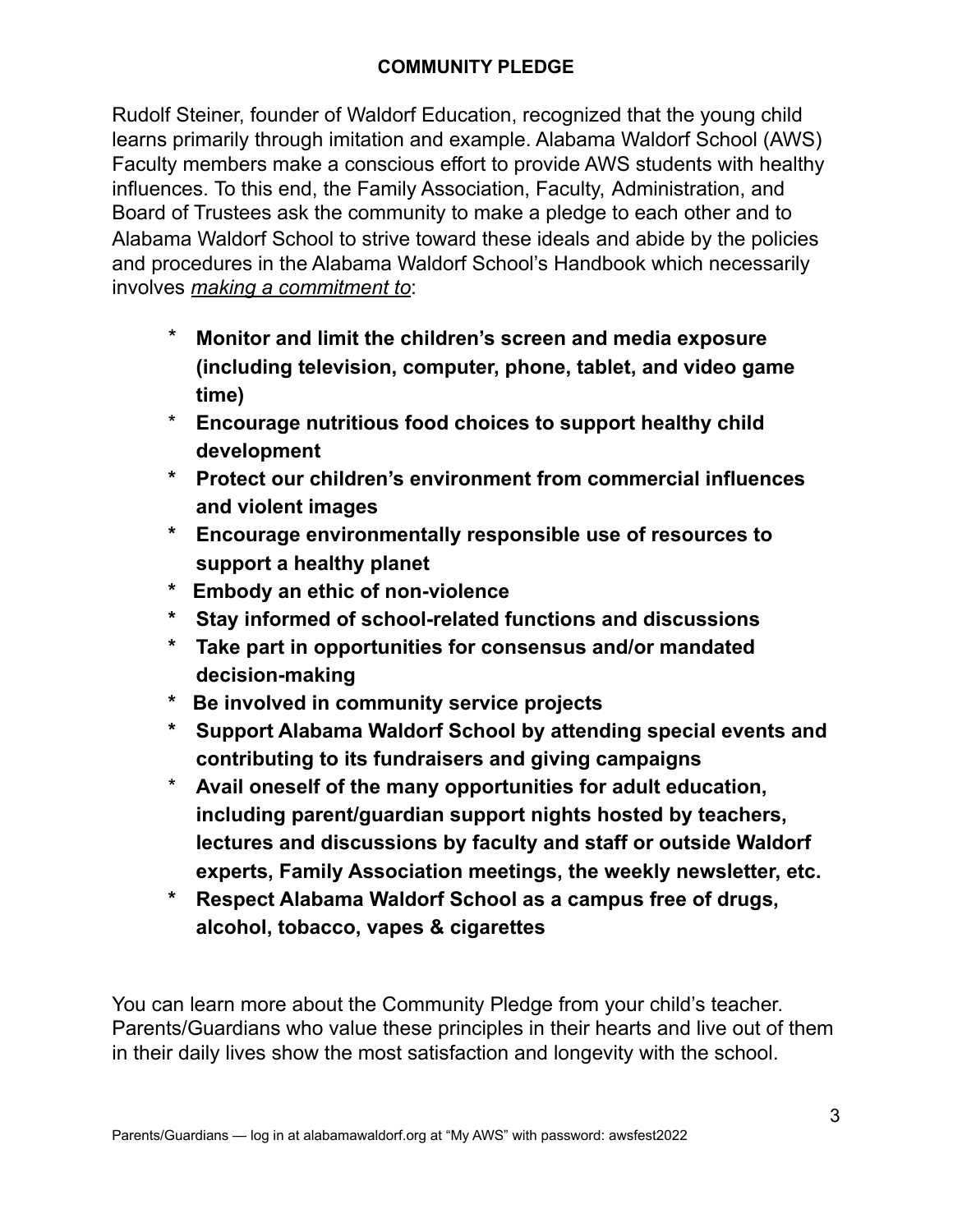# **Alabama Waldorf Office Hours**

Monday – Friday, 8 am – 3 pm 205-592-0541 Phones answered after morning drop-off

Luke Lucas, Administrator – [admin@alabamawaldorf.org](mailto:admin@alabamawaldorf.org) Kristin Nunnelley, Admissions – enrollment@alabamawaldorf.org Cassia Kesler, Marketing – marketing@alabamawaldorf.org Annie Damsky, Advancement – development@alabamawaldorf.org Terri Reece, Finance – finance@alabamawaldorf.org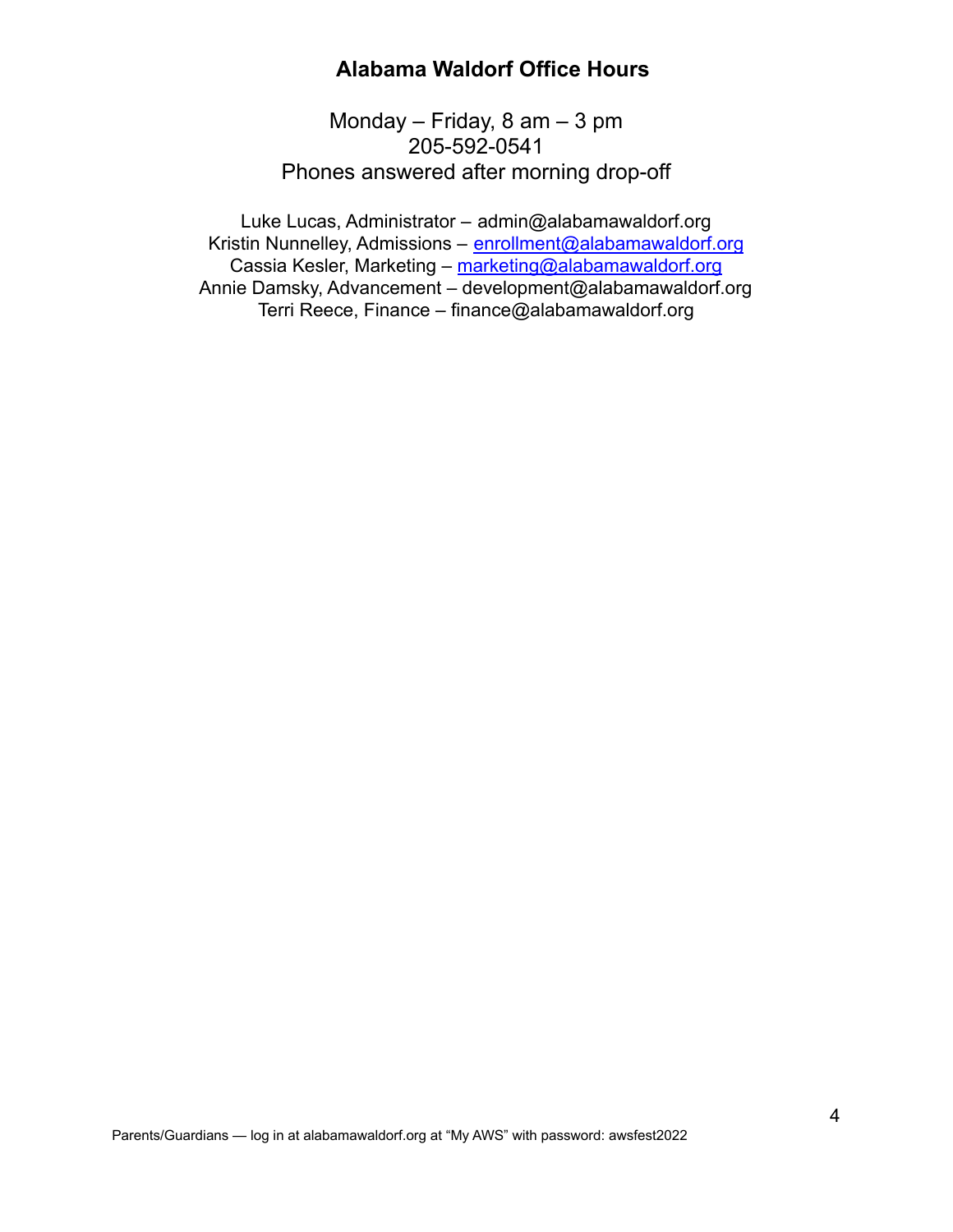# **TABLE OF CONTENTS**

| <b>SECTION I: HOW TO GET INVOLVED</b>                   |                   |
|---------------------------------------------------------|-------------------|
| <b>Leadership Roles</b>                                 | $\overline{7}$    |
| <b>Ongoing Events</b>                                   | $\overline{7}$    |
| <b>Education Events for Parents/Guardians</b>           | $\overline{7}$    |
| <b>Fundraising/Friendraising Events</b>                 | 8                 |
| <b>Ongoing Fundraisers</b>                              | 9                 |
| <b>Special Events</b>                                   | $10 - 11$         |
| <b>Volunteer Opportunities</b>                          | $12 \overline{ }$ |
| <b>SECTION II: HOW TO STAY INFORMED</b>                 |                   |
| <b>Email Distribution</b>                               | 13                |
| <b>Conferences and School Reports</b>                   | 13                |
| <b>School Communication</b>                             | $13 - 15$         |
| <b>SECTION III: HOME LIFE RECOMMENDATIONS</b>           |                   |
| <b>Building Responsible Citizenship at Home</b>         | 15                |
| <b>Extracurricular Activities</b>                       | 16                |
| Rest and Sleep at Home                                  | 16                |
| Rhythm                                                  | 16                |
| Television, Media & Screen Time                         | 17                |
| <b>SECTION IV: GENERAL POLICIES &amp; PROCEDURES</b>    |                   |
| Alcohol, Tobacco, Drugs - Policy Prohibiting            | 18                |
| <b>Birthday Celebrations at School</b>                  | 18                |
| <b>Bringing Things from Home</b>                        | 18                |
| Cell Phone Usage (Adults)                               | 19                |
| <b>Child Abuse and Neglect Policy</b>                   | 19                |
| Childcare Policy for Parent/Guardian Evening and Events | 19                |
| <b>Discipline</b>                                       | 19                |
| <b>Grades Student Code of Conduct</b>                   | $21 - 22$         |
| <b>Emergency Action Plan</b>                            | 22                |
| <b>Enrollment and Contractual Policies</b>              | 23                |
| <b>Facility Usage</b>                                   | 23                |
| <b>Festivals</b>                                        | 23                |
| <b>Food Statement</b>                                   | 24                |
| <b>Health Policies</b>                                  | $24 - 27$         |
| <b>COVID-19 Policies</b>                                | 27                |
| <b>Home Visits</b>                                      | 29                |
| Parent/Guardian Code of Conduct                         | 29                |
| <b>Parking Lot Safety</b>                               | 29                |
| Pick up and Drop Off                                    | 30                |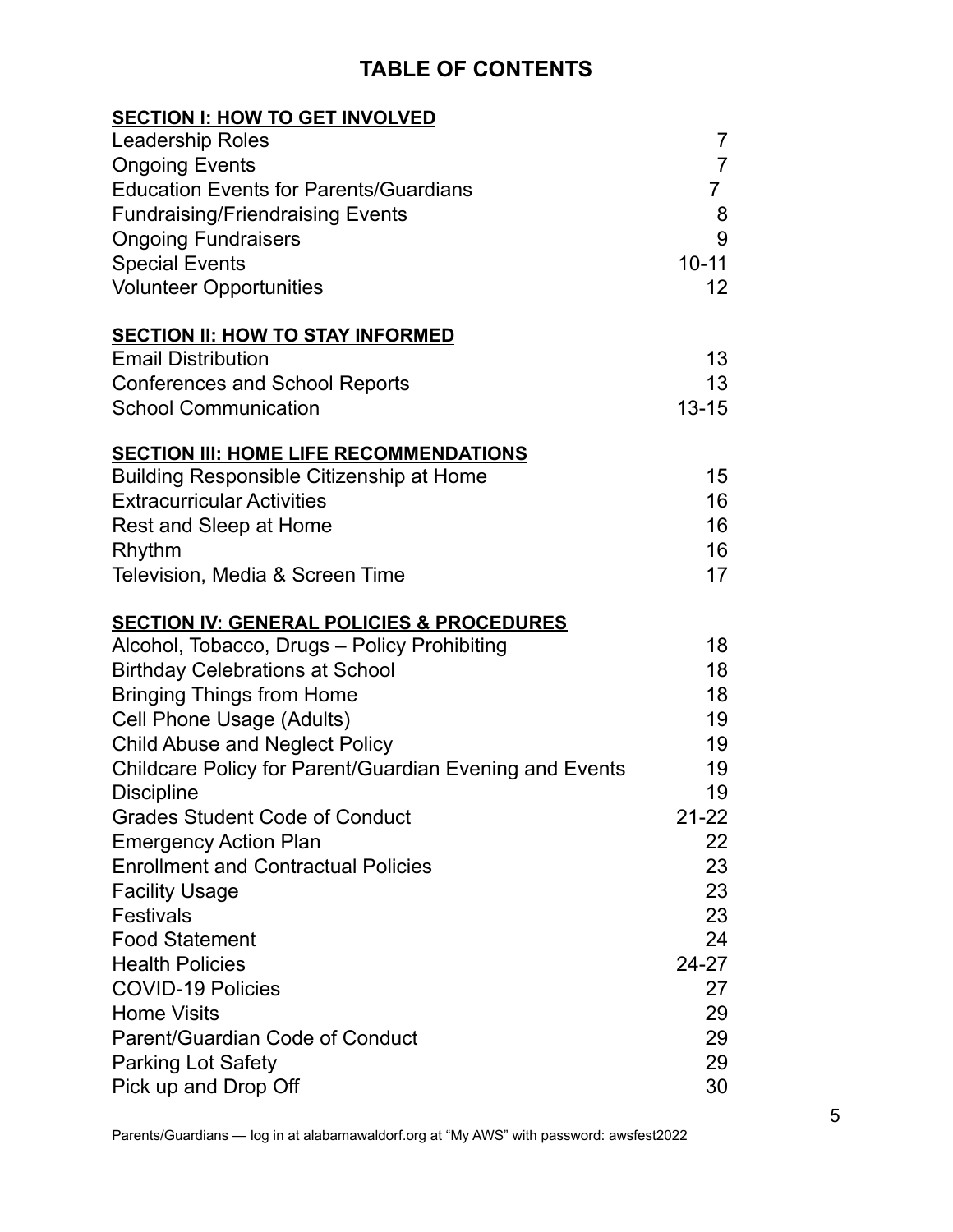| <b>Sexual Harassment Policy</b><br>Inclement Weather and School Closing | 31<br>31  |
|-------------------------------------------------------------------------|-----------|
| <b>Student Information</b>                                              | 32        |
| <b>Student Supervision</b>                                              | 33        |
| <b>Tuition and Financial Policies</b>                                   | $33 - 34$ |
| <b>Visitors</b>                                                         | 35        |
| <b>Weapons, Policy Prohibiting</b>                                      | 36        |
| <b>Withdrawing from School</b>                                          | 36        |
| <b>SECTION V: PRESCHOOL (NURSERY &amp; KINDERGARTEN) POLICIES</b>       |           |
| Attendance in the Preschool                                             | 36        |
| <b>Dress Guidelines for the Preschool</b>                               | 37        |
| Morning Arrival in the Preschool                                        | 37        |
| Daily Rhythm                                                            | 38        |
| Placement in the Nursery or Kindergarten                                | 39        |
| Snacks/Lunch in the Preschool                                           | 40        |
| <b>SECTION VI: GRADES POLICIES</b>                                      |           |
| Attendance in the Grades                                                | 40        |
| <b>Morning Arrival and Tardiness for Grades</b>                         | 41        |
| <b>Dress Code for Grades Students</b>                                   | $41 - 42$ |
| <b>Electronics at School</b>                                            | 43        |
| <b>Field Trip Drivers</b>                                               | 44        |
| <b>First Grade Readiness</b>                                            | 44        |
| <b>Former Students Visiting</b>                                         | 44        |
| Looping                                                                 | 45        |
| Parent/Guardian-Teacher Communication in the Grades                     | 45        |
| Snacks and Lunches in the Grades                                        | 46        |
| <b>SECTION VI: EXTENDED CARE POLICIES</b>                               |           |
| "Dropping-in" to Extended Care                                          | 47        |
| Naps and Rest                                                           | 48        |
| Snacks and Lunch in Extended Care                                       | 48        |
| <b>SECTION VII: SCHOOL ORGANIZATION &amp; CALENDAR</b>                  |           |
| <b>AWS Organizational Chart</b>                                         | 49        |
|                                                                         |           |
|                                                                         |           |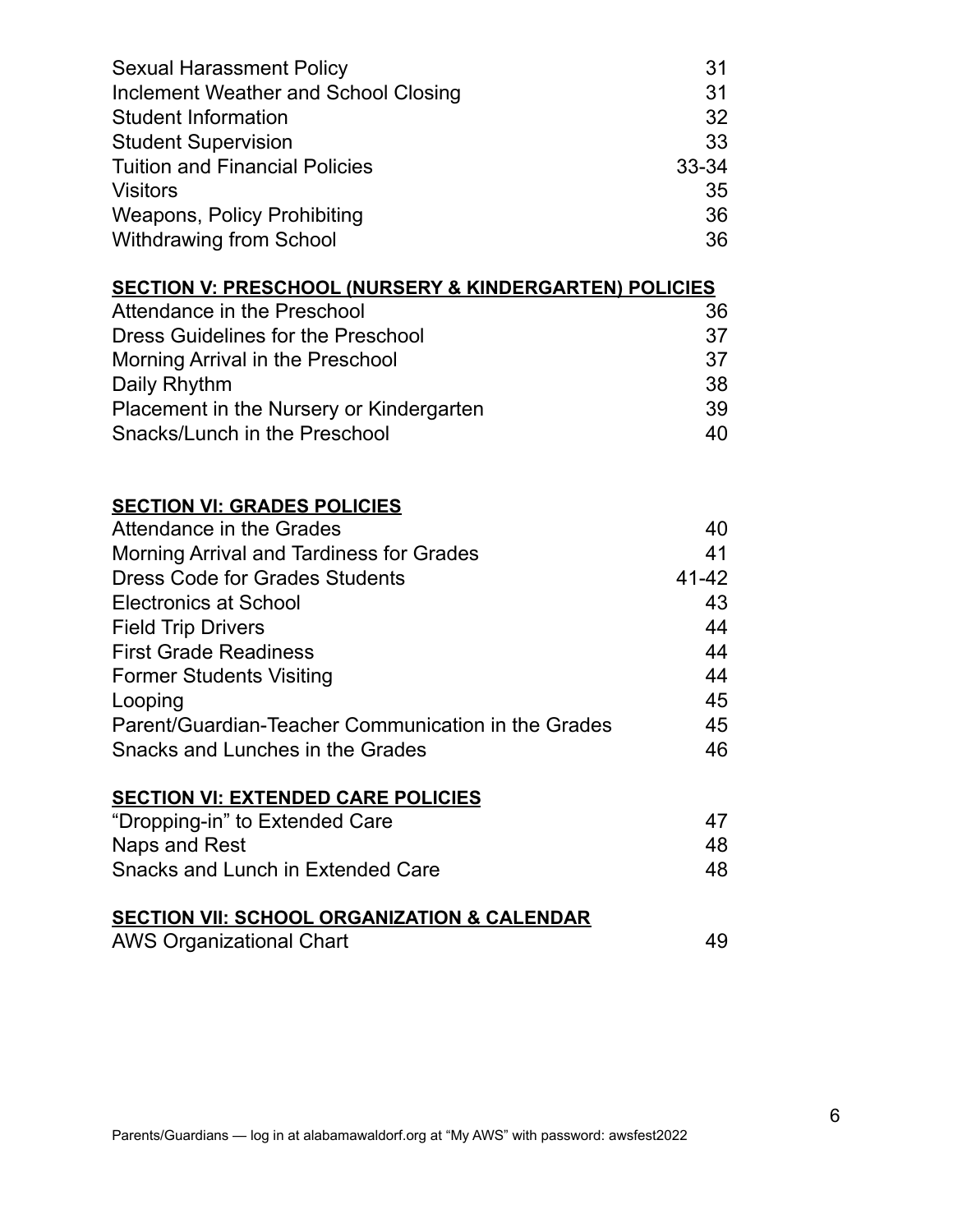# **SECTION I: HOW TO GET INVOLVED**

# **LEADERSHIP ROLES**

# **Parent/Guardian Leaders on the Family Association (FA)**

The leadership positions of the Family Association include President, Vice President, Secretary, Treasurer, Family Support Coordinator, and Groundskeeper. Also, there are Room Parents and/or Classroom Representatives for each class. In a Fall meeting, these positions are voted on for the coming year. Please see the President or any member of the Family Association to volunteer.

# **Parent/Guardian Members on the Board of Trustees**

The Board of Trustees is composed of committed parents/guardians with varied competencies and skill sets, as well as members of the Faculty and the larger school community. The Board is consistently seeking new members with knowledge, skills, interests and motivation to help ensure the long-term health of the school. See any member of the Administrative staff for more information.

See the organizational on page 48 for a concise picture of AWS governance.

# **ONGOING EVENTS**

### **Assembly**

Monthly, the entire school gathers for an assembly. Grades classes take turns presenting performances based on current classroom work. You may even catch faculty and staff members performing on stage! All preschool and grades parents/guardians (and friends!) are welcome to attend.

### **Education Events for Parents/Guardians**

Each year, the Administrative Team considers feedback from parents/guardians on topics about which they would like to learn more. Faculty/Staff receive training throughout the year and during the summers and have many informative seminars and presentations ready to bring to our community. Please let Office staff know of your interests, and keep an eye on the website calendar for these important events. We strongly encourage parents/guardians to avail themselves of any and all Waldorf educational opportunities.

Parent/Guardian Support Evenings are informational as well as social gatherings that parents/guardians are asked to attend each semester. Faculty members give updates on the progress of their classes and how the Waldorf Curriculum is addressing the developmental needs of the students. Parents/guardians may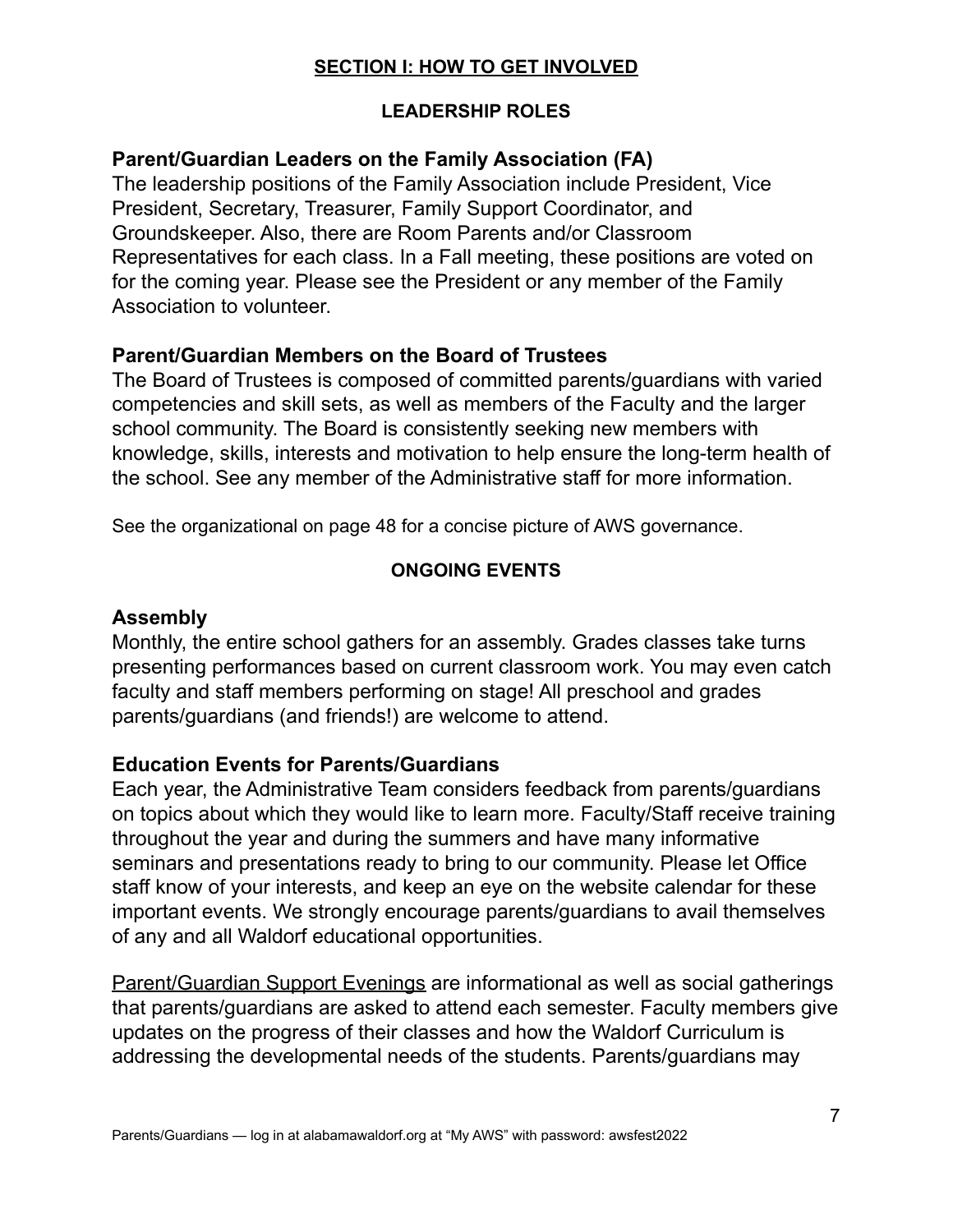even participate in Waldorf-style learning! Please see your child's teacher or the website calendar for dates of these important events.

### **FUNDRAISING AND FRIENDRAISING EVENTS**

# **Holiday Faire**

Alabama Waldorf School's wonderful winter festival, Holiday Faire, combines Waldorf philosophy with traditional school fair activities, food, and entertainment for the entire family. In its 30-year history, Holiday Faire has featured an international bake sale, various vendors, festive decorations and many children's games. The Family Association shepherds this event with assistance from AWS faculty and staff; this first-Saturday-in-December event has proven to be a memorable community builder and reliable fundraiser.

If you're a **preschool** parent/guardian, you will likely handle the Sandbox Treasure Dig and the International Luncheon & Bake Sale. While all families are asked to donate something to the bake sale, it's the preschool that staffs this portion of the event and procures yummy lunch donations from the local food community.

If you're a **Grades** parent/guardian, you will be asked to contribute something to the Bake Sale and to serve a shift of 1 - 2 hours in a face painting room, the musical cake walk, the bean bag toss, the Little Elves' Store, the Outdoor Obstacle Course, a climbing wall, etc. Each class volunteers to help with one area, so ask your child's teacher for more information.

**AWS Fest 2020** – This annual Spring all-ages outdoor event features local bands and food trucks for a great family-friendly time.

# **Spring Gala Auction**

The Spring Gala Fundraiser is an opportunity to bring the community together after a long winter—to raise friends and funds! It supports the operational budget of the school to pay for everything from teacher salaries to bathroom supplies. It is our hope that you will be inspired to support the Spring Fundraiser which, in the past, has taken various forms from Wine & Art Auctions to Service Auctions to Galas that honor valued community members. The silent auction usually features work from generous local artists. Often, local artists work with students to make class projects which are auctioned. Look for information about this year's Spring Fundraiser in the AWS newsletter, or talk to Office staff.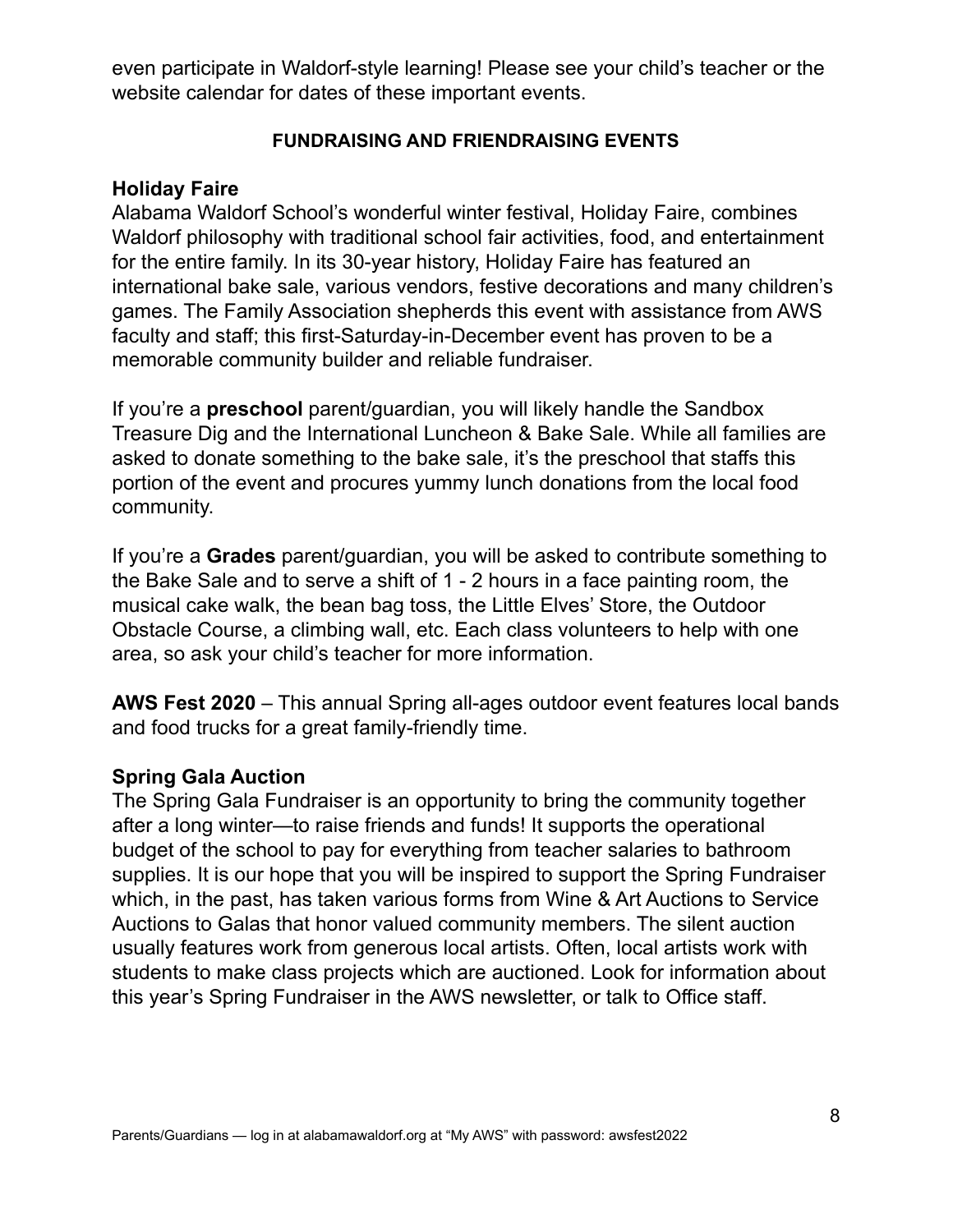### **ONGOING FUNDRAISERS**

### **Publix Partners**

Register online and input your phone number before you pay at Publix. It costs nothing extra (not even time!) and the school receives a percentage of the total of your grocery bill. Recommend this fundraiser to friends and family who are willing to support our school with the shopping they already do!

# **Smile.Amazon.Com**

When you place an online order on Amazon.com, go to Smile.Amazon.com instead, and choose AWS from among the charities listed. Proceeds from your regular Amazon order then benefit AWS!

# **Planet Fundraiser**

Download the free Planet Fundraiser app and make money for Alabama Waldorf School while you engage in local commerce! Ask the Office Staff for more info!

# **Boxtops for Education**

No more clipping or sending Box Tops to school. All you need is your phone. Download the Box Tops app, shop as you normally would, then simply scan your store receipts to find participating products. The app will automatically credit your school's Box Tops earnings online.

Twice a year, your school will receive a check and can use that cash to buy whatever it needs! Don't forget that your families can participate too!

# **Class Fundraisers**

Class fundraisers benefit class trips or field trips. All class fundraisers support our school's values system and must be approved by the AWS Faculty as a whole. If you've got a great idea, ask your child's teacher about including it!

### **AWS School Store**

The Heads, Hearts, Hands Store is located in the Admissions Office. It offers unique toys, books, art/handwork supplies, and gifts for sale. The items are specially selected to encourage imaginative play, artistic development, and appreciation for the natural world. The selection may reflect the changing seasons and festivals of the year.

Hand-made items are often crafted by parents, guardians, and teachers. Artists in the AWS community may also have items available through the store on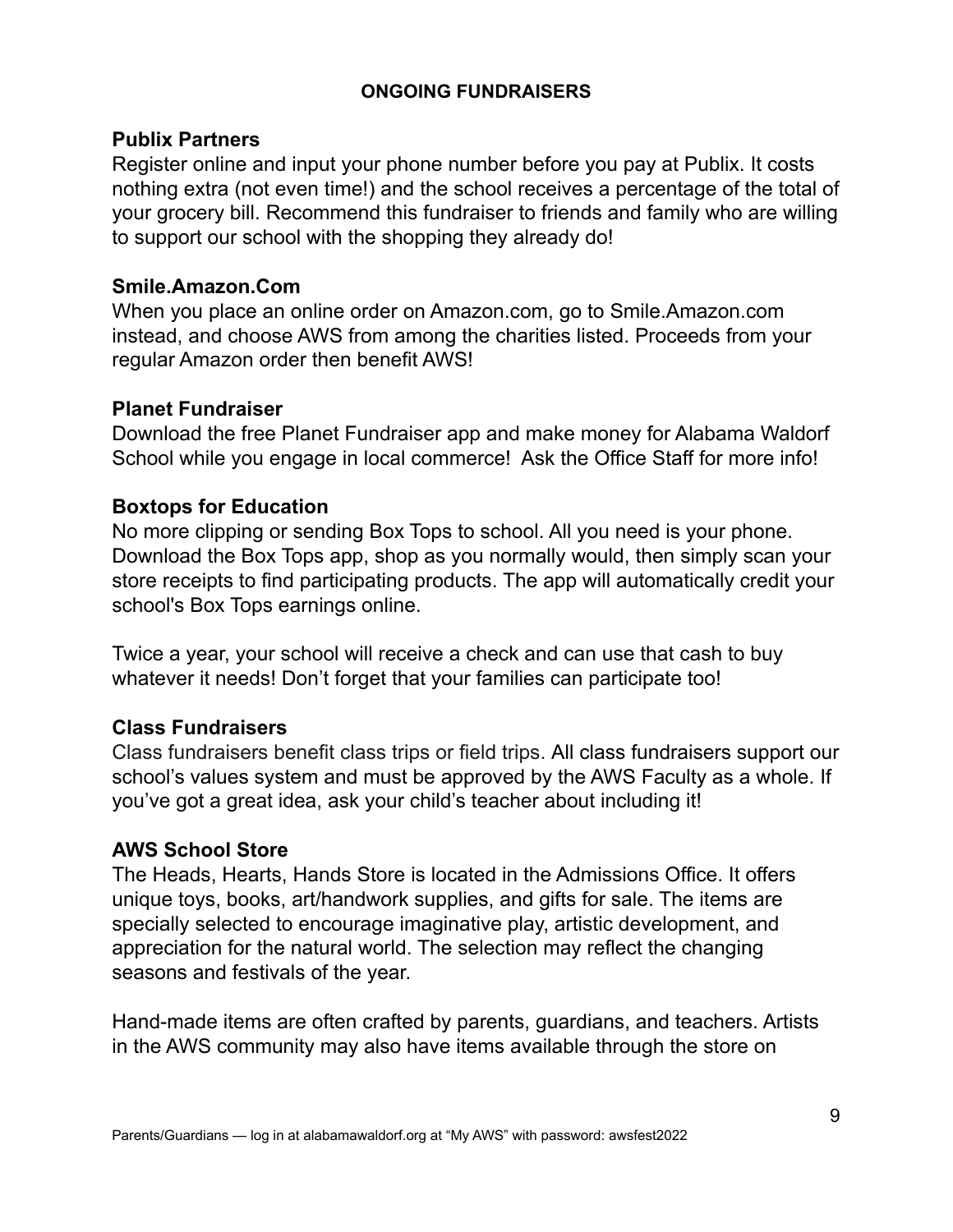consignment. See a member of the Office Staff or Sarah Langford to discuss your own consignment offerings.

# **Mighty Nest**

Mighty Nest is an online merchant offering environmentally sustainable school supplies, as well as goods for the home and work. Register and designate Alabama Waldorf School (AWS) as the beneficiary, and AWS will receive a portion of the proceeds from your purchase.

# **Newsletter Advertisements**

To further develop a community of skilled and involved people, Alabama Waldorf School's newsletters feature promotional space for parents/guardians who are interested in supporting the school through their business, raising awareness for their favorite charity, etc. The cost depends on the size of the advertisement. Email [marketing@alabamawaldorf.org](mailto:marketing@alabamawaldorf.org) for more information.

# **SPECIAL EVENTS**

There are many special events on the school calendar [\(alabamawaldorf.org](http://www.alabamawaldorf.org)) throughout the year. Some of these events exist to further the community's knowledge of our school and Waldorf Education; others help to build the sense of community that is so unique to Alabama Waldorf School (AWS).

# **Back to School Night for Grades Parents/Guardians**

A great kick-off to the year, this required annual evening event is designed to communicate new information to new *and* returning Grades parents/guardians. Childcare is provided free of charge for enrolled students.

# **Preschool Open House and Back To School Morning**

This late August morning event is an opportunity for the preschool children to see their classrooms prior to the first day of school and for parents/guardians and children to meet or greet teachers and room parents. It is followed by a time with the Administrative Team to finalize paperwork, review policies, and hear important announcements for the coming year.

# **Grandparents Day**

Annually in the Fall, AWS hosts Grandparents Day! This is a time when grandparents are invited to the school to see school performances and visit with the grandchildren in their classes.

### **Diwali/Martinmas**

These multicultural Festivals of Light, occurring in November, help us dispel the darkness with food, song, and illumination. Check the calendar for details.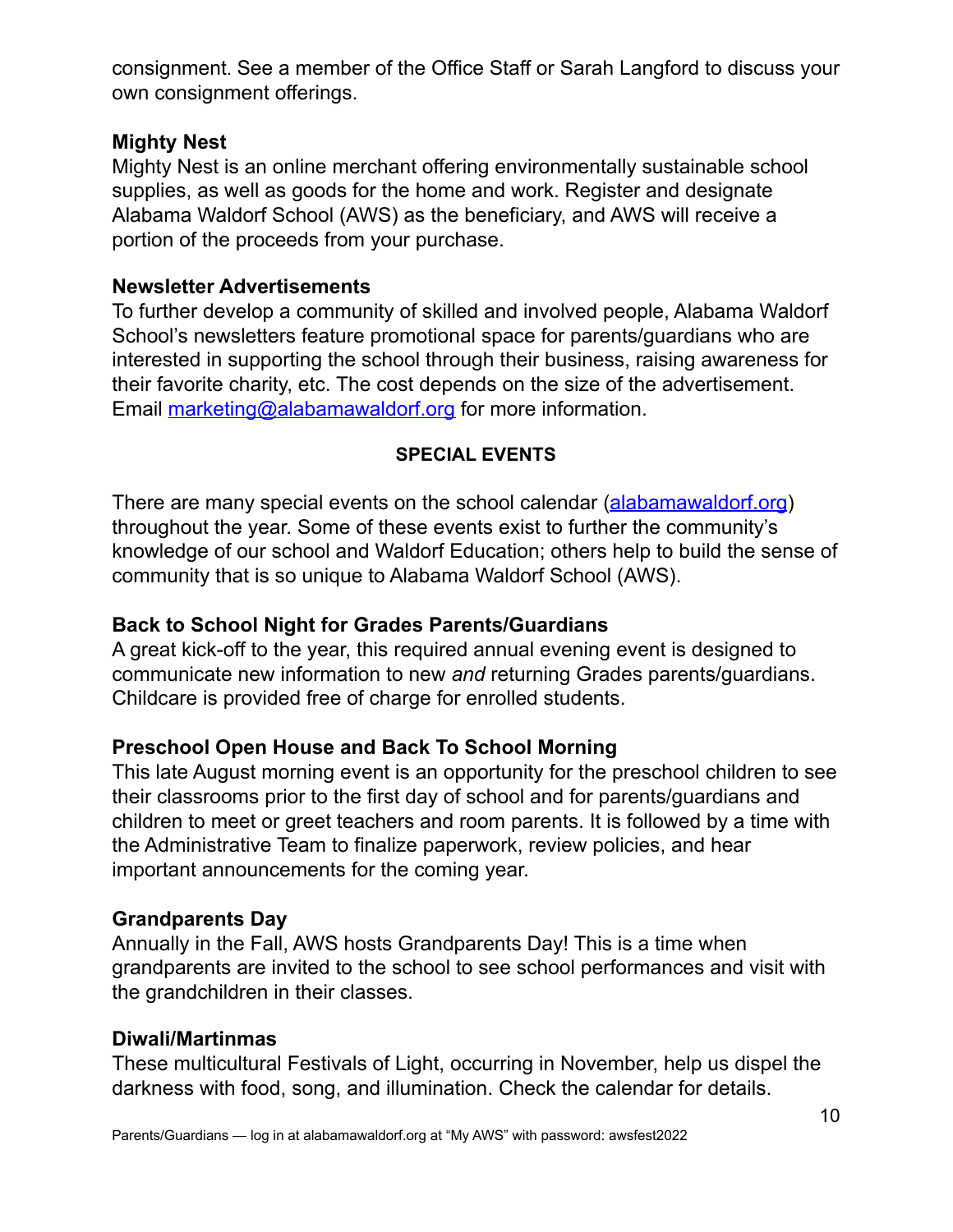# **Garden of Light Festival**

A beautiful festival celebration in December honoring the tradition of finding inner light as well as the light brought about by the community, Garden of Light is a long-held preschool tradition for AWS. Now celebrated as a rite of passage for "senior kindergartners," Garden of Light is an evening candle-lighting ceremony for Kindergarten.

Grades students take an introspective journey through an Advent spiral of greenery during the school day. Check the website calendar for details.

# **Festival of Maslenitsa**

Maslenitsa is a festive Russian Mardi Gras celebration authentically brought to us by the Russian teacher in the Grades program. "Pancakes" are the traditional food, and parents are recruited to help make hundreds!

# **Spring Gala**

The Spring Gala brings the community together after a long winter — to raise friends and funds! It supports the operational budget of the school as much as \$35,000 each year. Partnering with local artists makes this event particularly consonant with our Waldorf values. Tax-deductible corporate sponsorships are available; inquire at the Office!

# **Festival of Holi**

Annually in Spring, Holi is the Hindu festival of colors, celebrating new life and the beauty of color all around us.

# **Preschool Closing Ceremony**

Parents/guardians, students, and teachers close the year in separate ceremonies for Nursery and Kindergarten students. Each student receives hand-made remembrances of the school year. Extended family members are invited to attend these ceremonies. Preschool Ceremonies are on the last Friday of the school year with children leaving after the ceremonies. Check the website calendar for times.

# **Graduation / Whole School Closing Ceremony**

The whole school gathers together to celebrate the accomplishments of each grade. The graduating 8<sup>th</sup> grade class receives a special focus. Student presentations and reflections by teachers and parents/guardians often highlight the 8<sup>th</sup> grader's transition ceremony into high school. All other Grades classes and the AWS Middle School Chorus provide parting offerings in this glorious end-of-year celebration. Friends and families are welcome to attend. This year,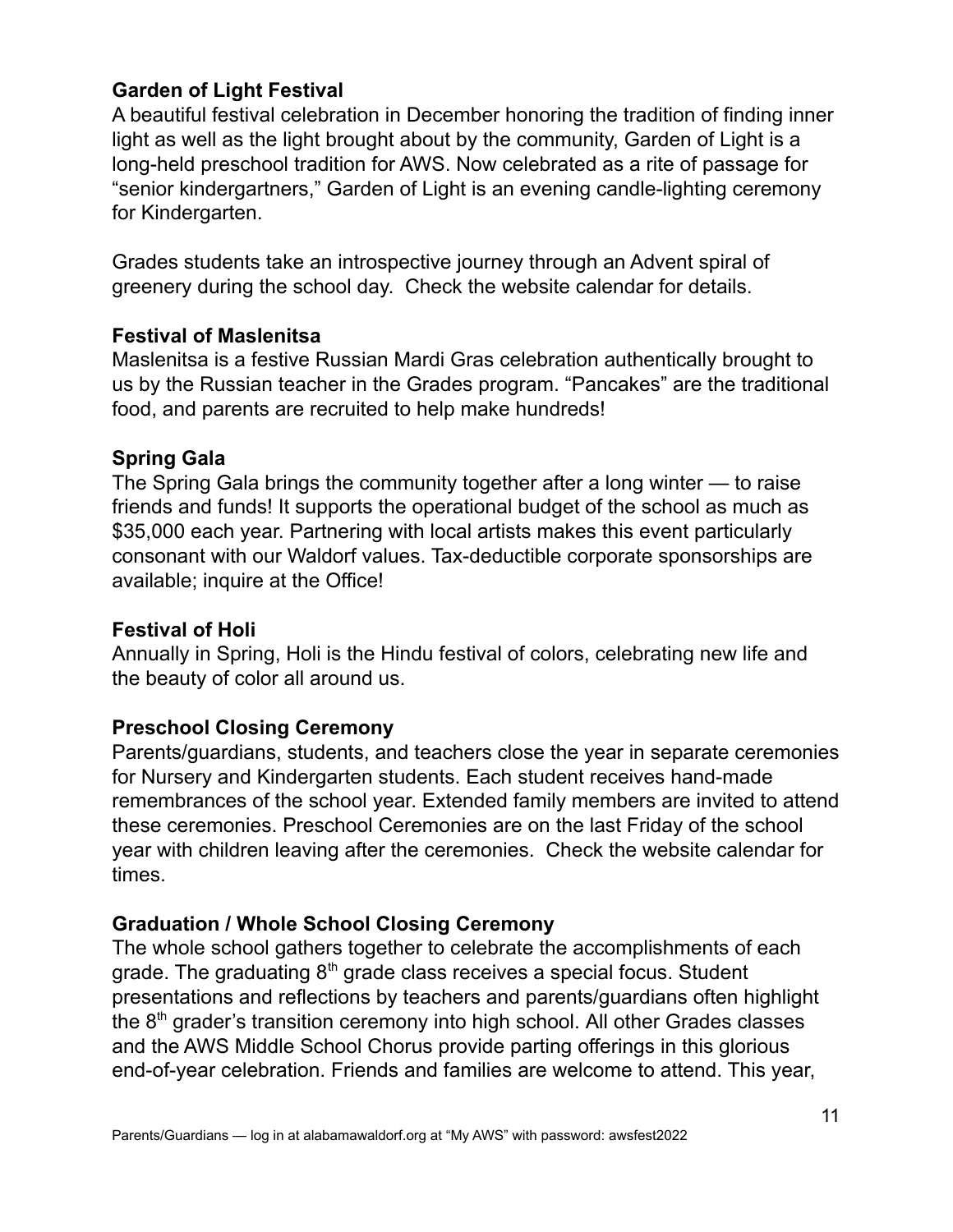we will host this ceremony on the last **Thursday evening** of the school year; the following Friday will be a Grades school-wide cleanup and 12:30 Grades dismissal.

# **VOLUNTEER OPPORTUNITIES**

Just as it is our goal to provide AWS students with healthy influences, it is also our conscious goal to inspire AWS community members to use their time and talents in meaningful ways to support our school.

By taking part in volunteer opportunities at Alabama Waldorf School (AWS), you are able to work closely with other parents/guardians, faculty and staff members, and Board members while setting a positive example for our students. Whether you prefer committee work, gardening, building, or baking, there are always opportunities to volunteer in our school, especially now that we have our own campus to maintain.

AWS asks parents/guardians to give 20 hours of their time (per family, not per child) each year toward various volunteer projects.

# **Class Volunteer Project**

Classes can volunteer to assist on planned projects through the class Room Parent. Volunteer opportunities range from long to short term, from easy tasks to more involved work. For more information about a volunteer project for your class, please see your child's teacher or the class RoomParent.

# **Community Work Days**

Whole-community AWS workdays are coordinated by the Family Association throughout the year. Each member of the AWS community is called upon to support the school in whatever way possible; working together to maintain our own campus creates community and joyfully accomplishes much necessary work using shared energy and resources. See the website calendar for these Saturday dates.

# **SECTION II: HOW TO STAY INFORMED**

### **E-MAIL DISTRIBUTION**

At Alabama Waldorf School (AWS) many of the communiqués are distributed electronically. Please make sure that the Administrative Staff has your most current email address, and let a member of the staff know if you are not receiving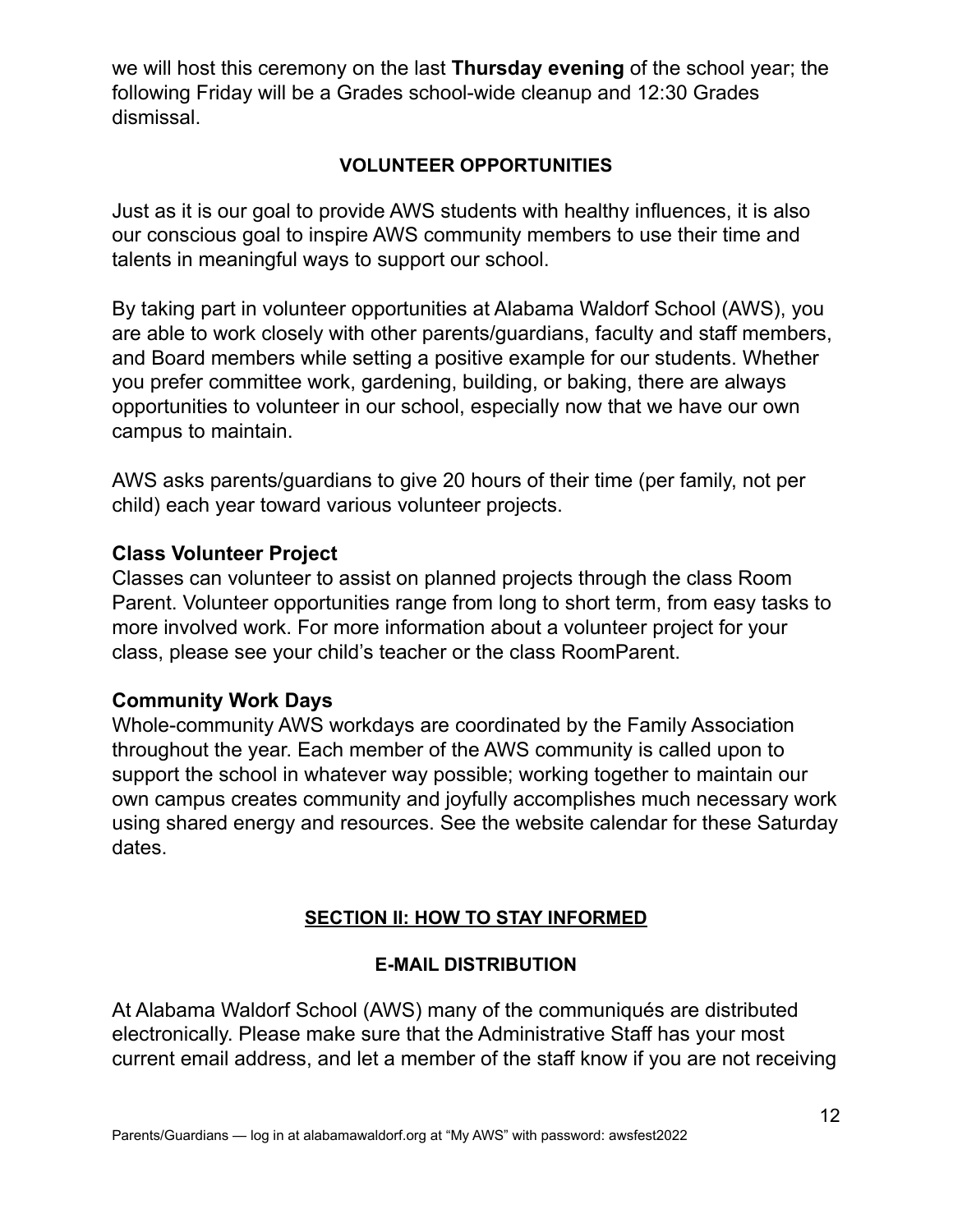regular weekly emails or text messages. If you wish to receive a hard copy of the communication, please notify a member of Administration.

# **Email is used for the transmission of information and not for conflict resolution, which is better handled via a phone call or a face-to-face meeting.**

# **TEACHER CONFERENCES AND SCHOOL REPORTS**

Grades teachers and Preschool teachers schedule at least two conferences each year with parents/guardians, one in the fall and one in the spring (consult the calendar to see when school is closed for these!). The intended audience for any conference or report is the parent/guardian (as well as the student's official file); *reports geared toward adults are not meant to be shared with the child*. Preschool parents/guardians receive written reports on each student's developmental/ academic progress during Spring Conferences. For Grades students, online progress reports are created once in the fall and once in the spring; final grades are available online in TADS four weeks after the conclusion of the school year.

Parents/guardians are welcome to schedule an additional conference *any time* concerns or questions arise. Scheduling a time to talk is a better alternative to engaging the teacher at drop-off time in the morning or pickup time in the afternoon or during class when the teacher's focus is on meeting the needs of the class as a whole.

### **SCHOOL COMMUNICATION**

# **AWS Handbook for Parents/Guardians**

The AWS Handbook is designed to share classroom/school rules, clarify the role of parents/guardians within our school, and ensure that we are working together to provide a healthy school environment for your child(ren). The handbook is subject to change each year. Before signing the enrollment contract, each parent/guardian is asked to read and fully understand the handbook, and the signature on the contract assumes a careful reading has indeed occurred. Any school employee is happy to answer questions about parent/guardian involvement and/or policies and procedures.

### **School Calendar**

The school calendar is established by the start of summer, emailed in the newsletter, published to the website, posted on the bulletin boards, and included in the back of the Handbook. However, both the yearly and monthly calendars are subject to change. The most up-to-date information will be listed on the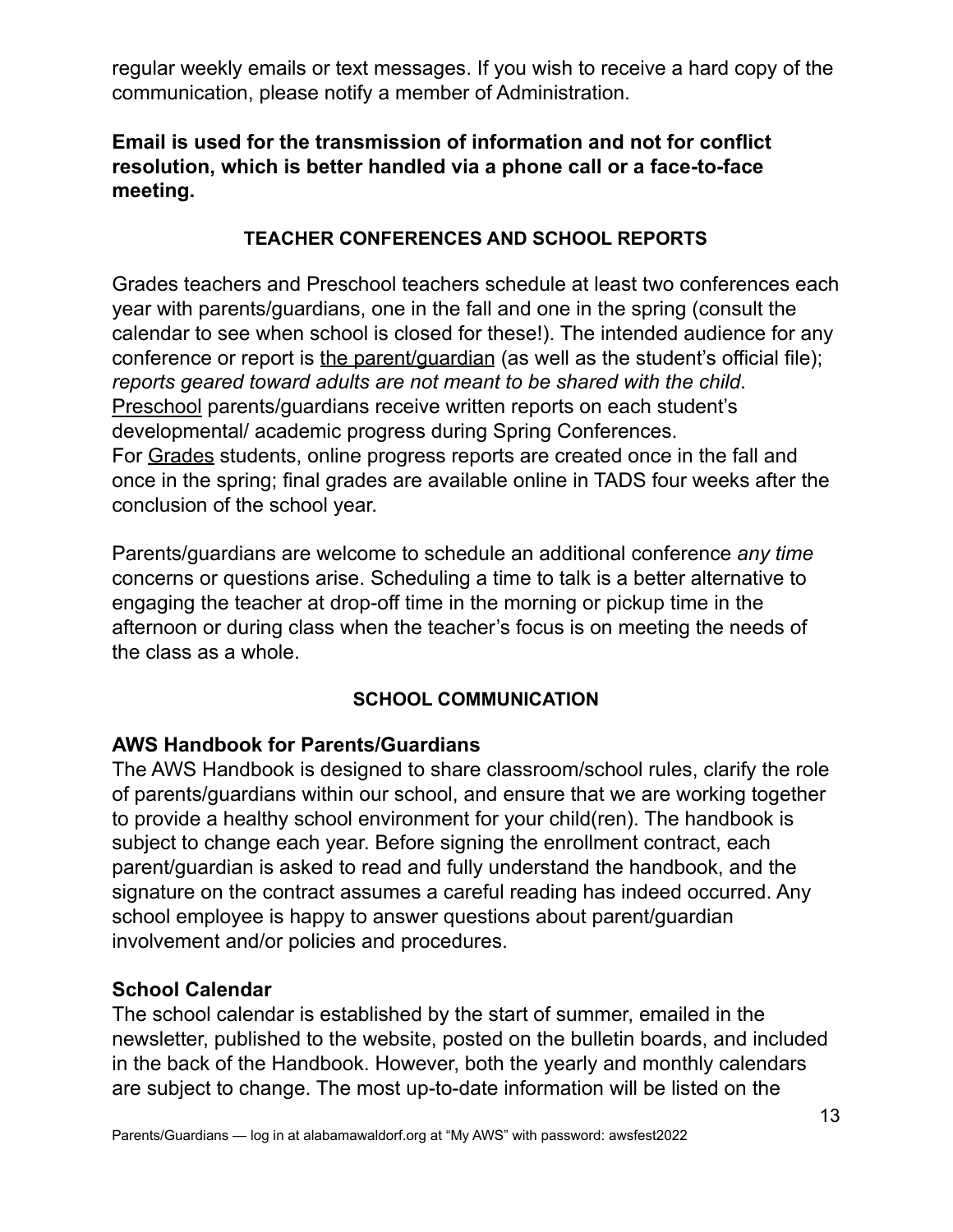website, or in the weekly newsletter newsletter or can be obtained from your child's teacher or the Office.

# **Website**

Our website, www.alabamawaldorf.org, features helpful information about news, our school's history, faculty/staff, programs, tuition, Waldorf education, and our fundraising/friend-raising plans. It also lists employment opportunities and the calendar. It has a personal portal for parents/guardians where a school Directory can be accessed with a password (see bottom of this page). Check it often!

# **AWS Blog**

Do you have questions about *why* we do what we do? Visit our blog (on the alabamawaldorf.org homepage) and find all kinds of interesting things about Waldorf curriculum, education, and school event reviews! Maybe you'd like to guest blog! Ask us in the Office!

Aso, follow us on Facebook, Instagram, and Twitter.

# **AWS E-Newsletter**

This weekly publication conveys important information and timely, sometimes crucial, updates.

# **Signs & Flyers**

Please direct your attention to signs posted on or outside the school doors, on bulletin boards, in communication centers, outside student classrooms, etc. While informal, this means of communication often reflects very time-sensitive information essential to the life of the school.

# **Constant Contact/TADS**

Constant Contact, and TADS offer electronic phone tree and mail services that AWS uses to disperse emergent information to parents/guardians. For example, you may receive a recorded message or text if school will be closing early for any reason such as inclement weather. Be aware that phone messages may come from an unfamiliar area code! **It is absolutely necessary for parents to update emergency contact information on TADS or with the Administrative Staff** to ensure the delivery of these important electronic messages.

# **Grievances**

If you have a grievance with a teacher or an employee of the school, please follow the steps outlined below:

1) The first part of resolving a grievance is creating a space and time for a meeting between the concerned parties; it is incumbent upon you to arrange this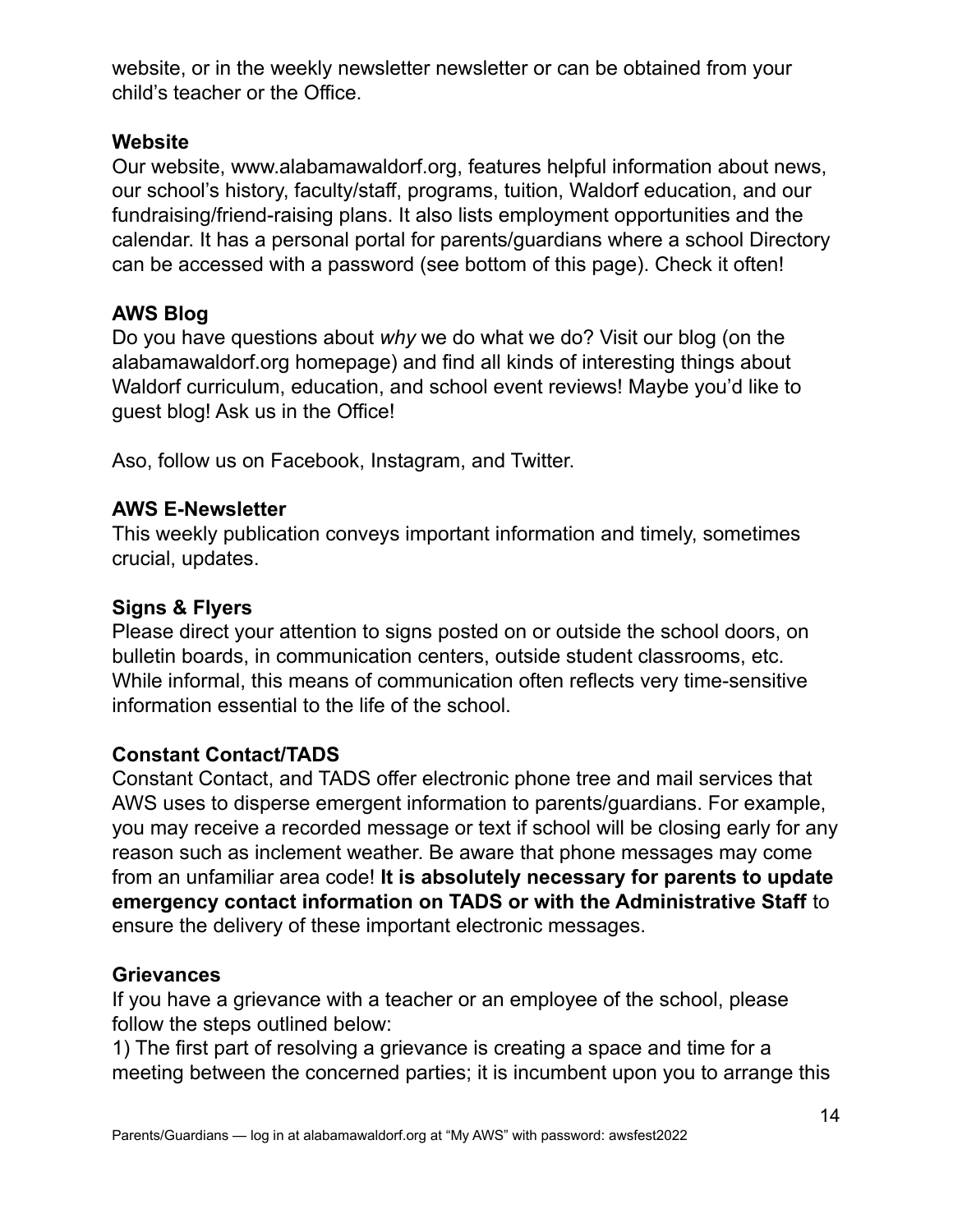and to do so with a level head. 2) If resolution is not reached, contact the Administrator for a *Voicing A Concern* form, complete and return it. 3) The Administrator will forward the *Concern* to the Chair of the College of Teachers who will review the form and determine a positive course of action to ensure resolution. Confidentiality around this process is asked for and appreciated.

# **SECTION III: HOME LIFE RECOMMENDATIONS**

The child's education includes the entirety of his or her life, and therefore does not end upon leaving the classroom. It is the interweaving of activities, thoughts, and influences of the child's life at home and at school that creates the fabric of the child's whole life. We recognize the importance of **mutual support between home and school** for the optimal development of the student.

We encourage parents/guardians to keep the teachers informed of home situations that may affect in-school behavior. Your child's teacher will be glad to meet with you to discuss such situations and will work with you to support your child through any transitions or trying times.

# **Building Responsible Citizenship At Home**

Our original mission statement had a goal of creating responsible world citizens. What children learn at school and at home can absolutely motivate them to be good citizens. Encouraging children's participation in meaningful work at home (e.g., chores) promotes a feeling of responsibility and connection to the world. At school, we shy away from rewarding children for simply doing their part; it is helpful if this gesture can be continued in the home life. Grades students, for example, are capable of packing their own lunches.

Part of becoming a responsible world citizen (which is still part of the vision we have for our community) is being accountable for one's place in the world—whether as a contributing member in the household or a responsible student in the classroom. Your child's teacher can assist with developmentally appropriate suggestions!

# **EXTRA-CURRICULAR ACTIVITIES**

The Waldorf Curriculum is full, rich, and varied, and involves the children in daily artistic, academic, and physical expression. We ask for your support in balancing your child's life by limiting the number of extra-curricular activities in which your child participates. Today's children seldom have "time off," yet this time off provides an opportunity to consolidate the many impressions of each school day. Please consider that time to simply "be" is as valuable, if not more so, to the child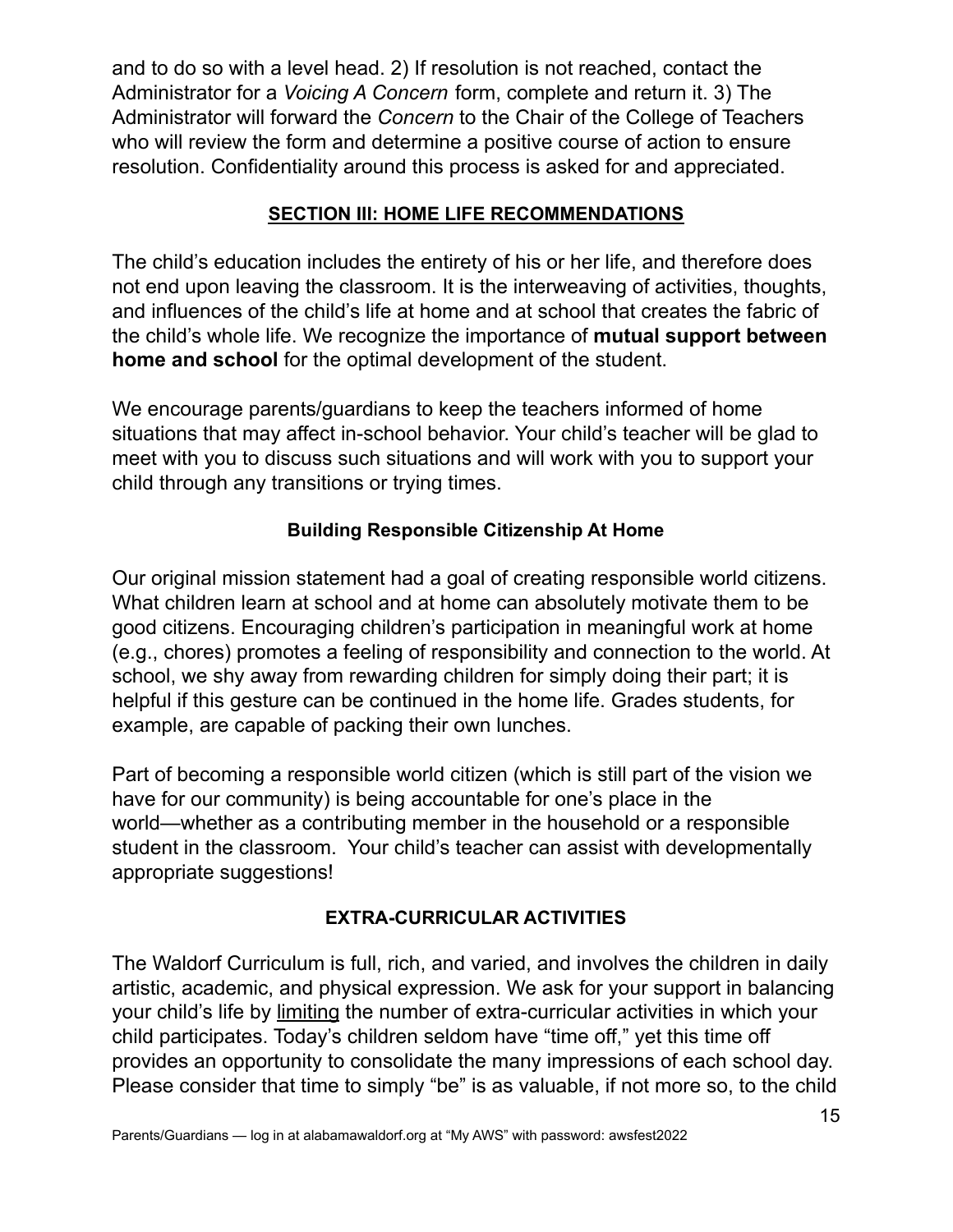as any number of after-school activities. Remember, there will be plenty of time for extracurriculars when children are older and can more capably handle the extra demands.

If parents/guardians need assistance or advice in creating this kind of unhurried lifestyle, AWS recommends Kim John Payne's *Simplicity Parenting: Using the Extraordinary Power of Less to Raise Calmer, Happier, and More Secure Kids*. Mr. Payne visited AWS for a memorable workshop in February 2013.

# **REST AND SLEEP AT HOME**

The students expend enormous amounts of energy during the school day. Thus, a period of quiet, rest, or naptime after school is helpful. Likewise, early bedtimes provide students with sleep sufficient for a cheerful awakening and a happy, productive day at school. Most children require ten to twelve hours of sleep each night. Teachers can easily see the effects of overtiredness in the student's classroom behavior, and we ask for cooperation in this area. If you would like suggestions on getting children to sleep earlier or establishing consistent bedtime routines, please ask your child's teacher or a member of the Administrative Staff.

### **RHYTHM**

Rhythm is another word for consistency. Children do best when their lives are ordered and rhythmic. In school, we follow an established daily, weekly, monthly, and seasonal rhythm that builds security and inner strength in the children. At home, regular times for rest, play, meals, baths, and sleep help the child feel more relaxed, secure, and happy and less apt to quarrel and argue.

The use of rhythm is one of the most important ways in which adults can help children develop healthily. If you would like assistance in developing rhythms in your home life, your child's teacher or a member of the Administrative Staff can recommend additional reading on this subject.

### **TELEVISION, MEDIA & SCREEN TIME**

Childhood is a time for learning through activity. For the preschool child, this means experiencing the wonders of nature, growing socially, playing creatively and imaginatively, singing, talking, running, laughing, and even quarreling and crying. Similarly for the older student, it is a time for all of the above, *plus* developing an understanding of the world through literature and discourse. When a child displaces these kinds of activities with television or computer or video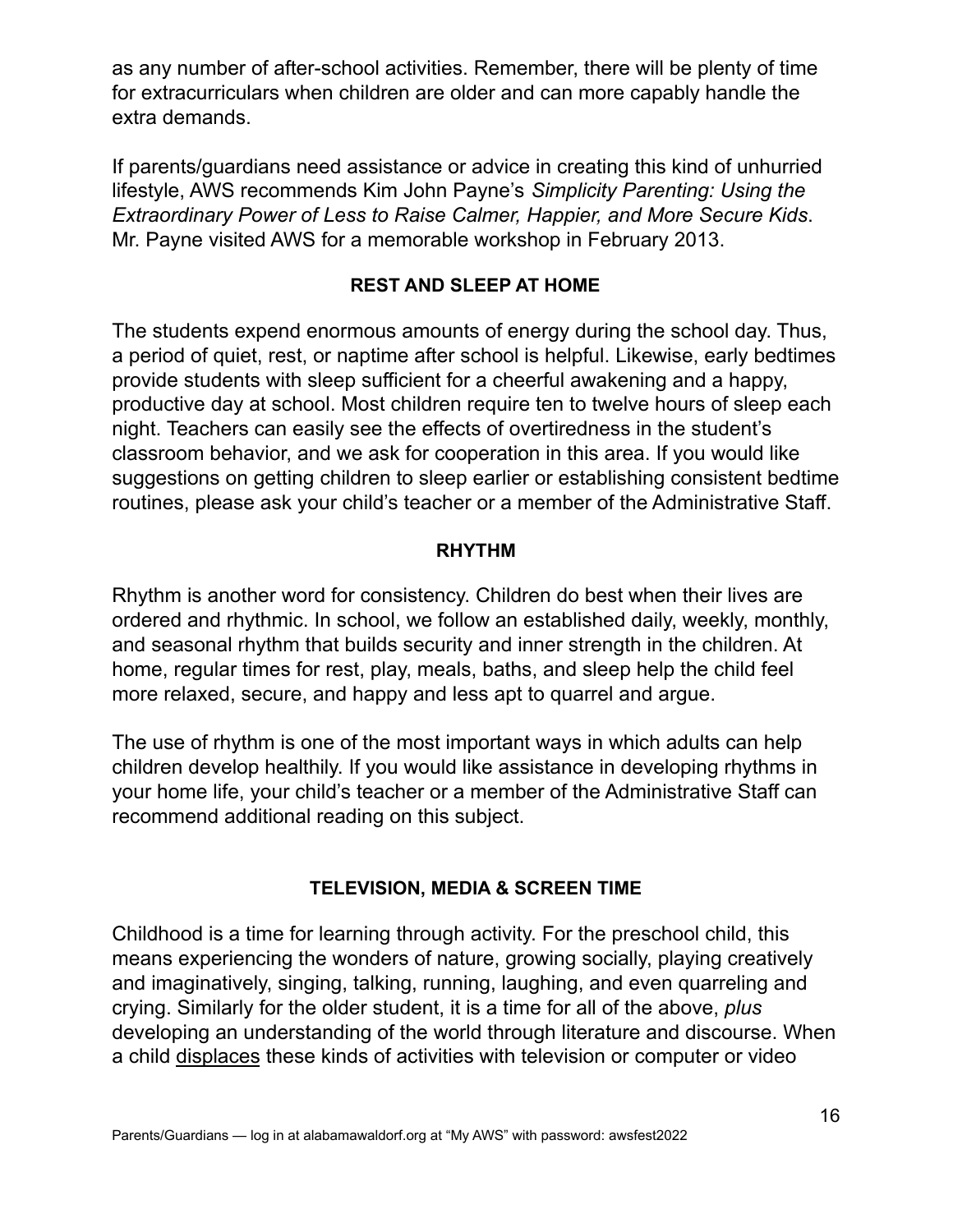time (aka "screen time"), research shows his or her ability to be inwardly imaginative and outwardly creative is adversely affected.

**It is important that parents/guardians recognize that exposure to television and other media in many ways undoes the work of educating the child through the Waldorf curriculum with its emphasis on developing a healthy, active and imaginative brain.**

- Children are not cognitively prepared to handle the media that is thrust at them. We ask that parents/guardians be ever-conscious of that to which their children are exposed.
- Alabama Waldorf School recommends that young children not be overexposed to media, including video games, films, TV, and internet.
- We urge that if, after careful consideration, screen-time is permitted, **no watching/playing be done on school nights** (Sunday through Thursday), especially by children *under the age of nine* but preferably through Grade 8. This includes emailing, texting, and gaming or app usage (e.g., Snapchat, Instagram, Facebook) on phones.
- We ask that any weekend watching/playing/emailing/texting that *is* allowed be limited as much as possible (i.e., less than 45 minutes each day), and we are supported by the American Academy of Pediatrics in this request.

Note that **electronics are expressly prohibited at school** unless an exception is signed by the class teacher and the parent/guardian **and placed in the student's school file in the Office.**

Please ask your child's teacher or a member of the Administrative Staff if you need help transitioning to a media-free, screen-free home life.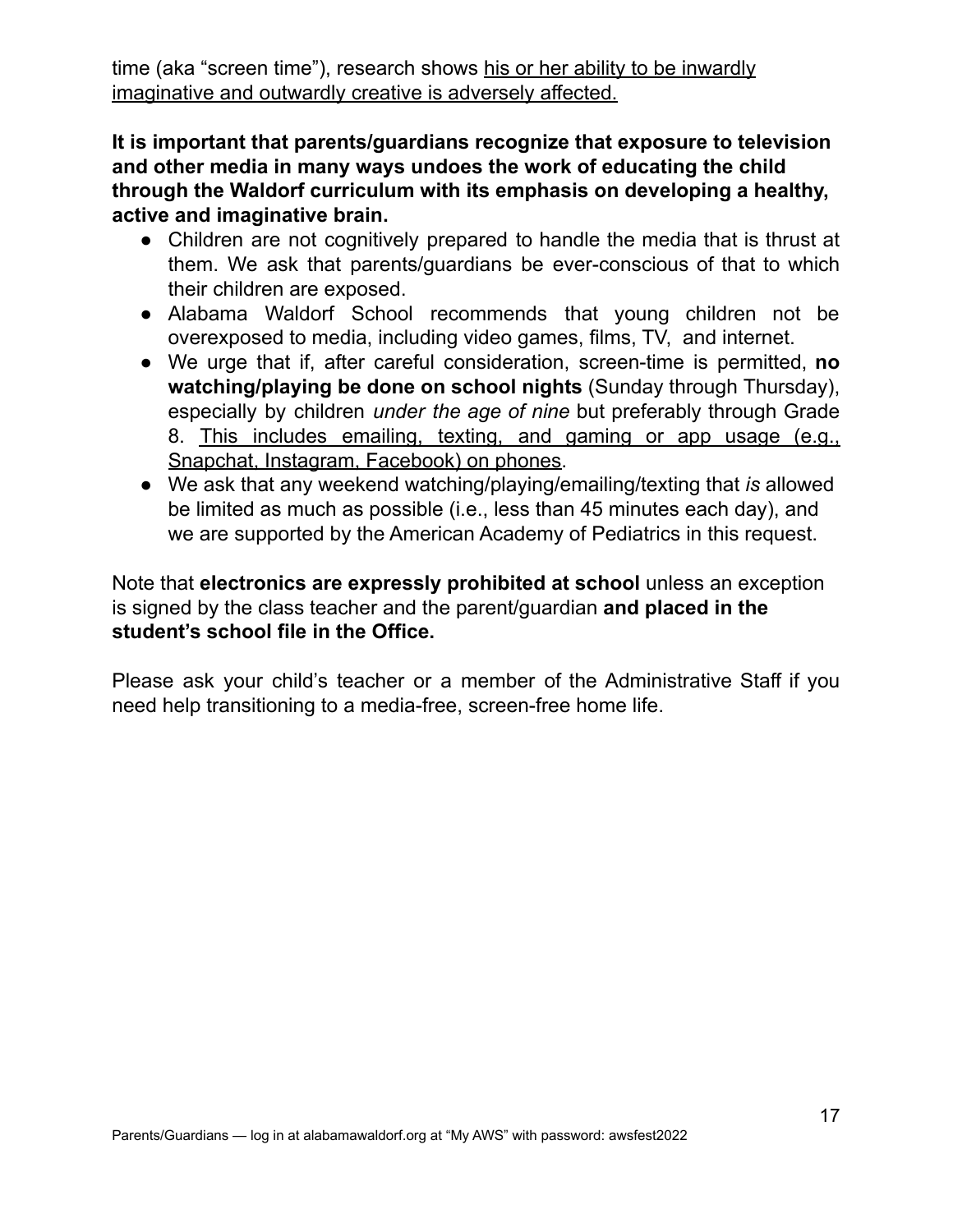# **SECTION IV: GENERAL POLICIES AND PROCEDURES**

# **ALCOHOL, TOBACCO, DRUGS – POLICY PROHIBITING**

Use of alcohol, tobacco, vapes, or drugs is not allowed on Alabama Waldorf School's 4.02-acre campus when children are present. This is because it represents a potential liability for the school and violates our earnest desire to maintain a campus conducive to the healthy growth of young children.

If a student or adult is found in possession of any of the above-mentioned items, that item will be immediately confiscated and taken to the Administrator (or, in his/her absence, to an Administrative or College of Teachers representative who is available). The violating offender may be asked to leave the premises.

In the case of a student, a conference will be scheduled with the student's parent or guardian to determine the appropriate course of action**.**

# **BIRTHDAY CELEBRATIONS AT SCHOOL**

Birthdays are special days, and birthday celebrations in the Waldorf classroom often reflect this. Kindergarten parents/guardians are encouraged to come into the classroom for a special birthday story told by the teachers. Grades celebrations vary from class to class. Whether Kindergarten or Grades, contact your child's teacher for more specific information.

Some families enjoy offering a gift to the school in honor of the birthday child. While this is in no way expected, it is always greatly appreciated and often fun for the birthday child. If this is something you would like to do, please ask your child's teacher or a member of the Administrative Staff for suggestions.

### **BRINGING THINGS FROM HOME**

It is natural for children to wish to show friends things that are precious to them. This can certainly be encouraged when friends visit your child at home. We have found, however, that bringing toys, books, or the aforementioned electronic devices to school from home can create situations involving possessiveness, competition, anxiety, lost items, and other difficulties. With the exception of a stuffed toy for the preschooler who stays to nap or rest, we ask that *home toys stay at home*. We welcome gifts for the classroom nature table such as a feather, leaf, acorn, stone, or flower. See the Grades and Preschool sections for more policies about bringing things from home.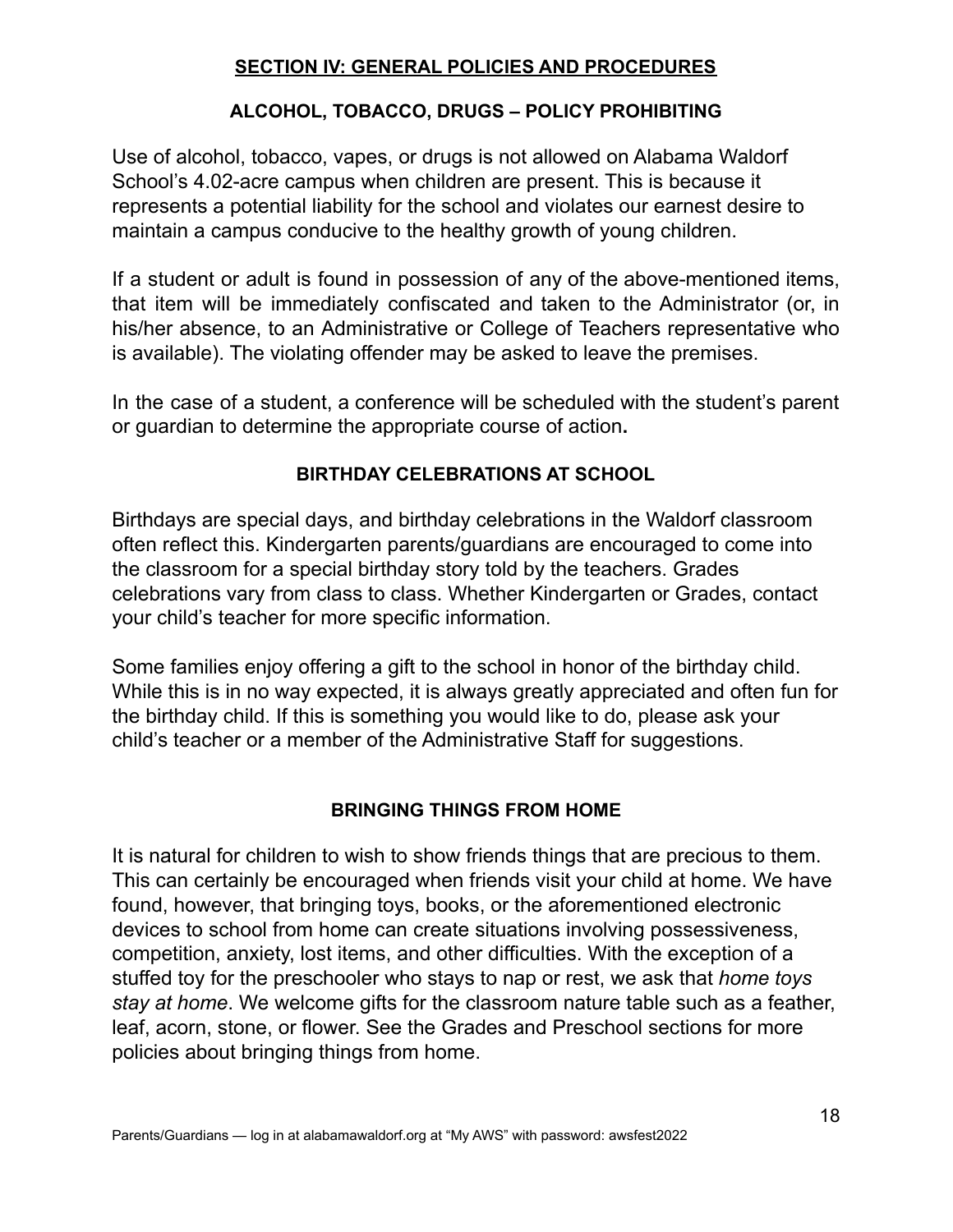### **CHILD ABUSE & NEGLECT POLICY**

Alabama Waldorf School (AWS) teacher and staff members are mandated by state law to report cases of suspected child abuse and neglect.

This means that if a teacher or staff member notices, or if a child tells a teacher or staff member *anything* that could indicate abuse or neglect of the child on the part of his/her caregivers, or shows unusual physical marks or injuries, that teacher or staff member is obligated to call DHR to report the incident.

AWS must also file a report with DHR on parents/guardians who appear to be impaired by drugs or alcohol.

Parents/guardians may contact DHR themselves for helpful resources regarding parenting.

# **CHILDCARE POLICY FOR EVENTS**

For whole-school or school-sponsored events, childcare is often provided for free or offered for a nominal fee. *Unless otherwise stated*, however, AWS does not provide childcare for minor events on campus after regular school and extended care program hours. See your child's teacher or a member of the Administrative Staff if you have specific questions.

### **DISCIPLINE**

### **Student Discipline Policy**

Particularly in the preschool and the lower grades, the children are held and guided by the rhythm of the day and the thoughtful attention of the teachers. Before children reach the age of 9, they have a limited sense of themselves as individuals; therefore we first try to address behavior through our teaching methods. We modify our response to the group rather than calling attention to the individual. Students beyond the nine-year milestone are developing as individuals and have an increased awareness of their own behavior and choices. Beyond the twelve-year milestone, students are able to comprehend cause and effect relationships and may be capable of greater involvement in this process. We take into account the development of the student and choose the path that will nurture healthy growth and motivate students to do better in the future.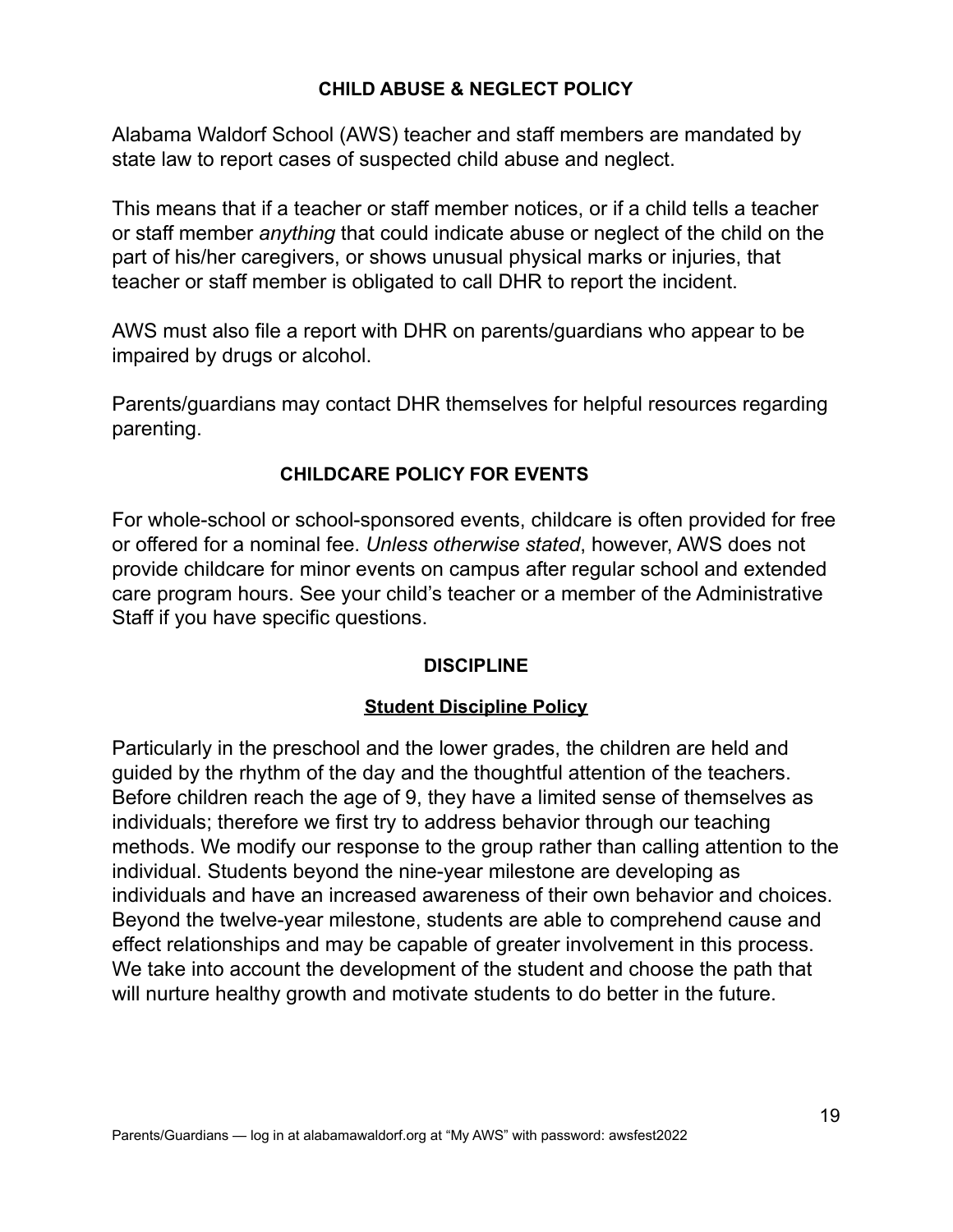# **Non-violence policy**

Alabama Waldorf School does not physically punish or verbally shame any child. We teach non-violence in our curriculum and support an ethic of non-violence in our school. AWS does not tolerate bullying of any kind, physical, emotional, or psychological, including cyberbullying, facebook/twitter or other social media threats, and any other forms of harassment. Students are directed to speak to an adult at any time should the need arise.

# **Discipline in the Preschool**

Discipline in Waldorf Schools is achieved primarily through the establishment of love and respect between the children and teacher. We encourage children to show respect and kindness to one another. A close relationship between parents/guardians, students, and teachers helps to decrease discipline problems as well.

Childhood is a time for children to learn about the world in which they live and how to relate to others in a group. Feelings are strong in childhood, and we encourage children to express their feelings – both positive and negative – in ways that help themselves and others.

In situations in which a child is repeatedly showing inappropriate behavior and has not responded to a teacher's redirection, a "time out" is a typical discipline strategy. "Time out" is the removal of a child for a short period of time from the classroom activity. The time out space is located away from the group, but under the supervision of a teacher. This time gives the child a chance to calm down and notice the behavior that led to his/her removal from the group. When the child returns to the group, the incident is over, and the child is treated with the same love and respect given to all members of the class.

Another discipline strategy employed at Alabama Waldorf School is that of "time in", which involves bringing the child into the activity in which the teacher is engaging, or spending time in the teacher's company until the child is interested in participating in more positive play or activities.

In instances of repeated misbehavior, parents/guardians may be contacted to take the child home. In instances of extreme misbehavior, parents/guardians will be contacted to take the child home immediately; there may be no warning. Aggressive behavior includes acts that endanger the safety and security of other children. Such behavior is brought to the attention of parents/guardians right away, and a conference may be requested.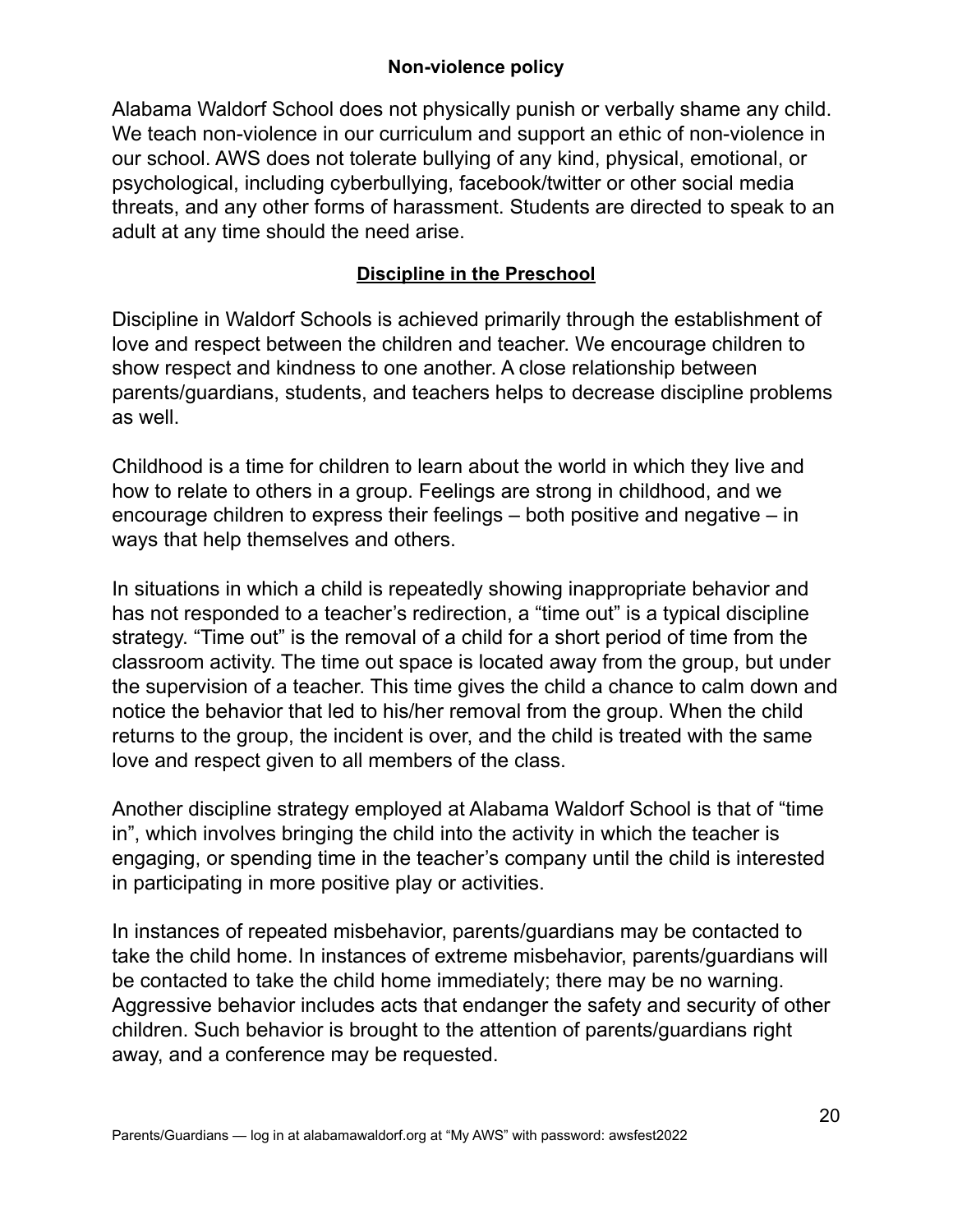After a maximum of three notifications of aggressive or disrespectful behavior, the teacher will schedule a conference with the parents/guardians to gain an understanding of the child and of what might be causing the problems. Changes in the child's routine or consultation with outside experts in child development may be recommended.

If the distress continues, the child may be given a probationary period, or the parents/guardians may be asked to withdraw the child. It is essential that teachers and parents/guardians cooperate to provide the best solution for each child. If parents/guardians are unable or unwilling to work with the teachers to find a solution, the parents/guardians may be asked to withdraw the child from the school.

Kindergartners who bite other children may have to go home; children who are bitten go home if the bite requires medical attention.

Other disciplinary measures may be instituted at the discretion of the College of Teachers, the school's governing body for the faculty.

# **Discipline in the Grades**

# **Grades Student Code of Conduct**

Guidelines for Conduct at Alabama Waldorf School in the Grades are more formulaic than in the Preschool. In order to ensure that Alabama Waldorf School has a healthy social atmosphere that supports learning, we expect our students:

- \* To be courteous
- \* To be respectful of their peers and teachers, and all visitors to the school
- \* To consider the safety of others' emotional and physical well-being
- \* To take care of their own property and that of others
- \* To use polite and socially acceptable language at all times
- \* To show good will by responding to requests and directions from teachers promptly and willingly
- \* To be tolerant and respectful of individual differences
- \* To show good will to peers by using courteous words and cooperative behaviors.

When a student fails to follow the Alabama Waldorf School Code of Conduct, teachers may employ the following approaches as guidelines for addressing the issue: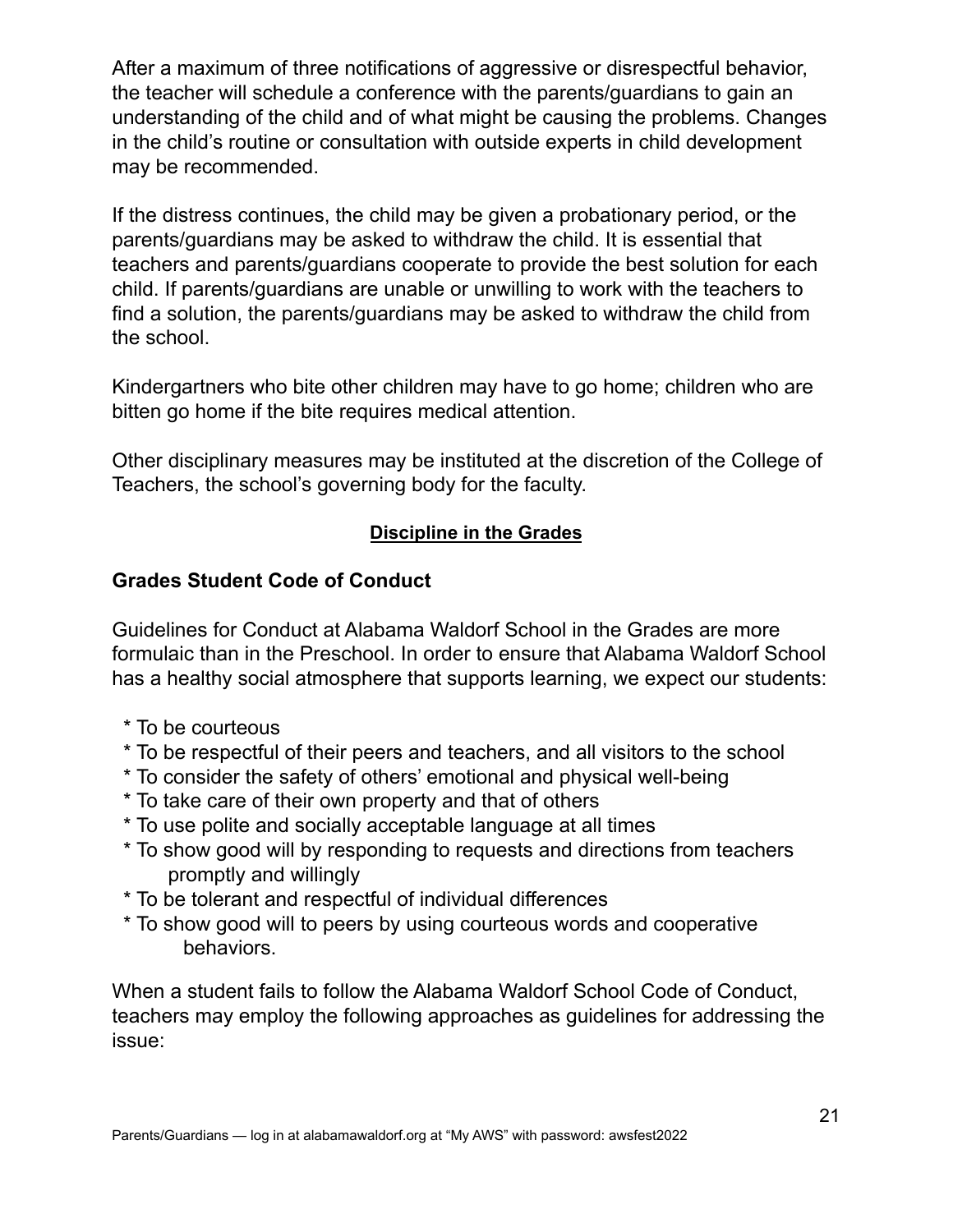1) 1-2-3 Magic created by Thomas Phelan (see below)

2) Disapprove – Affirm – Discover – Do-Over (DADD) created by Kim John Payne (see below)

3) Follow-up restorative activity (Suggestions below)

Teachers will document behavior problems using incident reports.

If a student demonstrates persistent behavioral difficulties the teacher may solicit help by referring the student to the Care Group (a subset of the College of Teachers interested in remedial education), initiating discussion with other teachers, and/or informing parents/guardians in writing. Parents/guardians may be required to attend a teacher-called conference. Working together, teachers and parents/guardians will develop a plan to help the student improve behavior. This plan will be signed by all involved, including the student if they are 12 or older.

If behavior problems cannot be resolved, the school determines that it is unable to adequately meet the student's needs, or parents/guardians fail to comply with recommendations, the Grades team and College of Teachers (COT) will re-evaluate the child's continued enrollment at AWS. Parent/guardians will be informed of any decisions in writing and/or at a conference.

In cases where a student demonstrates extreme misconduct such as: physical aggression, persistent defiance, extreme disrespect, or leaving school grounds without permission, the student's parent or guardian will be contacted and they will be asked to leave the school immediately. The teacher will follow a detailed procedure outlined in the Policy & Procedures Manual relating to extreme misconduct.

# **EMERGENCY ACTION PLAN**

Emergency Action Plan drills, including fire, tornado, bomb threat, sheltering within and lockdown drills, will be held on a regular basis.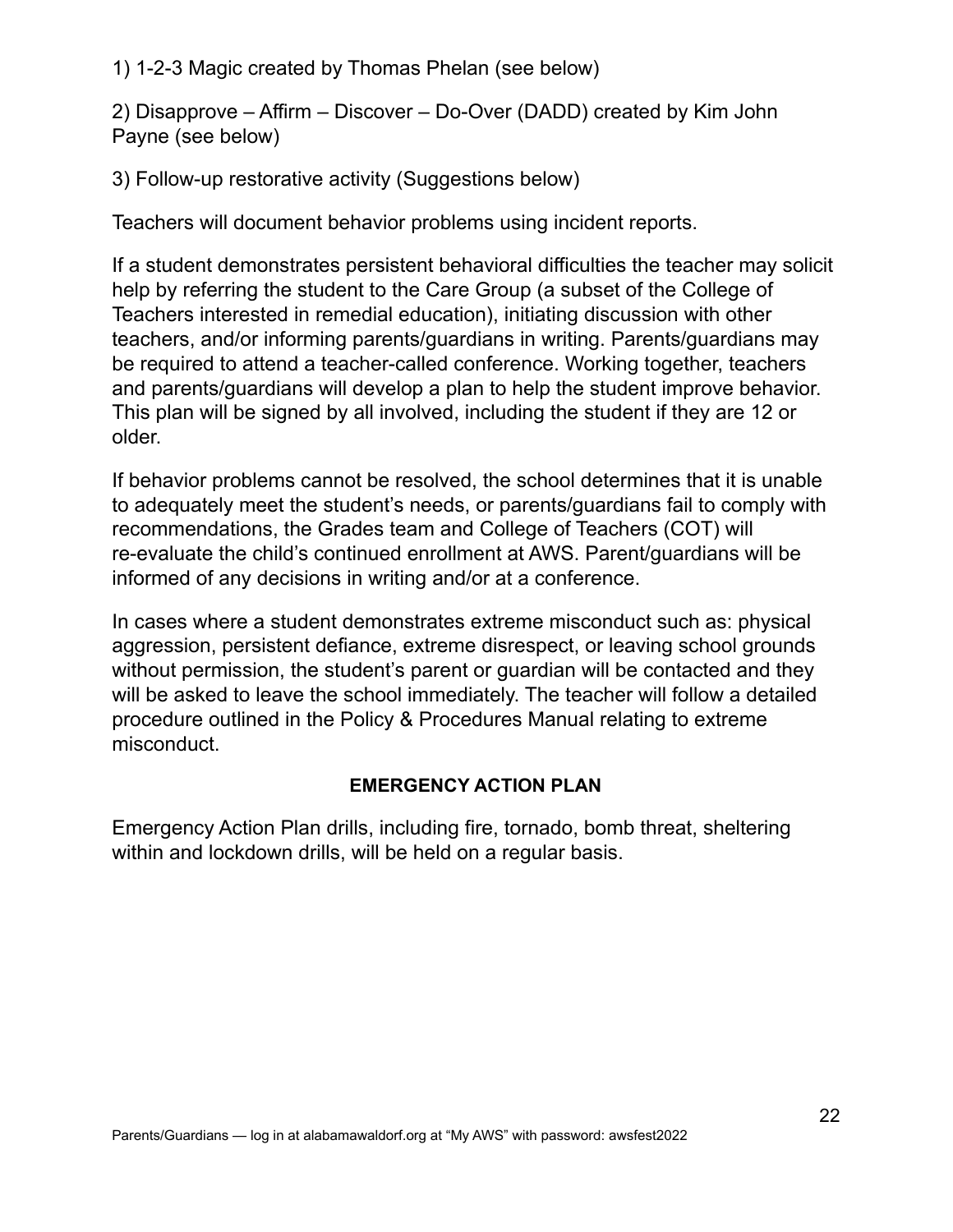### **ENROLLMENT AND CONTRACTUAL POLICIES**

#### **Your Contract (on TADS)**

Parents/guardians should read the terms of any AWS Enrollment Contract on TADS carefully, as it constitutes a legal document. Contract changes, breakages, and cancellations **may incur fees**.

### **AutoMAGIC Reenrollment**

Annually in September, currently enrolled families are offered the chance to re-enroll their children for the *next* school year by returning the AutoMAGIC Reenrollment form with a simple "yes" checkmark. This provides for a prioritized opportunity to enroll *before* opening enrollment to everyone in February. Immediately after enrolling, parent/guardians still must login to TADS to re-REGISTER, updating medical info and pickup lists, and selecting monthly payment dates and methods.

AutoMAGIC Reenrollment guarantees a spot will be held for your child (pending the teacher's final acceptance) in his/her class for the coming year and often comes with financial incentives as well. Any enrollment fees are conveniently billed to your TADS Account. Ask the Admissions Director if you have questions about enrollment.

# **Parent/Tot Program: Morning Garden**

Registration forms for AWS's parent/toddler playgroup(s), can be found on the school's website or in the Administrative Office. Generally, classes meet once a week at the school for 90-minute sessions of education, crafting, and parent/guardian support. Age range of participating children is determined by the Morning Garden teacher. Registration is open year-round unless the program becomes full. Payment in full is due at the time of registration.

### **FACILITY USAGE**

Alabama Waldorf School classrooms and office space are primarily for AWS programs and school bodies (Board of Trustees, Family Association, Faculty and Administration). AWS may, from time to time, allow individuals or organizations to conduct or solicit business on campus with a properly executed Facility Usage Form. The full policy and form can be found in the AWS Policy & Procedure Manual or obtained in the Office

#### **FESTIVALS**

Every season reveals its own picture of process and change. In the Preschool, we create a living calendar through our circle time and craft projects, and these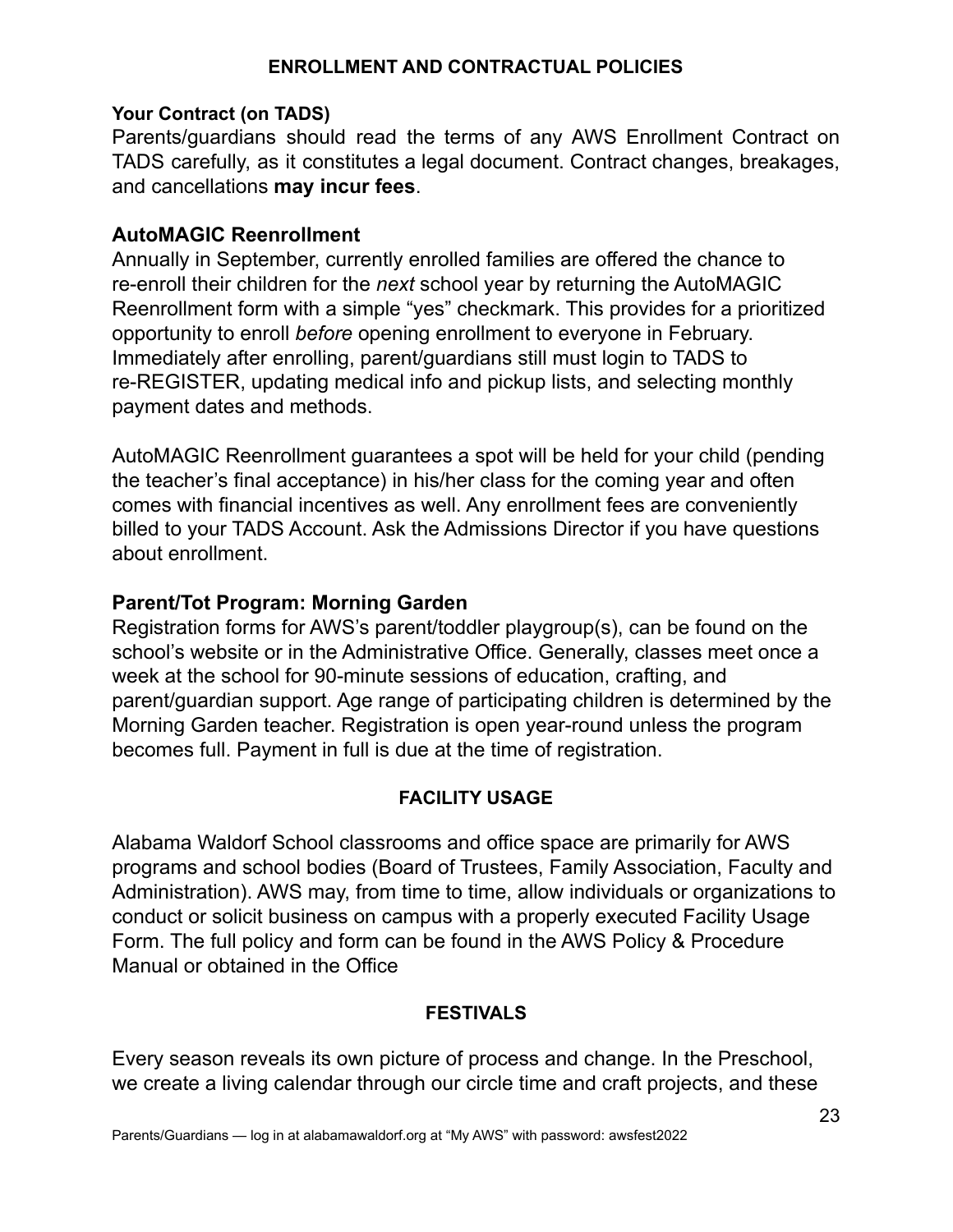are brought to fruition by our festivals. The Grades classes also celebrate a variety of festivals such as Michaelmas, Martinmas/Diwali, Garden of Light Advent Spiral, Festival of Holi, Maslenitsa, etc. Details are announced in the school calendar, your teacher's block rotations, and school newsletters.

# **FOOD STATEMENT**

All food served to preschool children by Alabama Waldorf School will be ovo-lacto vegetarian (no meat; however, eggs, milk, and milk products are permitted). We further strive, wherever possible, to serve whole grain, organic, preservative-free food. We support the use of whole, unrefined/unprocessed foods.

This statement holds true in the Grades Program as well except, for example, in curriculum-related studies or during the occasional pizza party, when an ovo-lacto vegetarian option will be made available. For Grades students, please also see the section under Grades regarding **SNACKS AND LUNCHES FOR GRADES STUDENTS.**

**AWS is a peanut-free school.** Due to the current enrollment of students with life-threatening allergy to peanuts, we ask that all students refrain from bringing peanuts, peanut butter, etc. to school in either a snack or a lunch. Because of situations like these, **children are always asked not to share items in their lunches with other people.**

# **HEALTH POLICIES**

**Contagious Diseases** – *Please contact the School Office if your child has ANY contagious illness.*

### **Lice**

Many families with young children have at least one encounter with the head louse, Pediculus humanus capitis. Head lice can infest people of all ages, but children are prone to infestations because of their habit of playing in close contact, sharing hats, headphones, combs and brushes, sleeping bags, stuffed animals, and clothing. In fact, the problem of head lice can be so rampant among preschool and school-aged children that often schools must work in conjunction with many families to control an infestation. An individual family may be able to control head lice at home, but the child can be re-infested when he/she comes in contact with an untreated, infested child.

If head lice or nits are discovered on a child, his or her parents/guardians will be called to take the child home for treatment, to a Lice Clinic\* for a treatment, or sign a consent form and make payment for an in-school treatment (ages 4 and up) with the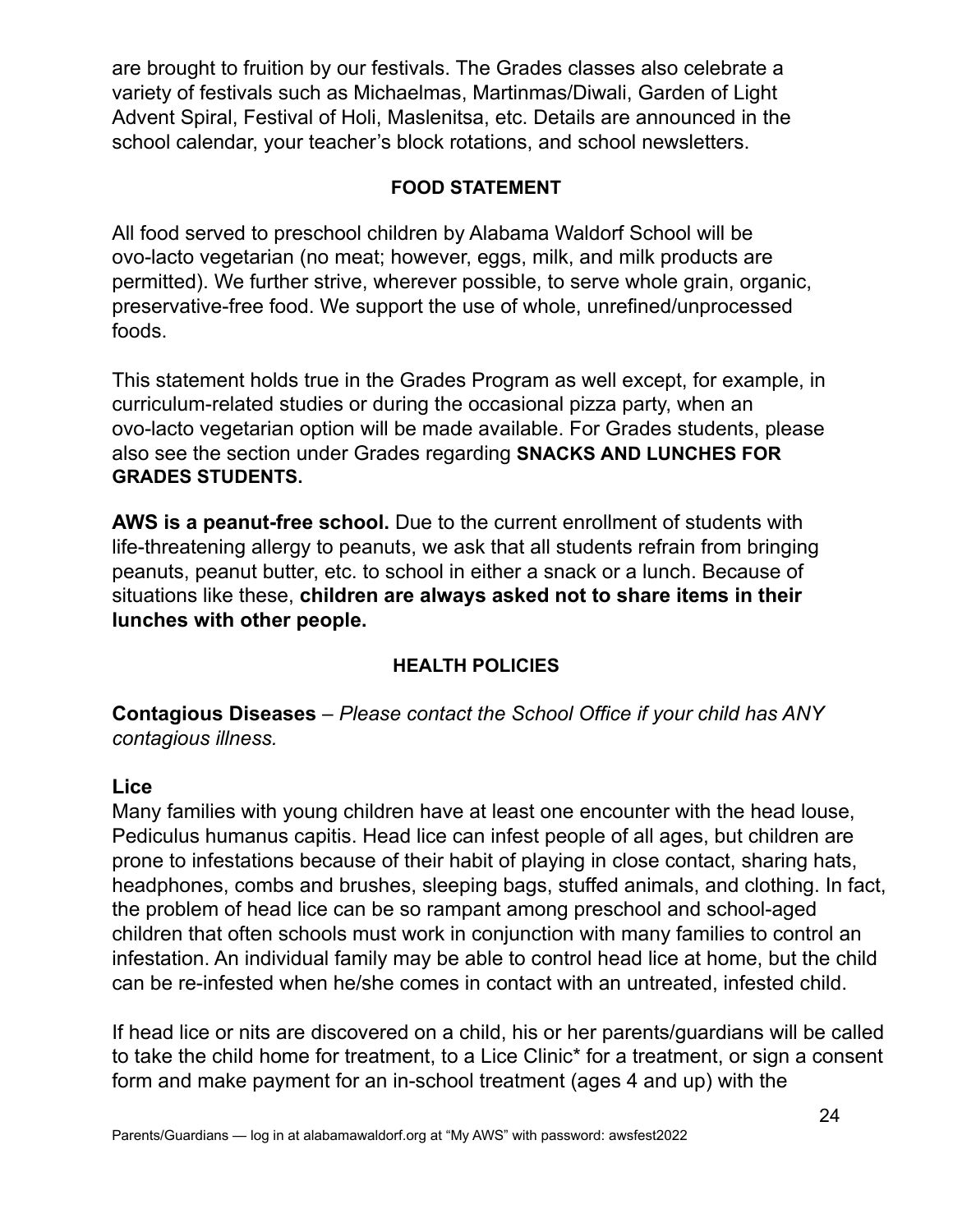Lousebuster<sup>™</sup>; this is a non-toxic, FDA-approved medical device that was purchased by the school in 2010. It is a salon-style blow dryer that is designed to desiccate the lice/eggs during a 40-minute dry treatment performed by a trained LouseBuster<sup>™</sup> operator. The school has trained 4 such operators, and the device is safe to use on children aged 4 and over. The LouseBuster<sup>™</sup> treatment does not involve or include a comb-out, so a nightly comb-out for 11 days (the length of time it takes an egg to hatch) is required to ensure there is no re-infestation.

In the event that the child is under 4 or the parent/guardian chooses not to use the Lousebuster<sup>™</sup> option, the child must be removed from the school premises as soon as possible because of the likelihood of infesting others.

\*Treatments run about \$175 and are available at several places in Birmingham (205.783.5423, 205.308.0583, 205.783.5423).

Cleaning the home is also necessary to prevent re-infestation.

Parents/guardians of infested children are required to obtain the school's handout on "What To Do When Lice Are Discovered On Your Child" and sign the necessary papers before an affected student can be readmitted to his/her class.

If lice are detected on any member of our school community, a whole-school lice check (including faculty/staff) will be conducted at Morning drop-off; parents must stay while their children are checked. Lice are very hard to see, therefore the presence of nits has to be taken as an indication of the presence of lice. Lice checks will continue until the school is nit-free.

Because of the life cycle of the louse, **lice checks will continue every Monday (or Tuesday in the case of a holiday) for 3 weeks after the school has been nit-free**. Due to the extremely contagious nature of these creatures, we require that all family members be free of lice before the child returns to school; family members must undergo a lice check by an experienced checker if asked.

### **Pinworms**

If a child contracts pinworms, that child will *not be allowed* to return to school until s/he has begun taking medication and has bathed thoroughly. Clipping fingernails is also highly recommended. Standard hygiene measures – such as vacuuming daily, washing hands regularly, etc. – are the best ways to prevent further spread of pinworms.

Diagnosis of pinworms is best done by a healthcare provider since they can often be hard to detect.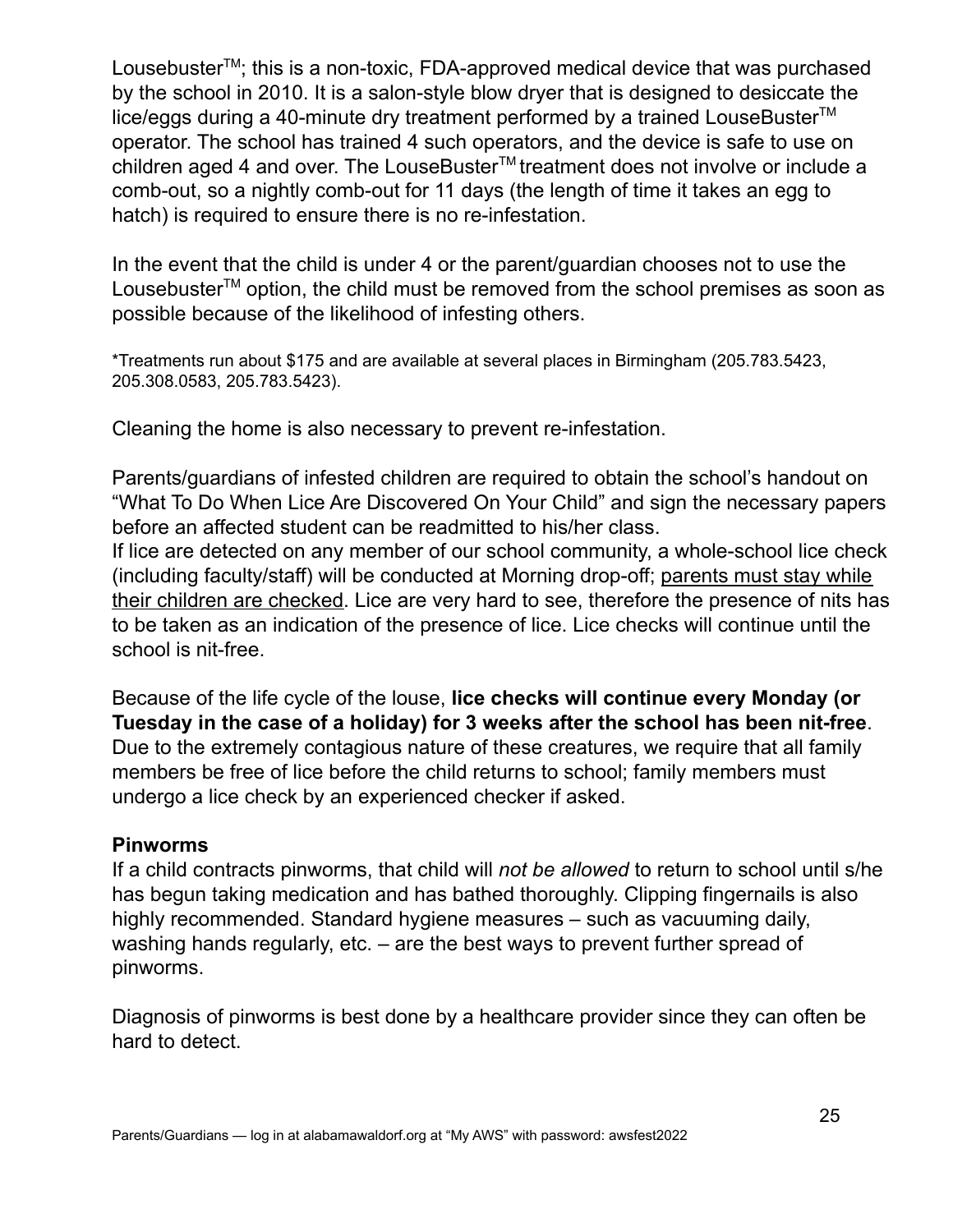**Remember to inform the school so that cleaning precautions can be taken there, as well and so that other parents know to check their child(ren). Individual names of affected students will not be shared in public school communication.**

# **Emergency Contact Information**

Health and emergency contact forms are kept on file for each child. The Department of Health mandates that Emergency Forms be updated every year *or* when any change to the information on the form has been made. Please ensure that the Administrative Office has **the most current** information. If your information is inaccurate and a health emergency occurs for your child, you will bear the expense of an ambulance, etc.

# **Illness**

AWS does not employ a school nurse. Please only send your child to school if they are well; to do otherwise is unfair to the child as well as the other students and adults in the class.

Please report any communicable illnesses (viruses, chickenpox, measles, pinworms, lice, etc.) to the Office.

The school will notify you if your child becomes ill while at school. We must have current, correct phone numbers so we can reach you in the event of an illness or emergency. Feel free to contact your child's teacher to discuss any missed classroom activities and homework assignments.

To prevent the spread of infections at school and to allow children to fully recover, **please keep your child home for 24 hours following the cessation of fever, symptoms of a common cold, vomiting, diarrhea,** or any other indication of contagious illness**. In the case of fever (oral temperature above 100 degrees, temporal 100.4 or higher), the child needs to be fever-free** *without medication* **for 24 hours before returning to school**.

# **Medication**

Should it be necessary for your child to have medication administered by a school employee during school hours, the following regulations will apply:

- Medication of any kind can be administered to a student only by a school employee.
- Medication can only be administered after a parent/guardian has completed the "Request to Administer Medication" form (available in the Office or on the personal portal at alabamawaldorf.org). According to state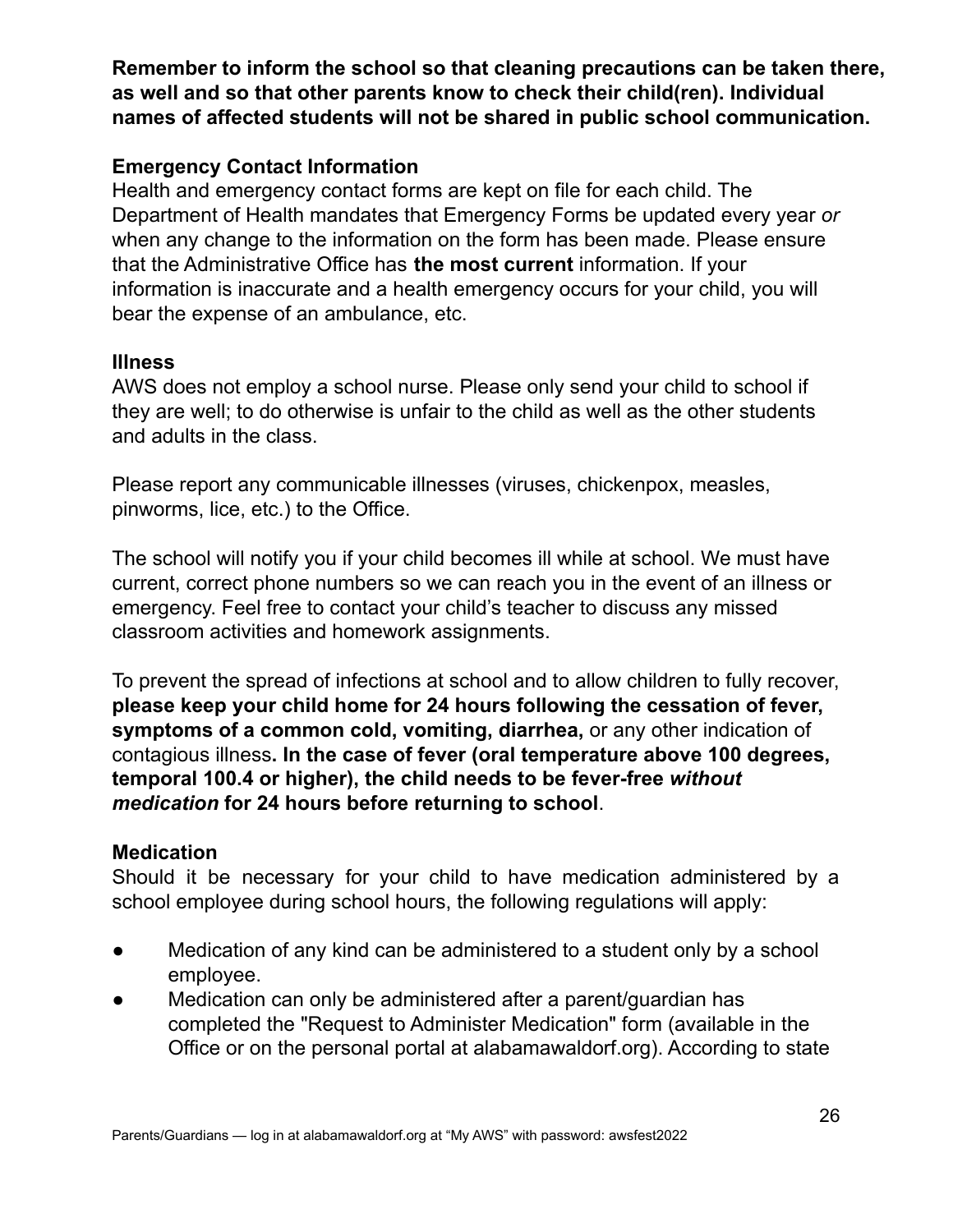recommendations, we cannot administer medication, including over-the-counter items. *without* this completed form on file.

- Both prescription and non-prescription (over-the-counter) medication must be provided in original containers; pharmacist's label and prescription information must be intact. To avoid unknown allergic reactions, the very first dose of any medicine must be administered at home.
- **Medications and any accompanying form(s) must be delivered in person by a parent or designated adult whereupon both giving and receiving parties sign and date the Request to Administer Medication Form**; the parent/guardian, upon the final date of the requested dosage time period, shall pick up all medications, or the school employee will effect disposal.

# **COVID Safety Protocols**

After carefully considering CDC and ADPH guidelines for reopening schools, Alabama Waldorf School will implement the following safety protocols.

# **Masks & Social Distancing:**

- Masks are required outdoors unless social distancing is possible.
- Masks are required indoors for anyone of Kindergarten age and older.
- Nursery students will not be required to wear masks. However, for any student whose parents would prefer that they wear a mask indoors, teachers will encourage that practice; just let your teacher know your preference and be sure to send a mask to school for your student. (All AWS teachers will be masked indoors.)
- Desks will be spaced 3 6 ft apart.
- Desks shields will be used when dining indoors. Outdoor dining will be prioritized.
- Tours will be in person and limited to 6 participants.
- Campus gatherings (meetings, assemblies, etc) will be assessed on an individual basis.

# **Covid-19 Exposure:**

If you or a family member has been exposed to COVID, you must immediately alert the school office and then be tested. Your student may not return to school unless they receive a negative test, or after quarantining for 10 days without showing symptoms.

If your child shows any signs of COVID, including fever, congestion, stomach ache, or numbness of mouth or loss of taste, please stay home, and contact the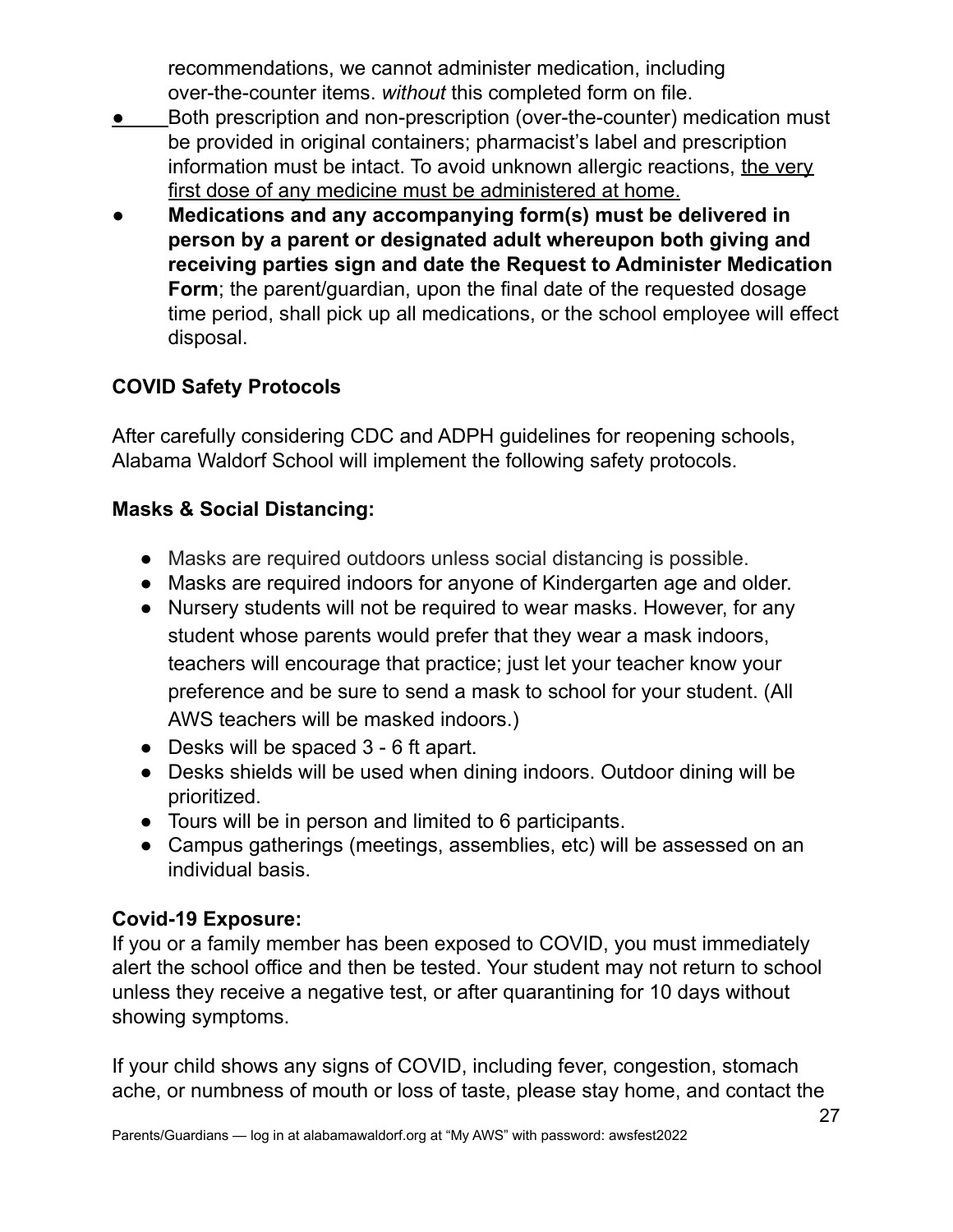office via email or at 205-592-0541, so that we may offer guidance for how to keep our community as safe as possible. Remember that all students must be fever-free for 24 hours without fever-reducing medication in order to come to school.

If a student, faculty or staff member, or parent/guardian shows signs of illness while at AWS, we will isolate that person and have them leave the premises as soon as possible.

In the event that a case of possible or confirmed COVID-19 exposure comes to our attention, we will assess the level of exposure and risk to others using current local and CDC health guidelines. That assessment will dictate the implementation of notifications and other protocols.

In order to stay abreast of the complex and evolving situation in the United States and to exercise best practices in safeguarding our community, Alabama Waldorf School is remaining in constant communication with government and educational organizations. For the most detailed and up-to-date information on COVID-19, we encourage you to visit the Centers for Disease Control (CDC) and the Alabama Department of Public Health.

We strongly advise all AWS families to follow precautions from public health officials to practice social distancing. Please email the office or call 205-592-0541 you or a family member have contracted coronavirus.

# **Accidents or Injuries at School**

If a child suffers an injury during the school day, proper first aid procedures are followed. An accident/incident report is sent/emailed home in the event of a more serious injury. Remember, information from the emergency form on file is utilized, thus it is *very important* that this information *always* be kept current. Every effort is made to notify the parent/guardian immediately of a serious injury or illness.

In an emergency, AWS may call an ambulance, the expense of which is the burden of the parent/guardian of the injured child.

### **Severe Allergies**

The parent/guardian must inform his or her child's teacher(s) (including Extended Care) of any severe allergies *in writing*. The teacher will remind other parents of the allergen before celebrations where parents may bring food consonant with our food policy into the classroom. With life-threatening allergies, the school should be provided with an epi-pen or similar medicine (with the appropriate "Request To Administer Medication" form) that is prescribed by a physician and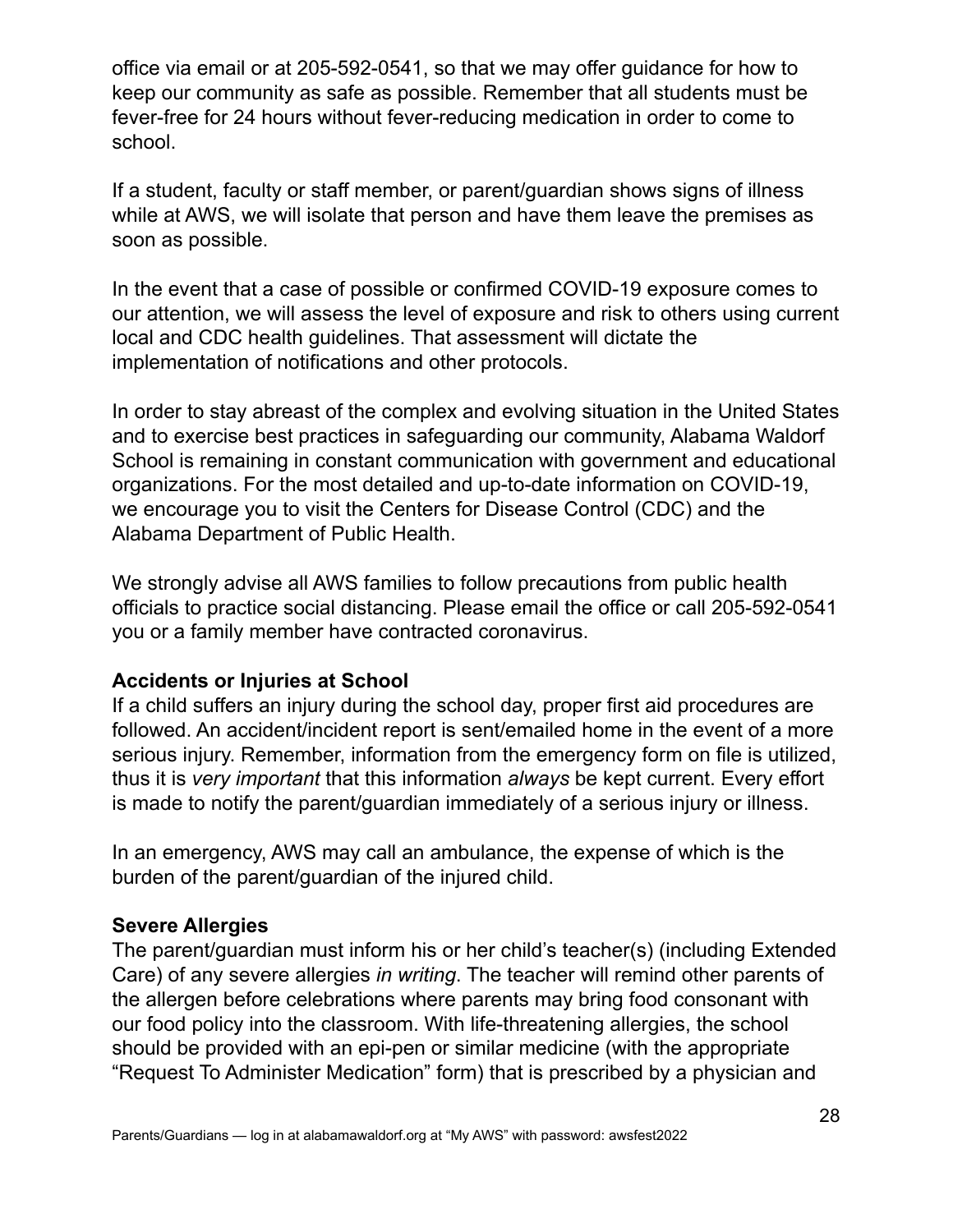the parent/guardian should discuss an emergency action plan with both the class or preschool teacher and the Administrative Staff.

# **HOME VISITS**

At Alabama Waldorf School, we endeavor to make your child's first days at our school happy ones. Although it is not required, we find that a short teacher visit to the enrolled child's home is very helpful **in** establishing a relationship with both child and parents/guardians. At home, teachers can see your child in his or her own environment and can also answer your questions regarding Waldorf education and our school. Your teacher may contact you with more information about home visits.

# **PARENT/GUARDIAN CODE OF CONDUCT**

Threatening words, gestures, internet/social media posts toward AWS faculty, staff (including contract laborers), parents/guardians, and/or students may result in the school limiting or even eliminating a parent's/guardian's access to the school and may result in termination of the student's enrollment contract. In the community pledge, parent/guardians agree to respect AWS as a campus free from drugs/alcohol, tobacco/ecigs/vapes, and cell phone usage; this is in an effort to maintain an atmosphere worthy of the developing young child.

# **PARKING LOT SAFETY**

In an effort to keep the children safe and guard against any accidents on school property, please park only in marked spaces in the parking lot and follow the prescribed traffic loop. Drive slowly, stay off your phone, and remain watchful of all types of traffic, including young children who may or may not be paying attention.

There is a dumpster in the parking lot. Please park in such a way that it can be emptied with no damage to surrounding cars. Please note, the dumpster is for school use only.

By using the parking lot, you assume any risk.

Movement classes are held on the concrete parking lot; please avoid parking there until after 3 pm or during special events when that lot may be open.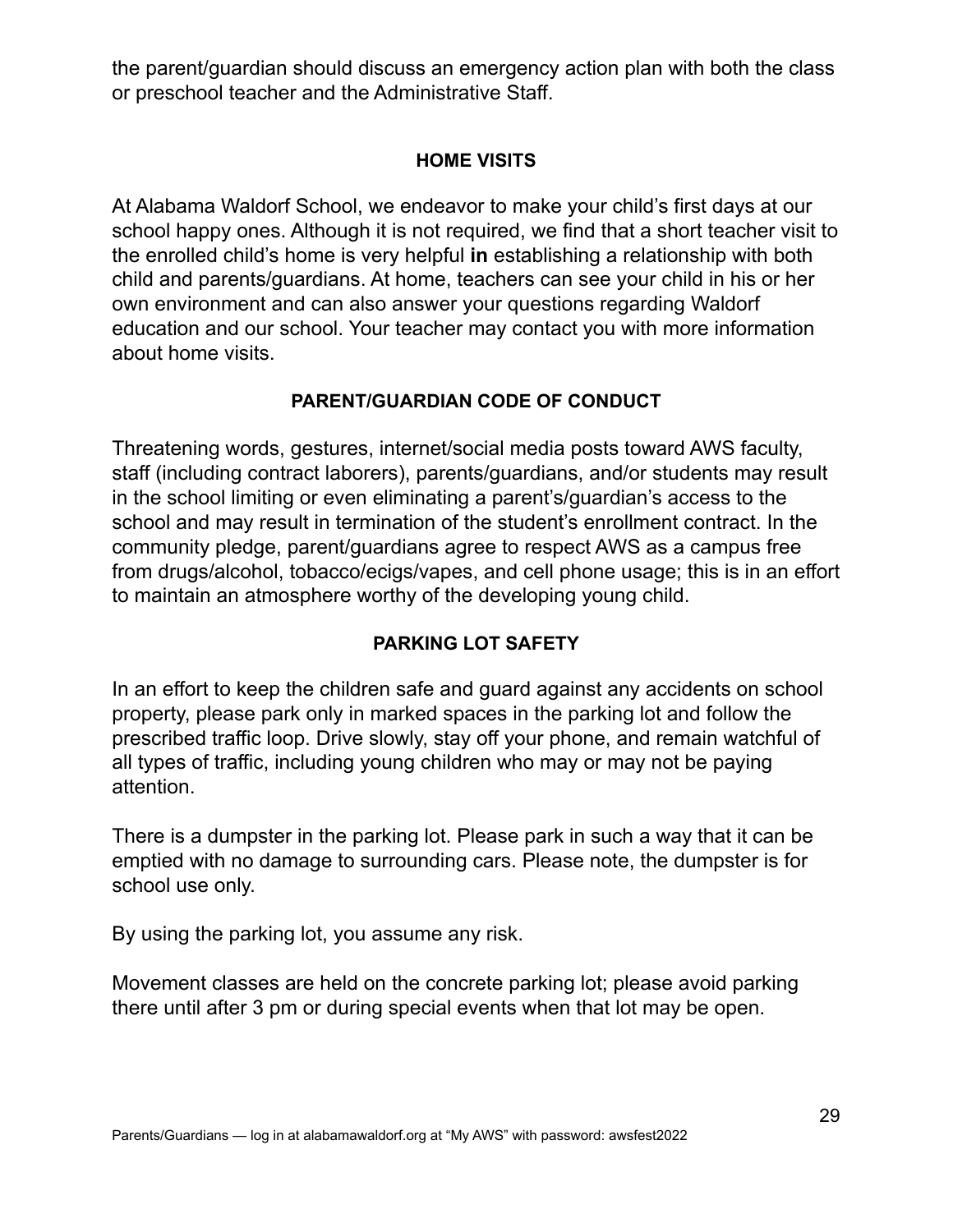### **PICK UP AND DROP OFF**

### **(see individual sections on Preschool (Nursery & Kindergarten, and Grades)**

# **Drop-off and Pickup**

Drop-off and pick-up times are very busy. In order to make these times go as smoothly as possible, **if you need to talk with your child's teachers, you may contact them by email or phone to schedule a conference outside school hours.** We appreciate your cooperation!

# **Drop-off Times**

Due to limited parking capacity, we utilize a traffic loop for 5<sup>th</sup>-8<sup>th</sup> grade drop off only. Others, please park in marked spaces.

Drop-off times will be STAGGERED, so PLEASE be on time.

Grades classes start at 8:15 am, so students need to be with their teacher by that time.

Drivers of students in Grades 5-8 only should drop off their students in the traffic loop, allowing them to safely walk up the ramp to the buildings under watchful adult eyes.

Drivers of  $1<sup>st</sup> - 4<sup>th</sup>$  graders may utilize designated parking spaces.

Preschool programs begin at 8:30 am, and not before, unless you have an Extended Care contract on file (Extended Care begins at 7:15 am).

If you have children in both programs, you may utilize designated parking spots according to your *oldest* child's enrollment.

# **Pickup List**

In order to ensure the safety of our students, faculty members will only release students to persons listed on the pick-up list generated by the Office based on the information provided by parents/guardians at (or after) the time of enrollment.

Parents/guardians must give written permission for faculty members to release their child to someone *not* on their pick-up list. Teachers will ask to see identification for any unfamiliar person picking up a student. In the case of emergencies, parents/guardians may call the Office and authorize someone else to pick up their child. The Office will deliver this message to the appropriate faculty members.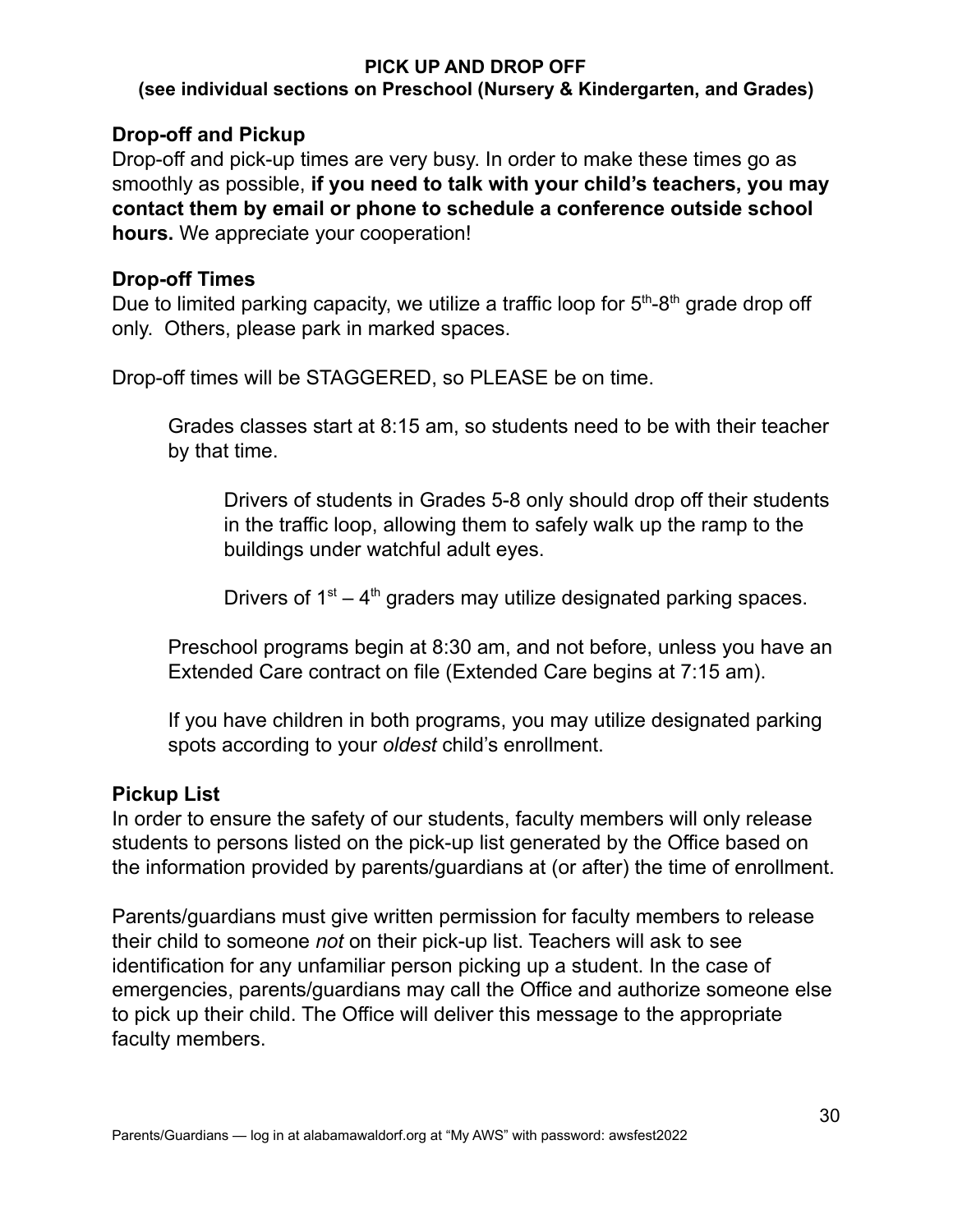# **Pick-up Time**

Core program dismissal is at **12:30 pm** for the preschool and **3:00 pm** for the Grades; however, with Extended Care there are three possible pick-up times in the preschool (12:30, 3:00, 5:30) and two in the grades (3:00 and 5:30). Your child must be picked up by the time indicated on their enrollment or extended care contract in order for the school to maintain safe teacher/student ratios. Safety concerns make it impossible for children to be left alone in or out of the school buildings; therefore a parent/guardian or designated adult must pick up the child by the time indicated on their contract. Teachers and Office personnel have meetings and/or other responsibilities after school and cannot be counted on to stay. Please be respectful of other members of the AWS community by picking your child up on time. We realize that emergencies may arise; in the event that a parent or guardian will be late to pick up a child, notify the Office immediately; late or drop-in charges may apply.

# **Late Pick-up**

If the designated adult is late to pick up a child, we allow a 5-minute grace period that is fee-free.

If after five minutes the child is not picked up, the child will be placed in the age-appropriate Extended Care program and the parent/guardian will be charged a standard *drop-in fee for one day of Extended Care*. In the event that there is no availability in extended care or if the adult is picking up after 5:35pm, the parent/guardian will be *charged \$1 per minute* until the child is picked up. If the adult is habitually late, the family may be required to meet with school personnel.

# **SEXUAL HARASSMENT POLICY**

Alabama Waldorf School (AWS) supports all laws designed to protect all members of the entire AWS community from sexual harassment. Sexual harassment may be defined as: any form of unwelcome sexual behavior or conduct imposed by one person upon another. For more information, refer to the Policy & Procedure Manual on file in the Administrative Office.

# **INCLEMENT WEATHER AND SCHOOL CLOSING**

In the case of inclement weather or natural disaster or mechanical failure that is serious enough to close or delay area schools or our own school, parents/guardians should check the following sources to determine AWS's status: [AlabamaWaldorf.org,](http://alabamawaldorf.org) the outgoing message on the school's phone, the local news station tickers, AWS facebook page, email, or an electronic phone message/text. Decisions about making up inclement weather days will be made by the College of Teachers. Weather days that are declared states of emergency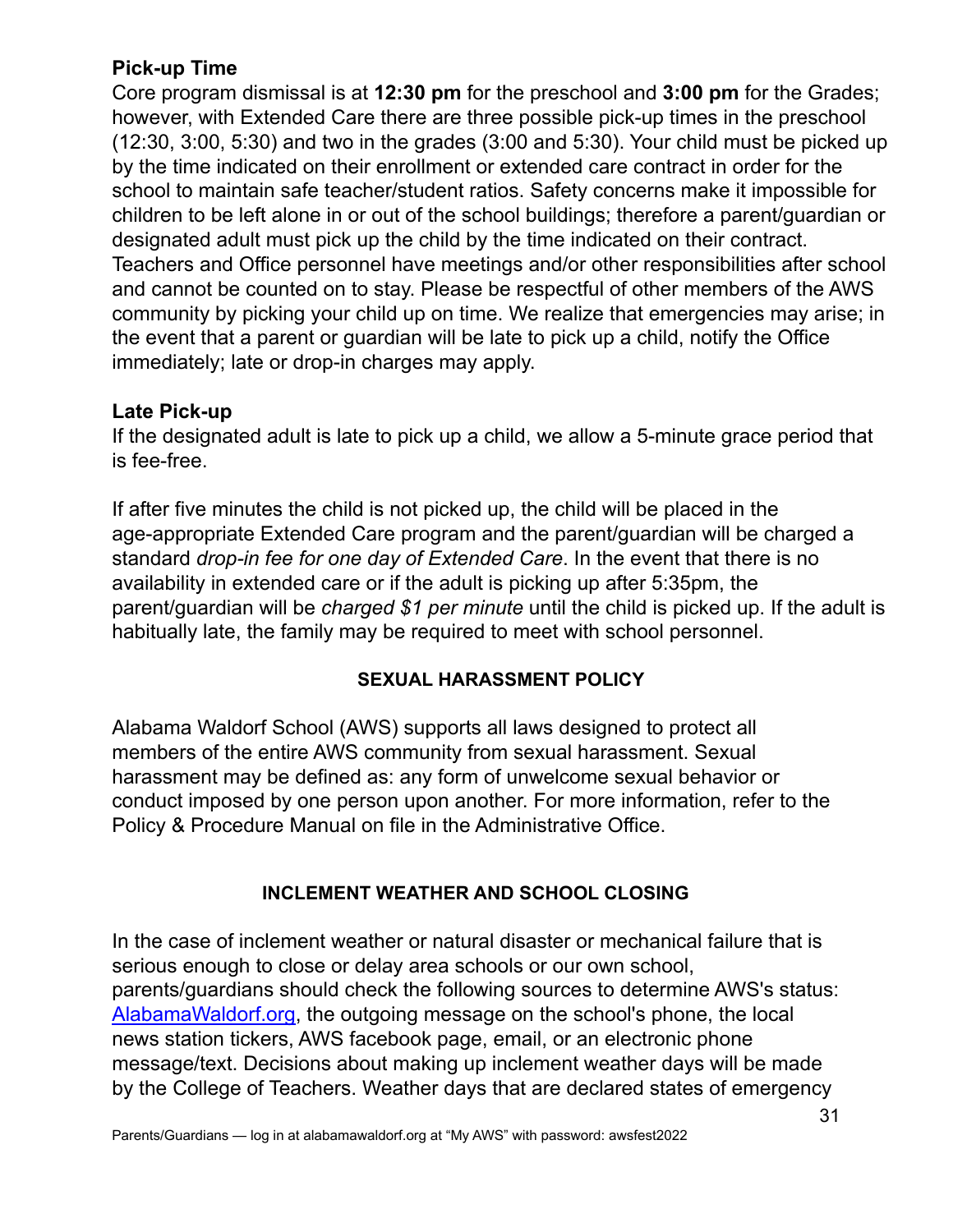by the Governor will not be made up. Please see the calendar on the website for dates reserved for any make-up days that do occur.

If a student cannot make it safely to school in a weather emergency -- even if AWS is open -- their absence will be excused until the weather emergency has passed. In these cases, the student's parent/guardian should endeavor to contact the school and/or the child's teacher to determine if schoolwork can be maintained during the crisis.

# **STUDENT INFORMATION**

# **To Update Contact Information**

The Administrative Office Staff must have current, correct phone numbers so we can reach parents/guardians in the event of an illness or emergency. **We require current, correct email addresses, phone numbers, and alternate emergency contacts for communication purposes**. If your contact information has changed, or if any family member's contact information on your child's emergency form has changed, please immediately login to your TADS account and update it, or notify Office Staff if you need assistance with this task.

# **Please see the Office Staff if you need help making changes to emergency and medical information in TADS: email Enrollment@AlabamaWaldorf.org or call 205.592.0541.**

# **To Update Student Pick-up List**

In order to update pick-up lists, parents/guardians must login to TADS or email or sign a handwritten note verifying any changes or additions to the list of designated adults allowed to pick up their child.

# **To Update Medical/Immunization Information**

Children are not allowed to attend school until the parent/guardian has provided proof of immunization or exemption. "Blue" immunization forms must be updated on a regular basis, as specified by your pediatrician. It is the responsibility of the parent/guardian to maintain a current record of their child's immunizations and keep the Office forms updated. If a child is exempt from immunization, the Office must have on file an official certification of exemption from the County Health Department.

It is the responsibility of the parent/guardian to update the school if a child has or develops an allergy.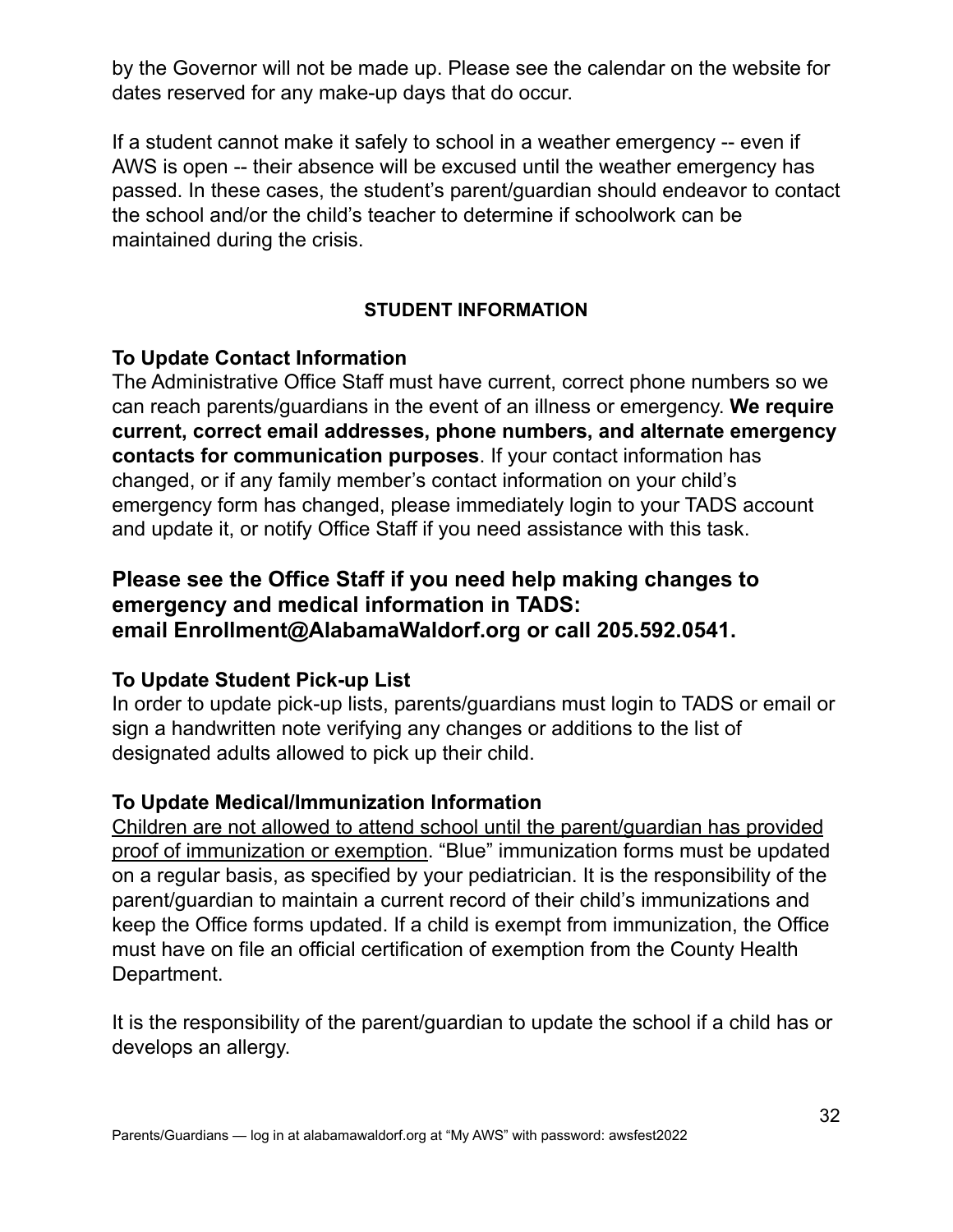It is the responsibility of the parent/guardian to update their TADS account or inform the school in writing if insurance policy information has changed. TADS asks for the insurance policy number, group number and name of insured in order that the school may provide this information to a hospital or ambulance in the case of an emergency.

# **STUDENT SUPERVISION**

The parent/guardian is responsible for the child until the child is officially given over to a teacher or staff member in the morning. Please make sure the teacher or staff member sees and acknowledges that the child is present. Younger children must be signed in on the teacher's clipboard. Once the parent/guardian returns to pick up a child and signs him/her out on the teacher's clipboard, they have resumed responsibility for the supervision of the child. *Please always closely supervise your child for the entire time you remain on campus*.

# **TUITION AND FINANCIAL POLICIES**

# **Tuition Payment**

Once a family signs the enrollment contract on TADS, they will receive an electronic agreement that must be **completed; due dates for payments and payment schedules must be specified by logging on with your unique login**. Parents/guardians are then responsible for the full annual tuition and fees as specified in the contract. Alabama Waldorf School offers several payment options for families, including auto draft and credit card payments; this is handled through a third-party tuition collection system called TADS, which charges an annual fee \$45 that is covered in your registration fee. If you notice an error in billing, you must contact us within 90 days of the error being posted. AWS undergoes a financial audit or review each year, and errors must be reported and rectified in a timely manner.

# **Full Payment**

Full tuition may be paid any time between enrollment and June 10 by cash, check, money order, or credit card. Families who pay in full still need to sign up with TADS so payment can be appropriately tracked for audit purposes; in addition, an incidental billing account can be created for school store purchases, etc.

# **Monthly Payment**

If the family does not pay full tuition in June, they will automatically be placed on a twelve-month payment plan, with the first payment due June 1.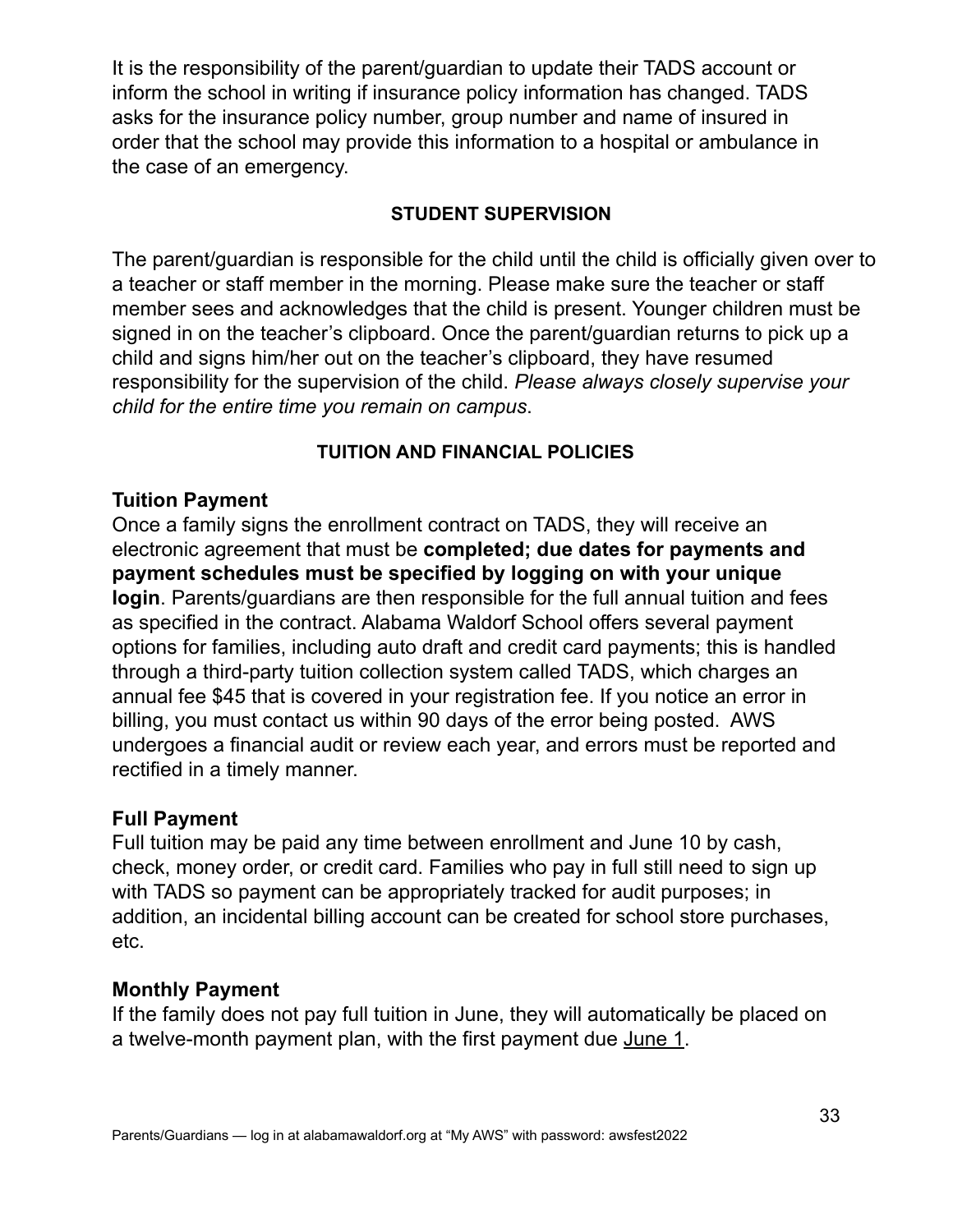Please note that in general, **payments are due over the summer months for the coming school year.** If you choose to wait until August to enroll, TADS will automatically change the divisor from 12 to 10 (making payments slightly more each month). See the Finance Manager for details or email [Finance@AlabamaWaldorf.org](mailto:Finance@AlabamaWaldorf.org). For rolling admissions that occur later in the school year, the divisor will be equal to as many months as there are remaining in the school year (through May). All accounts must be paid out by the end of May each year.

# **Late Payments / Contract Termination**

Late payments are subject to late fees as specified on TADS and in our fee schedule. TADS is set up so that credit card or automatic withdrawal payments may be made on *dates set by the account holder*. Paper checks must be received by your TADS due date. It is the responsibility of the parent/guardian to contact the Finance Manager [\(Finance@AlabamaWaldorf.org\)](mailto:finance@alabamawaldorf.org) **and** TADS if they have any difficulty meeting financial obligations. Payment arrangements can be made in the case of hardship!

It is our policy that **two consecutive missed payments constitutes a termination of the enrollment contract**. You will be notified of termination by email. If you endure financial hardship and must miss a payment, you must contact the Finance Manager [\(Finance@AlabamaWaldorf.org\)](mailto:Finance@AlabamaWaldorf.org) *prior to the second missed payment* in order to create and execute a new payment plan. We are willing to work with you if you contact us!

### **Returned Checks**

Insufficient funds fees are incurred for returned payments by TADS and AWS.

# **Financial Suspension**

At any time, if the family's account is delinquent, the school may suspend the child until the account is no longer delinquent; in these cases, you will receive a letter stating the last day your student may attend classes. Student records and transcripts will not be released until all AWS accounts are settled. AWS reserves the right to send delinquent accounts to a third-party collection agency.

### **Financial Aid**

Alabama Waldorf School (AWS) is committed to equity and diversity within its student body and seeks to promote access to the school for qualified students from a variety of backgrounds and income levels. To this end, families are offered the opportunity to apply for financial aid for tuition for Preschool-8th core programs through TADS. School fees, Extended Care, and 3-day programs are not available for financial aid.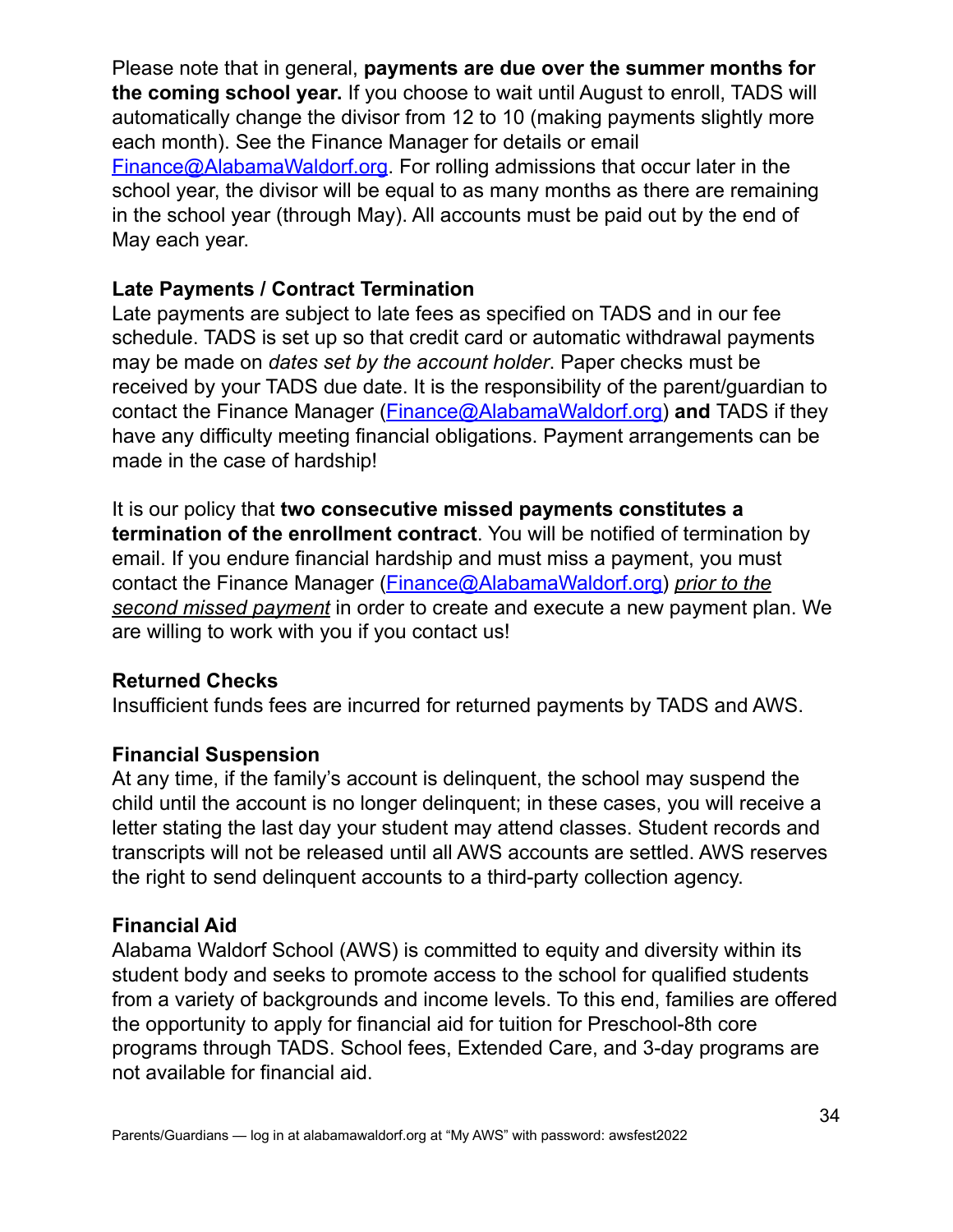In the online admissions process through TADS, parents/guardians indicate electronically if they are interested in Financial Aid at which time they are linked to the Financial Aid application where they pay the required fee and submit the necessary information similar to that on a FAFSA. **Recent tax returns, either electronically submitted through TADS or hard copies dropped at the Office, are a required part of this submission**. The Finance Manager will communicate awards to the families who've applied. Information is treated with strict respect for confidentiality.

**Families must apply for financial aid each year**. The deadline for financial aid for the coming year is April  $15<sup>th</sup>$ . Applications beyond this date or without a completed file may result in no award. Financial aid is available to working parents/guardians demonstrating financial need with a recent tax return included in their application. A parent/guardian who is a full-time student or one who has at least one child under age 2 at home is considered a working parent. Admissions decisions are made prior to and separately from decisions about financial aid. Confidentiality in the financial aid process on the part of the parent/guardian and the school is expected.

Financial aid exists to help fill the gap between a family's ability to pay and the actual costs of tuition. In general, the assistance available from the school is limited, and families are encouraged to explore all available non-school resources for assistance.

# **Referral Tuition Cash Bonus**

If you recommend a family to Alabama Waldorf School and they sign a contract for a core program (Nursery, Kindergarten, Grades), you can receive a cash payment! You must also have an enrolled child to receive this bonus. If you recommend a family to Morning Garden and they later enroll in a core program, you are eligible for the bonus. The bonus is subject to a waiting period of up to 90-days and subject to both yours and the new account's good financial standing. The amount of the bonus is determined annually and may be split among more than one referring party. See the Finance Manager for details. **The referring family/families must be listed on the TADS registration form as the referring agent (s).** Those expecting a bonus should absolutely inform the Office as there is no automated mechanism in place for awarding the referral bonus.

### **VISITORS**

We request that all visitors to Alabama Waldorf School check in with the Administrative Staff in the Office upon entering and leaving the premises.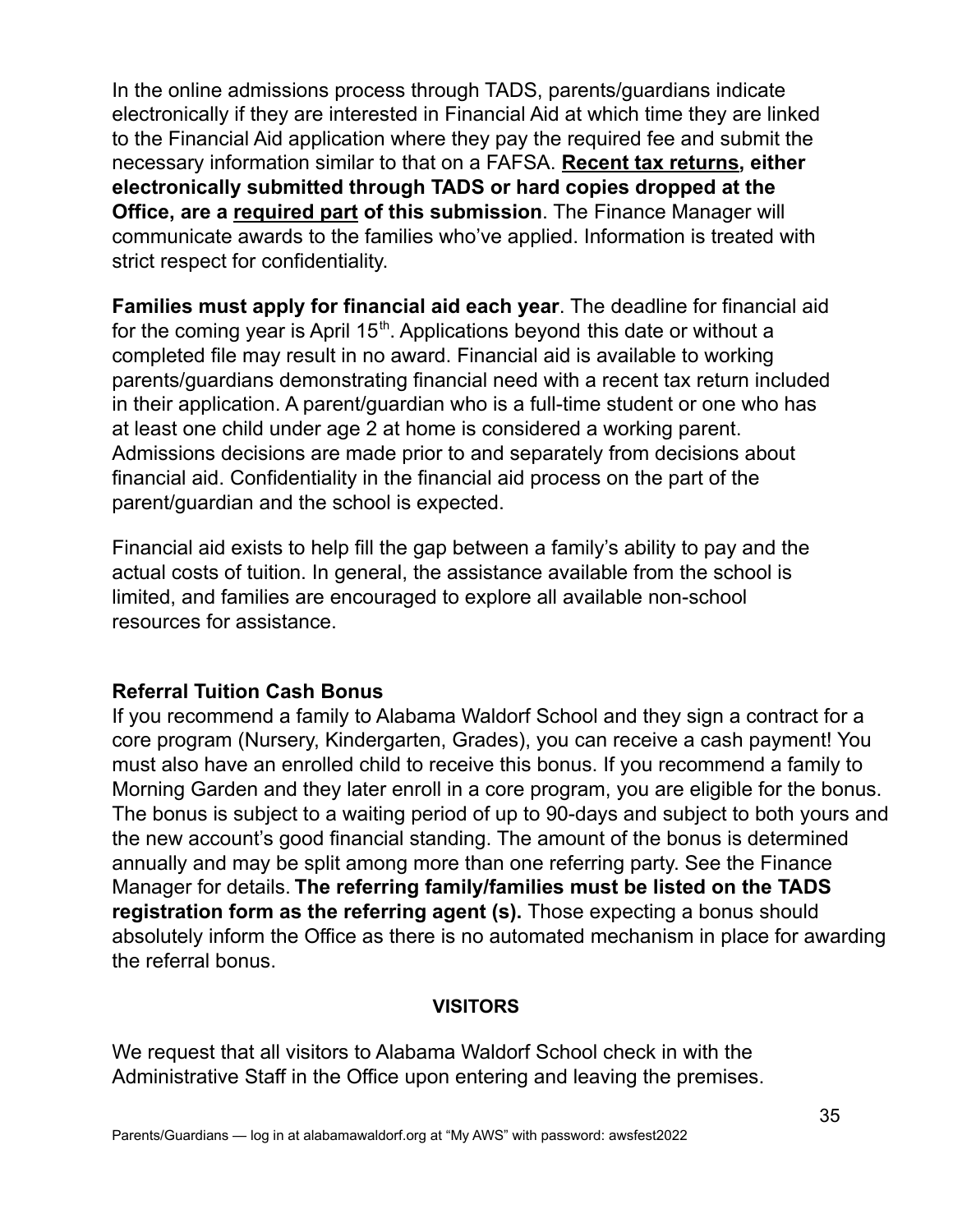# **WEAPONS, POLICY PROHIBITING**

Possession of the following items is *not allowed* at Alabama Waldorf School: knives, pocketknives, firearms (including starter guns, BB guns, or pellet guns), stun guns, mace, pepper spray, tear gas, metallic knuckles, explosives, ammunition (bullets), or firecrackers, as well as any weapon, instrument, or object which is used in a threatening manner and is seen by the individual being threatened as capable of causing physical harm.

If a student is found in possession of any of the above-mentioned items, that item will be immediately confiscated and taken to the Administrator (or, in his/her absence, to the Administrative representative who is available). The Administrator or administrative staff member who receives the item will then immediately contact the parent or guardian of the student. At the discretion of the Administrator and the teacher, the child may be asked to leave. A conference will be scheduled with the student's parent or guardian to determine the appropriate course of action**.**

# **WITHDRAWING FROM THE SCHOOL**

### **Request for Records**

Cumulative student records are kept in the Administrative Office. If you need a copy of your child's record you may obtain a "Request for Records" form from the Admissions Director. If student records are to be sent to another school, a written request signed by a parent/guardian must be received from the requesting school prior to releasing this information. *Student records are not released when financial accounts are past due/delinquent.*

#### **Exit Interview**

We ask that departing families complete a brief survey about their experience at our school. In the instance that a family or the school feels more information is needed, an exit interview with the Admissions Director and/or Administrator may be scheduled. Any family may request this interview upon leaving the school.

### **SECTION V: PRESCHOOL CLASSROOM POLICIES**

### **PRESCHOOL ATTENDANCE**

At Alabama Waldorf School (AWS), we believe that children thrive in an atmosphere with clear rhythm and structure. Regular attendance is critical to your child's sense of comfort and well-being at school. Please make sure your child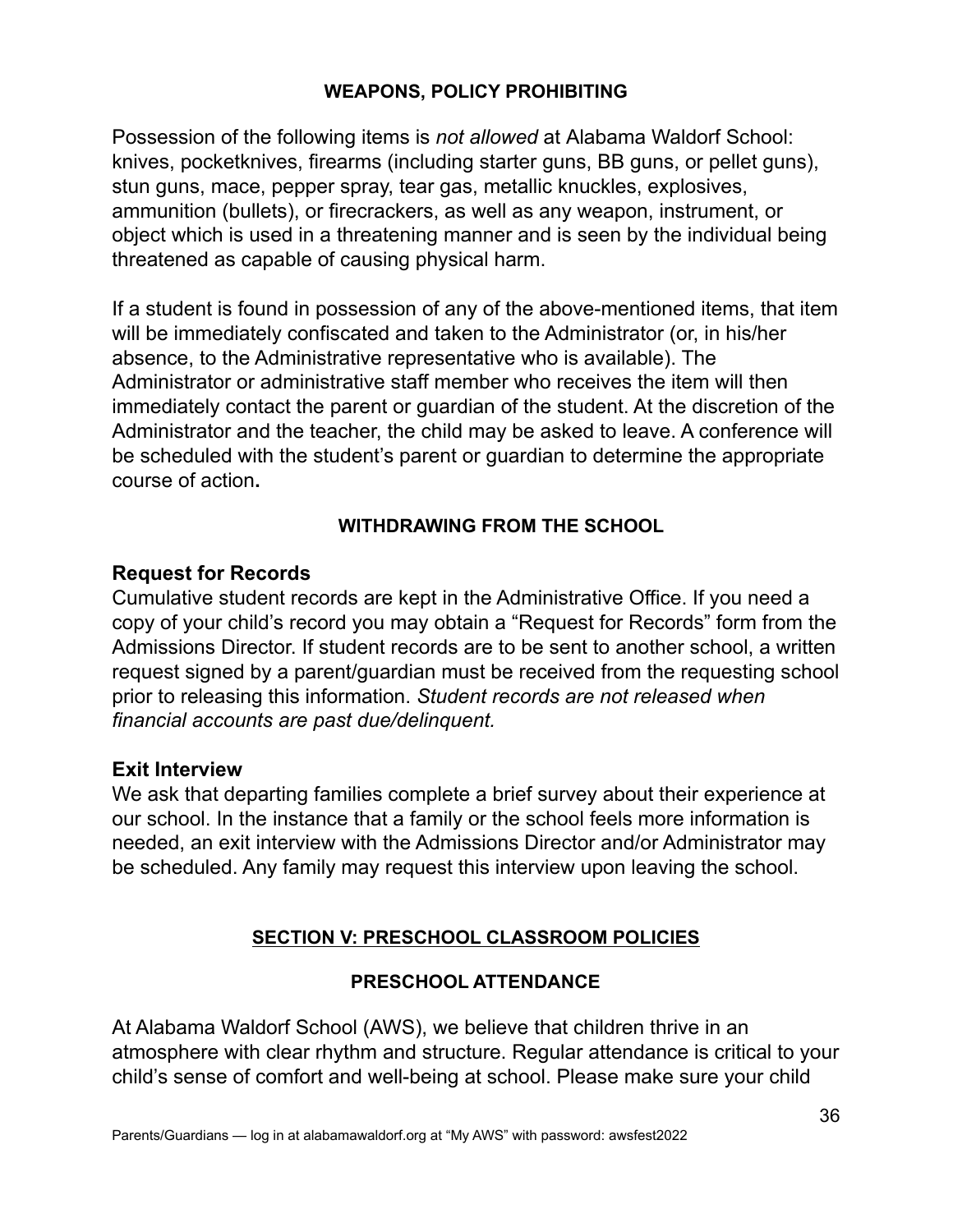attends regularly and **on time** for the harmonious running of the classroom as a whole. If your child will be absent, please let the teachers know ahead of time, or in cases of illness, email your child's teacher or [Absences@AlabamaWaldorf.org](mailto:Absences@AlabamaWaldorf.org) or call the Administrative Office. Attendance will be electronically entered after a 9am cutoff each day.

# **DRESS GUIDELINES FOR THE PRESCHOOL**

# **While at school, AWS children must abide by the dress code:**

Due to our protective gesture around childhood, we make a diligent effort to limit the intrusion of media characters in the life of the school. Therefore, please select clothing that does not display words, television or movie characters, advertising slogans/logos (except in the case of Alabama Waldorf School logo clothing), flashing lights, etc. Nail polish is not allowed in the preschool.

We suggest simple and comfortable clothes that allow for active play. We recommend that students wear garments of natural fiber, such as cotton or wool, as these garments provide warmth and breathability. Daily outdoor work and play are very important components of our programs. Please be sure your child is dressed appropriately to be outside in the weather. This includes sun hat and sunscreen as well as warm winter clothing.

# **Extra Set of Clothes**

A complete set of **extra weather-appropriate clothes should always be kept at school**. Please check these items daily and replace them as often as needed.

# **Inside Shoes**

*Each child needs a pair of inside shoes to keep at school.* These should be soft and comfortable. Slippers, slipper socks and ballet slippers generally work well. Regardless of the shoe type, please make sure they have backs and will stay on children's feet and allow them to play and move freely. *Please do not send flip-flops.*

*Outside shoes – backs, no flip flops, closed-toe for Kindergarten*

# **MORNING ARRIVAL FOR THE NURSERY & KINDERGARTEN**

Children who attend Early Morning Extended Care may be brought to school between 7:15 am and 8:15 am. Preschoolers who are not enrolled in Early Morning Extended Care are expected to be in class as early as 8:15 but before 8:30 am each morning. Attendance will be electronically entered into the student's permanent school record after a 9am cutoff each day. Due to limited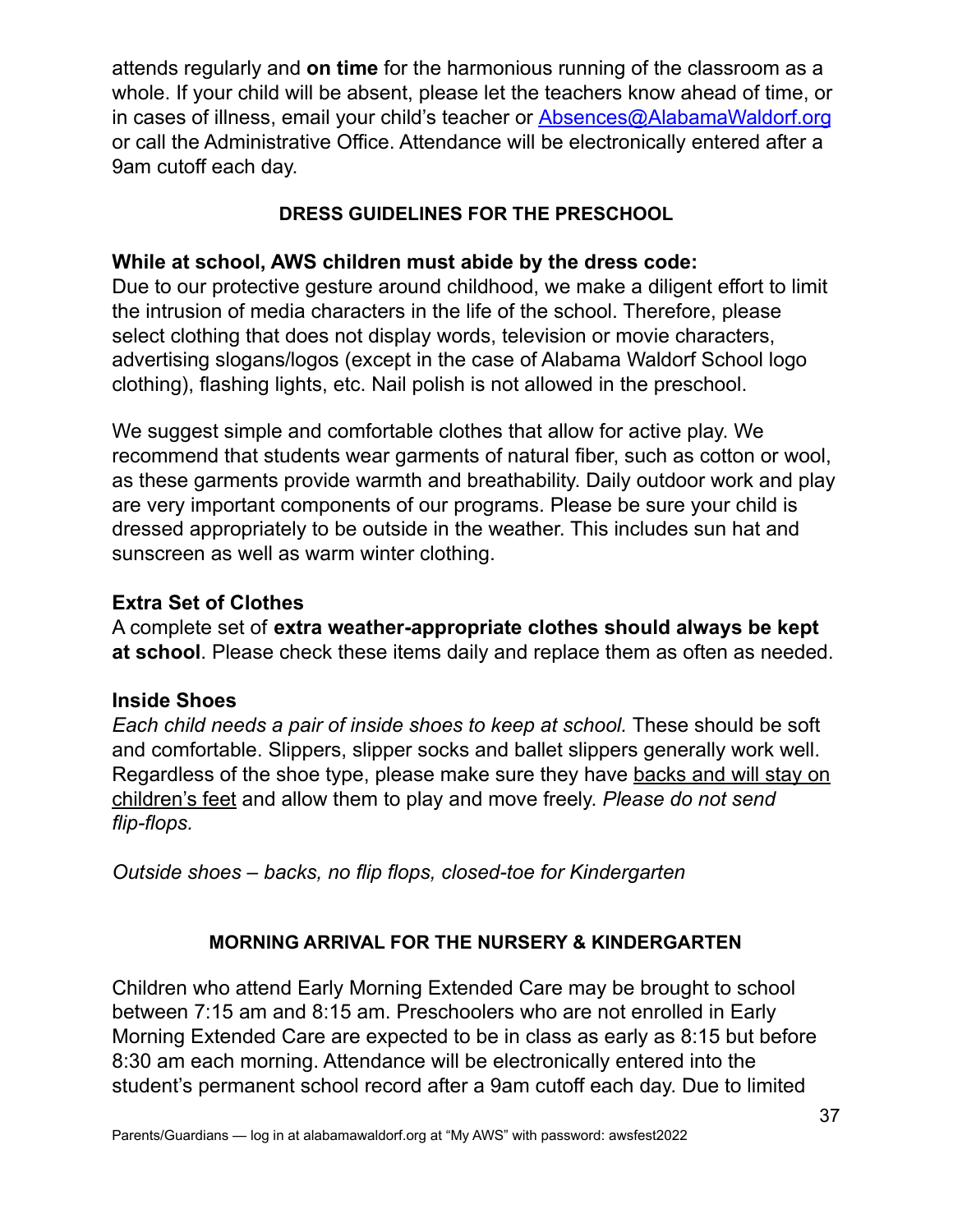parking, drivers of Grades students must drop off by 8:15 am thereby allowing parking spaces to be recycled for preschool throughout this busy time each morning.

When preschoolers arrive late, they may have difficulty joining in play with their classmates. It is disruptive for the other children and the teachers when children arrive late. When teachers are leading children in structured activities, they cannot be available to help late children transition. After 8:30am, parent/guardians will need to come to the Office to gain admittance to the building.

If you know that your child will be arriving late due to a scheduled event such as a doctor's appointment, please let teachers know in advance and preferably in writing (email is fine). If children consistently arrive late, teachers may call a conference with parents/guardians in order to discuss the situation.

### **NURSERY & KINDERGARTEN DAILY RHYTHM**

Daily rhythm is another way to talk about the daily schedule. Waldorf early childhood programs imitate the home life and rely on the healthy alternation of inbreath and outbreath. The daily Kindergarten rhythm alternates between activities of focus and activities of play.

| 8:15 am   | Drop off for 8:30 start  |
|-----------|--------------------------|
| 8:35 am   | Circle (inbreath)        |
| $9:00$ am | Outbreath: Play,         |
|           | Handwork, Craft, etc.    |
| 10:15 am  | <b>Tidy Up</b>           |
| 10:30 am  | <b>Snack</b>             |
| 11:00 am  | Outbreath: Play          |
| 11:30 am  | <b>Tidy Outside</b>      |
| 12:00 pm  | Story, Coloring/Painting |
| 12:25 pm  | <b>Dismissal</b>         |

The daily Nursery rhythm example is as follows:

| 8:30am   | Day begins with arrival, |
|----------|--------------------------|
|          | play, tidy up and Circle |
| 10:00 am | Snack and Tidy Up and    |
|          | Play                     |
| 12:00 pm | Story & Lunch            |
| 12:30 pm | <b>Dismissal</b>         |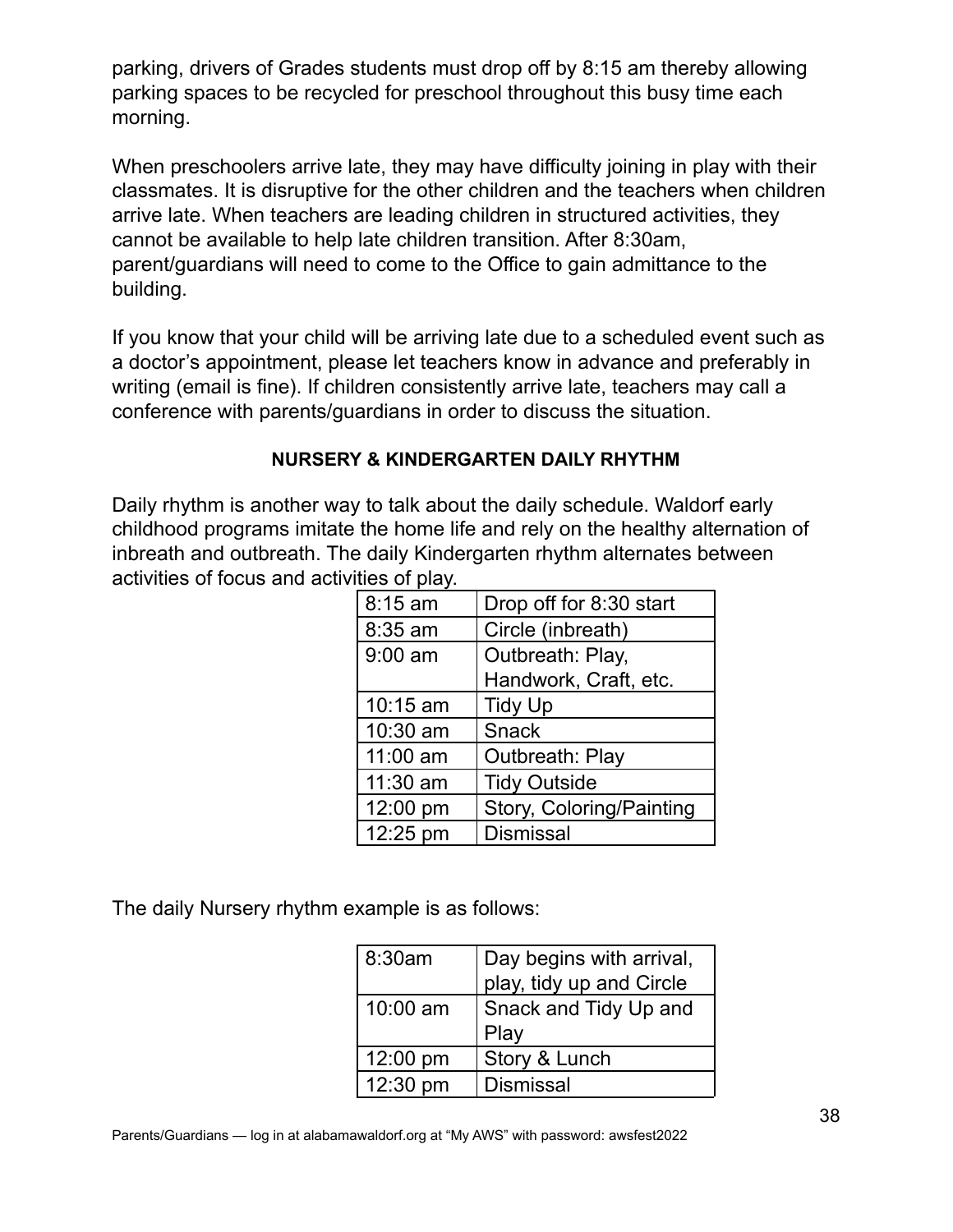If students remain in Extended Care programs, Kindergartners eat a healthy lunch brought from home at 12:30 and rest\* from 1 - 2:30, while Nursery students transition to nap at 12:30 having already eaten. Early Extended Care ends at 3pm. Students who stay in Late Extended Care until 5:30 pm eat another snack, play outside, and tidy up.

\*Extended Care students need a non-media crib sheet, blanket and pillow; a nap mat be utilized in Kindergarten instead of a blanket. Students may bring a small stuffed (non-battery operated) toy to help them rest.

# **PLACEMENT IN THE NURSERY AND KINDERGARTEN**

Alabama Waldorf School strives to protect the childhood years in order to promote the healthy and balanced growth of the whole child. For this reason, we do not rush children forward, but instead allow them the time they need to develop physically, emotionally, socially, and intellectually *before* moving them forward. Children have a more positive school experience if they are fully prepared.

In the Preschool, enrolled children may begin in the Nursery at 18 months of age in either a 3-day program (M,T,W) or a 5-day program (M-F).

In order to provide the most appropriate care within our program, **children must turn 3 on or before June 1st in order to be age-eligible for the Kindergarten program.** Three-year-olds may be enrolled in a 3-day Kindergarten program (M,T,W) instead of the full 5-day program, required for all other kindergartners.

Prior to enrollment each year, the Nursery and Kindergarten teams meet to discuss and consider student placement for the following year. Teachers may confer with parents/guardians to discuss their recommendations for the child's placement. Age-eligibility does not guarantee placement in a program. The final decision determining class roster will be made by teacher consensus.

First-grade readiness is determined according to the policy outlined in the Grades Classroom Policy and Information section. **Enrolled students must turn six on or before June 1 st to be age-eligible for first grade.** Age-eligibility does not guarantee placement in a program. **The first-grade readiness committee makes the final decision regarding class placement.**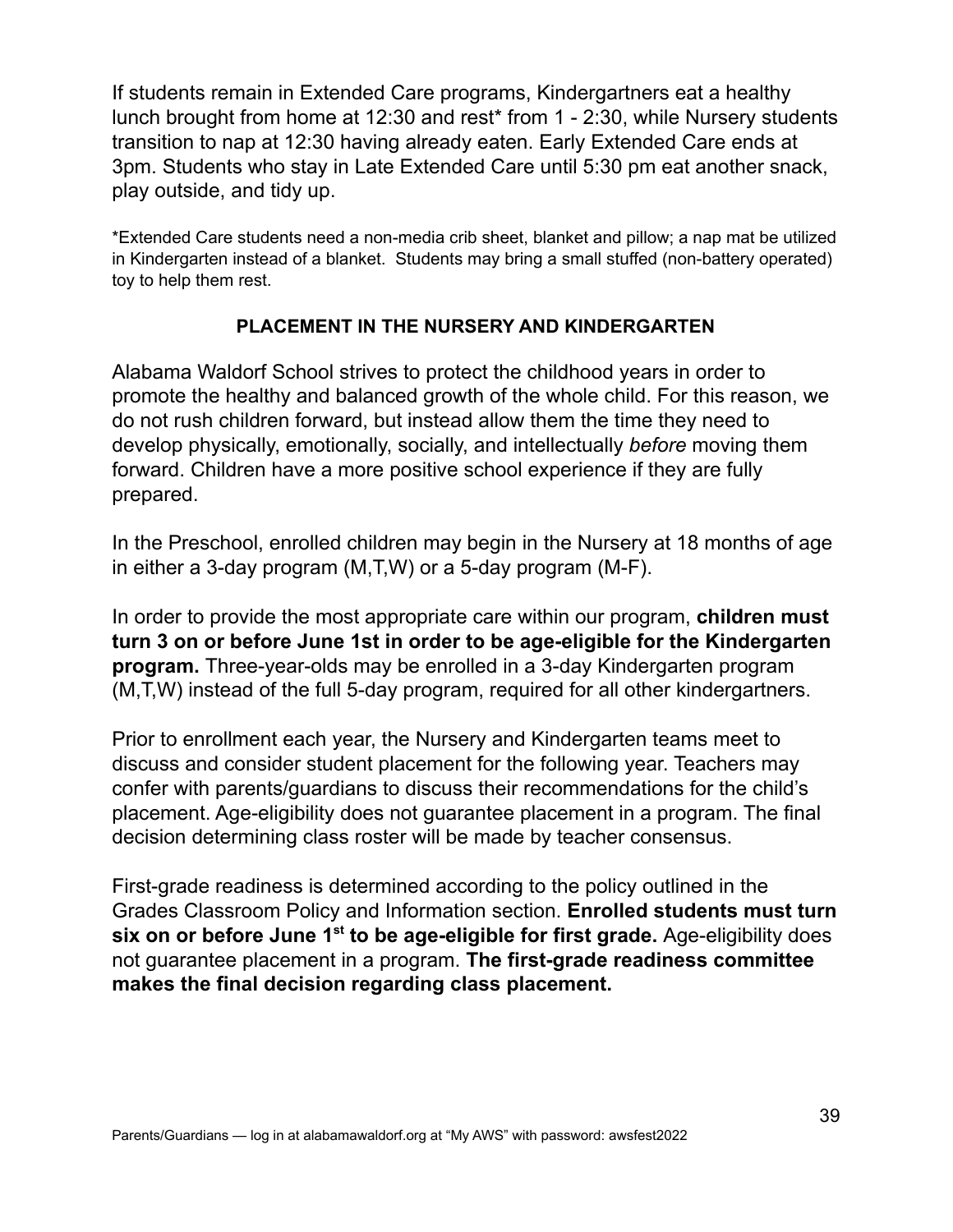# **SNACKS AND LUNCH IN THE PRESCHOOL**

Nursery and Kindergarten classrooms follow a snack schedule that is published regularly. Parents/guardians are usually asked to provide fresh or dried fruit or vegetables for the class to complement the food provided by the school for morning snack. If you cannot bring snack as scheduled, please bring applesauce or dried fruit ahead of your scheduled time.

In Nursery, all students bring lunch, including a water bottle, from home. Wholesome, nutritious foods enhance the child's learning capacities; therefore, candy, gum, sugary foods, chocolate, and soda are not allowed at AWS and will be removed if discovered. In our efforts to promote environmental stewardship, we further request that pre-packaged items be limited as much as possible; while convenient, they can be unhealthy and add to the landfill. Remember, too, that many lunch boxes and pre-packaged food items have media characters on them, so please select items that are media-free.

Kindergartners only eat lunch at school if they stay for Early Extended Care.

# **SECTION VI: GRADES CLASSROOM POLICIES**

# **GRADES ATTENDANCE**

*Attendance at a grades school is required by law*. Excused absences from school include illness, family emergencies, religious holidays, and planned absences of any length which have been pre-approved by the Grades Team at least 30 days in advance, or at the Faculty's discretion, and for which an individualized absence plan (IAP) has been created and implemented.

To be excused, absences due to illness, family emergencies, or religious holidays require a written note from a doctor or parent/guardian within three days of the absence. All other absences will be considered unexcused.

Any unexcused absence is unacceptable and is documented in the child's student file. Three unexcused absences may result in a meeting between the parent/guardians and the class teacher. After five unexcused absences, they may be asked to meet with the College of Teachers to discuss the situation. *Alabama Truancy Laws require court intervention in the case of 7 or more unexcused absences*.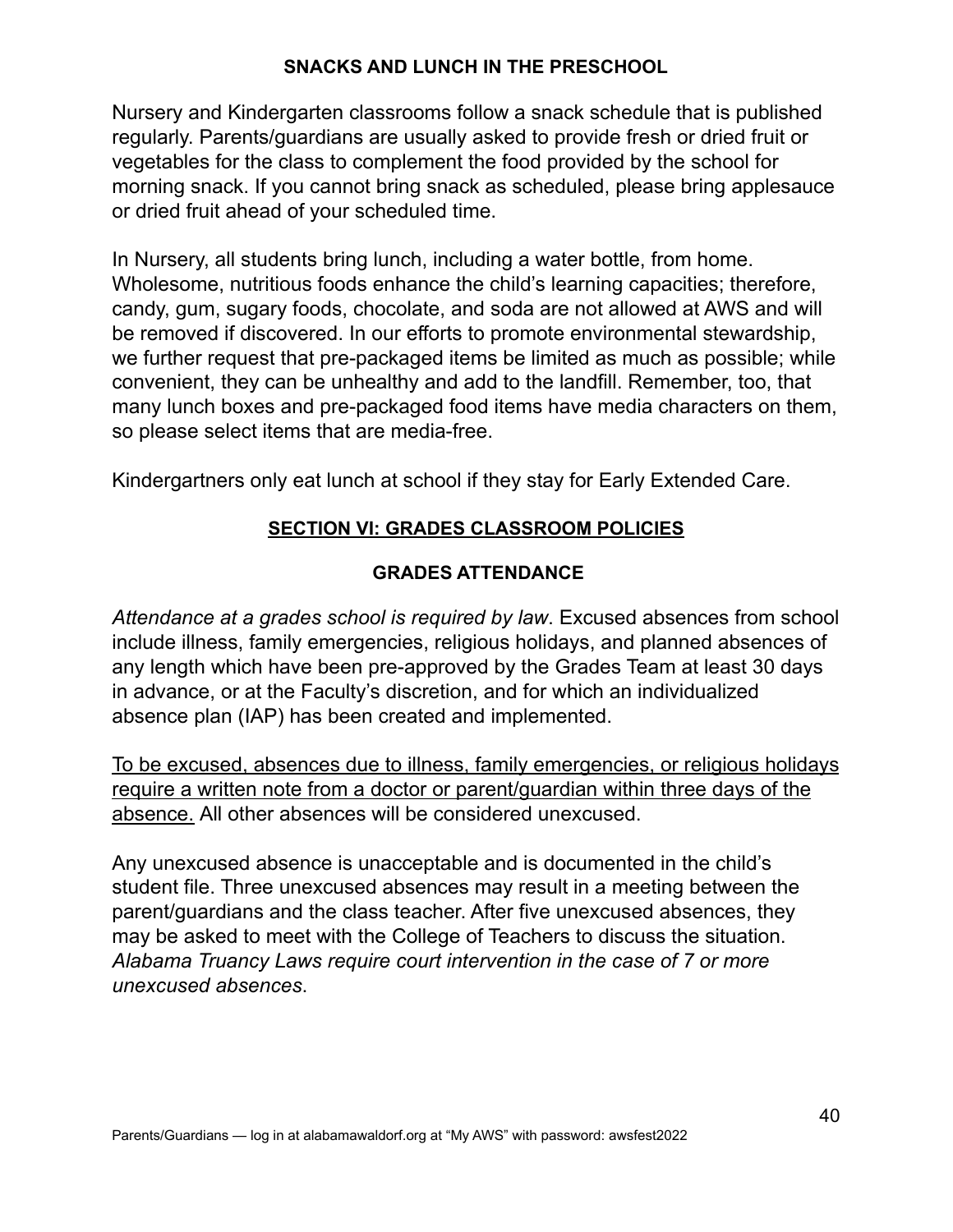# **MORNING ARRIVAL AND TARDINESS FOR GRADES STUDENTS**

# **Morning Arrival**

Due to limited and shared parking with preschool, Grades students should proceed to the classroom, arriving at 8:15 am, according to the following schedule:

- $1<sup>st</sup>-4<sup>t</sup>$ parents/guardians will park and walk the students in.
- $5<sup>th</sup> 8<sup>t</sup>$ students will be dropped off in a traffic loop and walk to their classrooms unescorted but under watchful adult eyes (if after 8:20, your student is TARDY and you must park and walk them to class and wait until they are admitted).

Please note that circle time and morning activities in the Grades constitute an integral part of the morning main lesson. It is extremely important that Grades students arrive **on time by 8:15 am each and every day**. Outside doors will be locked at 8:30. Once the classroom door is closed, parent/guardians may be asked to wait with their children until the child can be admitted to class by the teacher.

Do not ever leave your child unattended by an adult. If you can't gain access to the building, report to the Office where you can sign your child in and have the doors unlocked. Parent/Guardians must still wait outside the classroom until the child is admitted.

# **Tardiness in the Grades**

A tardy occurs when a student arrives after the teacher is finished accepting his/her students into the classroom in the morning, usually at or after 8:20am. If you are tardy and a 5<sup>th</sup>-8<sup>th</sup> grade parent, you must park and report to the Office to check in your student. After three tardies, parents/guardians may be asked to meet with the class teacher to discuss the situation. The student's parents or guardians are responsible for helping him or her make up any missed academics.

Attendance will be electronically entered into the student's permanent school record after a 10am cutoff each day. Tardies will be electronically entered into the student's permanent school record.

# **DRESS CODE FOR GRADES STUDENTS**

While at school, AWS students must abide by the dress code: Grades students at AWS should dress neatly and comfortably in clothes that fit properly. Students should be neat, groomed representatives for visitors and the greater community.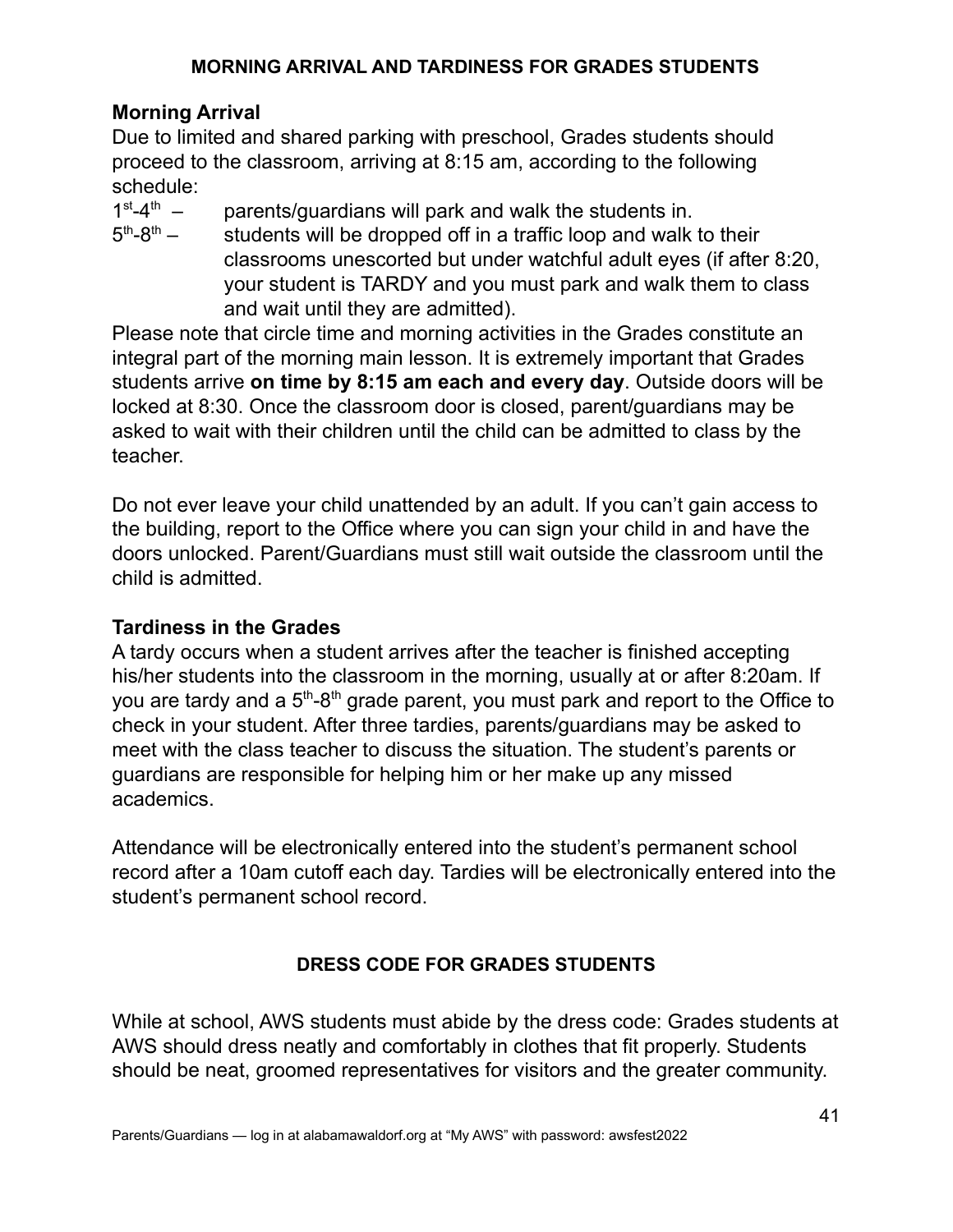We suggest simple and comfortable clothes that allow for active movement. We recommend that students wear garments that provide warmth and breathability. Daily outdoor work and play are very important components of our curriculum. Please be sure your child is dressed appropriately to be outside in the weather.

As part of our protective gesture around childhood, we make a diligent effort to limit the intrusion of media characters and commercialism in the life of the school. Therefore, please select clothing that does not display television, media, or movie characters, advertising slogans/logos, words, flashing lights, etc. Students may wear clothes that continuously cover torsos and undergarments during all daily activities.

Jewelry and nails should not inhibit students from participating in any school related activities. Makeup and hair dye is allowed for middle school students.

Grades students are required to wear shoes that support their feet and are appropriate for outdoor recess and movement activities at school. Closed-toed athletic shoes are required for movement classes.

# **ELECTRONICS AT SCHOOL**

**Electronics are expressly prohibited at school.** This includes cell phones, ipads, electronic games, music players, etc. Any exceptions to this rule must be negotiated in writing between the class teacher and all parents or guardians, and the Office Staff should be informed. A copy of the written exception should be stored in the student's file in the Administrative Office. Electronics that do not have exceptions on file may be confiscated.

#### **FIELD TRIP DRIVERS**

If a parent/guardian wishes to volunteer as a field trip driver, s/he must have a copy of a valid driver's license and proof of insurance on file in the school Office. In some cases, a background check may be required at parent/guardian expense. *Field trip drivers are not allowed to use a cell phone/PDA while operating a motor vehicle that contains AWS students.*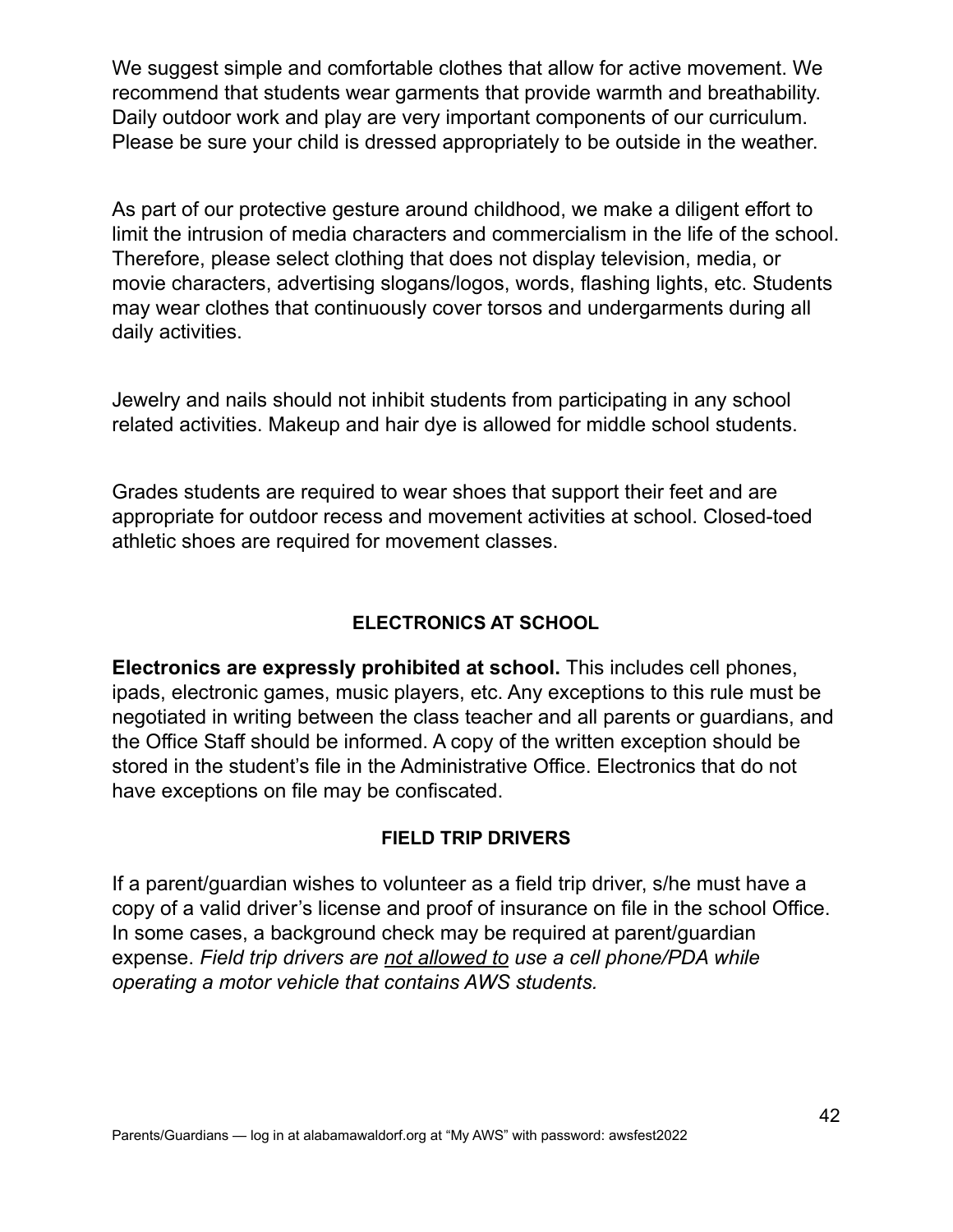# **FIRST GRADE READINESS**

Often the success of the child's entire school career depends on whether s/he starts too soon or when quite ready. According to numerous educational studies, children who enter school too early are prime candidates for learning disabilities and/or depression. It appears from this research that 6 1/3 years of age is the point at which the majority of children make a transition to school readiness. At Alabama Waldorf School (AWS), **the cut-off date for age-eligibility for Grade 1 is a six-year-old birthday by June 1st.**

Acceptance of all students is based on such factors as the child's physical, emotional, and social readiness as well as the family's willingness to work with the principles of Waldorf Education. Some children who are chronologically ready for first grade are sometimes in need of another year of maturing to be fully ready for first grade. Timing is a great key to success. A well-timed entry into school supports the child's chances for a positive school experience.

The First Grade Readiness Committee meets several times a year to make recommendations for children who are age-eligible for first grade. Parents/Guardians will be informed of the committee's recommendation for their child by the child's Kindergarten teacher before Open Enrollment and may request a meeting with the First Grade Readiness Committee if they wish to discuss the recommendation.

# **FORMER STUDENT VISITING**

We welcome visits to the school by former students at the discretion of the faculty. Such visits must be arranged **in advance** to allow for the Office and all teachers who instruct the class to be informed. Once the arrangements are made, parents/guardians bring the visiting child to the Office with a written note of permission to visit and emergency contact phone numbers and medical information pertaining to the student.

**Any visiting students, regardless of age, must be in a class or engaged in a purposeful manner and under the supervision of a teacher or staff member**. At the discretion of the teacher, the parent/guardian may be asked to remain at school to supervise the former student. We expect that all student visitors will be on their best behavior. Parents/Guardians will be called and asked to pick up their child early if the child's behavior is disruptive or dangerous.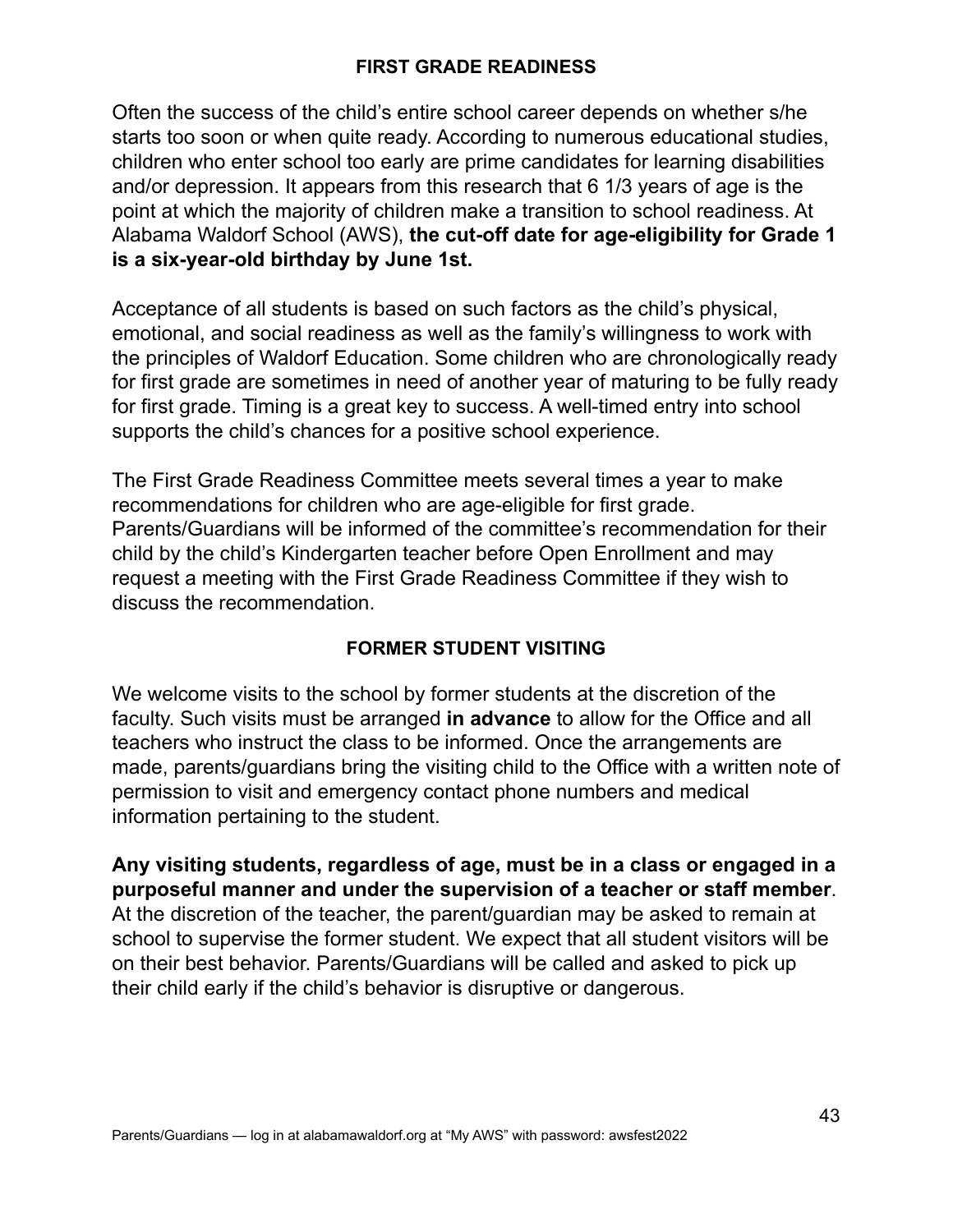### **"LOOPING"**

Alabama Waldorf School is dedicated to pursuing its mission to provide an excellent academic, social and civic education based on Waldorf Education principles. We have historically adopted the Waldorf School's traditional model of the class teacher looping up, students and teacher together, 1st through 8th grade. While we have seen benefits to this, we are also open to partial looping where a teacher guides students for several but perhaps not all 8 years.

# **PARENT/GUARDIAN-TEACHER COMMUNICATION IN THE GRADES**

# **Academic Block Rotations**

Academic block rotations are month-by-month or week-by-week descriptions of what will be covered during the school year and are distributed to parents/guardians in August. Because the block rotation is designed to meet the needs of the students, it is subject to change during the school year. Teachers will communicate any changes to the block rotation in a timely manner.

# **Academic Block Reviews**

Academic block reviews are written by teachers and sent out at the end of each semester. These informative reviews include the topics covered and the class's progress - and may include stories of activities, discoveries that the class made, and upcoming topics/events. In the middle school, the block review may also include information on the progress of individual students.

# **Subject Class Curriculum Previews**

Subject Teachers distribute curriculum previews outlining their plans for the coming semester in August and January, as well as curriculum reviews as part of their TADS grades submissions twice a year.

# **Teacher Requests**

Occasionally, teachers will make requests in the best interest of the student in conferences, student progress reports, or the year-end report. It is the parent/guardian's responsibility to consider these requests.

# **Email/Texting/Phone/Dialogue**

We believe that nurturing healthy relationships between teachers and parents/guardians is fundamental to meeting our common goal of providing the best care and education for each young person in our school.

Effective and respectful communication is essential to building these connections.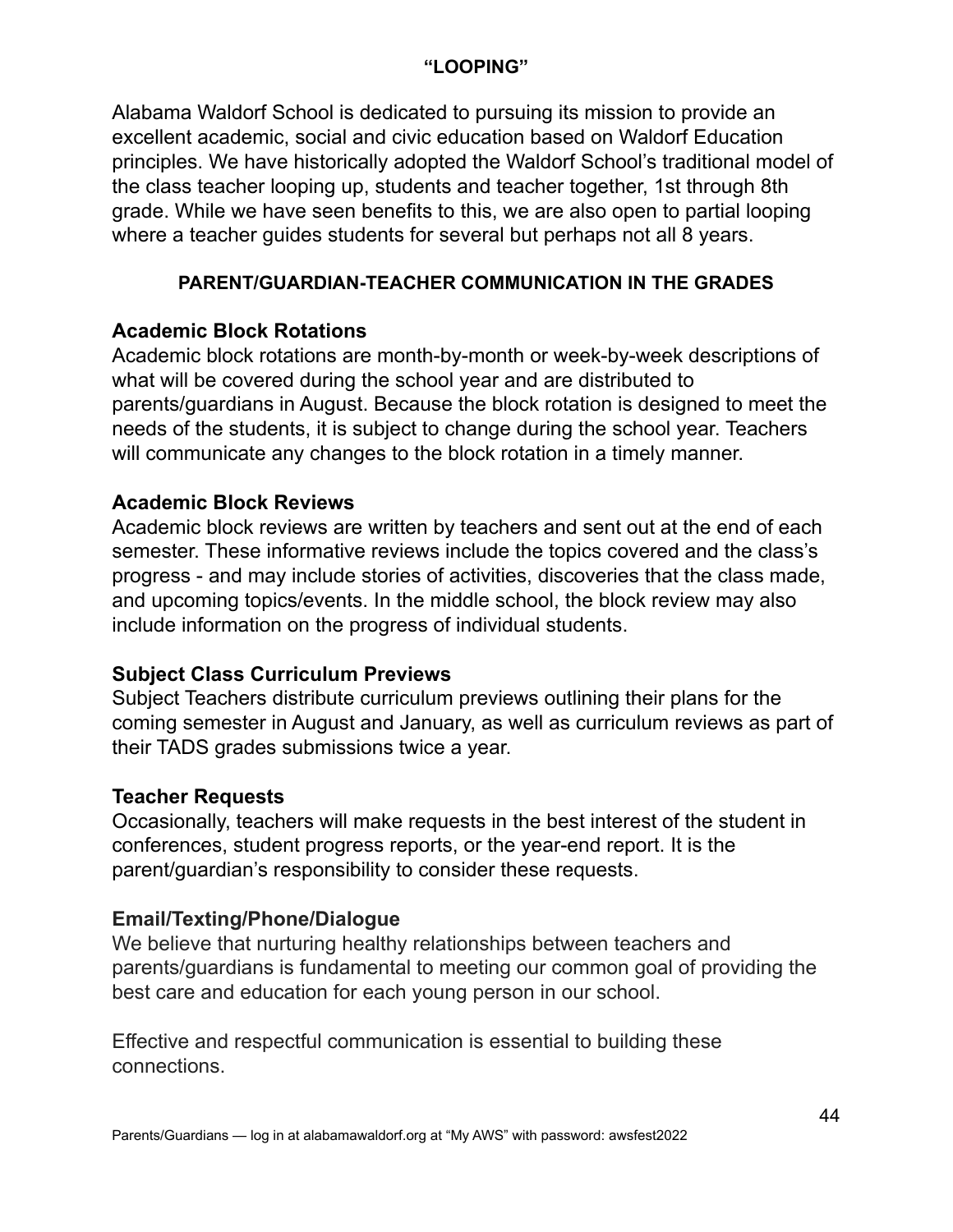Therefore, we ask that electronic communications (texting, email, voice mail) be limited to the *simple sharing of information.*

Concerns or conflicts need to be addressed in person--face-to-face--rather than through email, voice mail, or texting. Email, voice mail, or texting may be used to *request* this type of meeting between teacher and parent/guardian.

In an urgent situation, teachers and parents/guardians may substitute a telephone conversation (not voice mail) for a face-to-face meeting.

Please be respectful of these guidelines and of your teacher's stated availability, and be aware that any and all contact may be documented*.*

# **Student Work**

Teachers are happy to share student work with parents/guardians at any time. If a teacher has requested a parent/guardian signature, the signed work must be returned to the teacher by the requested date.

# **Reports**

During the school year, grades for enrolled Grades students are posted on TADS Educate, and parent/guardians have online access to them. Four weeks after the conclusion of each school year, final grades are available. The intended audience for such a report is*, in fact,* the parent or guardian. We ask that you carefully consider what, if anything, is shared with the student.

# **SNACKS AND LUNCHES FOR GRADES STUDENTS**

AWS is a peanut-free school. Grades students bring food for morning snack in their lunches. If a student is enrolled in Extended Care, s/he must also bring a healthy snack for that program.

All students bring lunch, including a water bottle, from home. Wholesome, nutritious foods enhance the child's learning capacities; therefore, candy, gum, sugary foods, chocolate, and soda are not allowed at AWS and will be removed if discovered.

In our efforts to promote environmental stewardship, we further request that pre-packaged items be limited as much as possible; while convenient, they can be unhealthy and add to the landfill. Remember, too, that many lunch boxes and pre-packaged food items have media characters on them, so please select items that are media-free.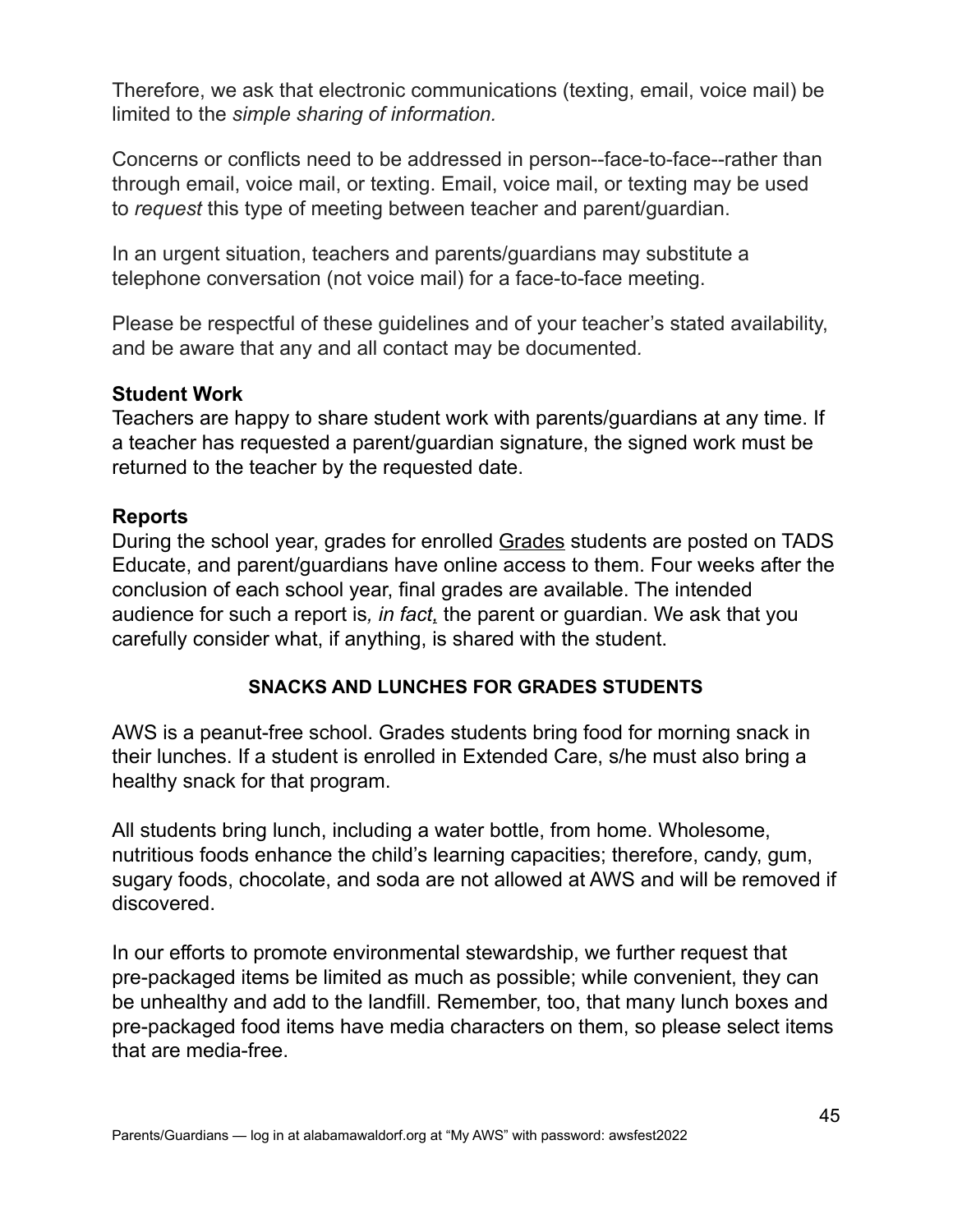# **VI: EXTENDED CARE POLICIES AND INFORMATION**

# **"DROPPING-IN" TO EXTENDED CARE**

# **Availability**

There may be drop-in spots available in the Extended Care Programs for those children who do not usually attend. If you would like your child to drop-in to any Extended Care Program, please ask the Administrative Staff ahead of time to ensure a spot and to inquire about fees.

# **Drop-in Fees**

You must pick up your child at the time indicated on your contract or arrange for him/her to go to Extended Care in which case drop-in fees will be charged. You must dispute drop-in fees within 90 days of their being posted to your account.

# **Late Pick-up in Extended Care**

AWS policy allows a 5-minute grace period for pick-up. If after five minutes the child is not picked up, the child will be dropped into Extended Care, and the parent/guardian will be charged a drop-in fee in the case that Extended Care is available. In the event that there is no availability in Extended Care, or if the pick-up is after 5:35, the parent/guardian will be charged \$1 per minute until the child is picked up. If the parent/guardian is habitually late, the family may be required to meet with school personnel.

# **Dropping in to Preschool Extended Care When Core Program Not Attended**

If the student has not attended the Core Program that day and is not sick, they may attend (by contract) or drop in to (when space is available) Extended Care; however, children **must be present by 12:30 pm** according to school time. No drop-ins will be allowed between 12:30 pm and 3 pm. After 12:30 sharp, the transition to naptime is too difficult to manage for a latecomer when there are numerous other children in the program.

# **NAPS AND REST – PRESCHOOL**

Preschool children who remain at school for Extended Care have a rest\* period daily. Please bring clearly-marked crib sheet and blanket and travel-sized pillow along with one cuddly toy for your Preschool napper or rester. Kindergarten nappers may bring a nap mat/roll if preferred. All bedding should be taken home weekly to be laundered. As with other items sent for your child's use at school, please make sure names are clearly marked and that bedding and cuddle toys are free of media characters. Children who nap\* may sleep until 3:00pm. Those who rest may get up after an hour to play quietly or participate in afternoon activities.

\*rest periods are more than 45 minutes but less than 2.5 hours, per DHR guidelines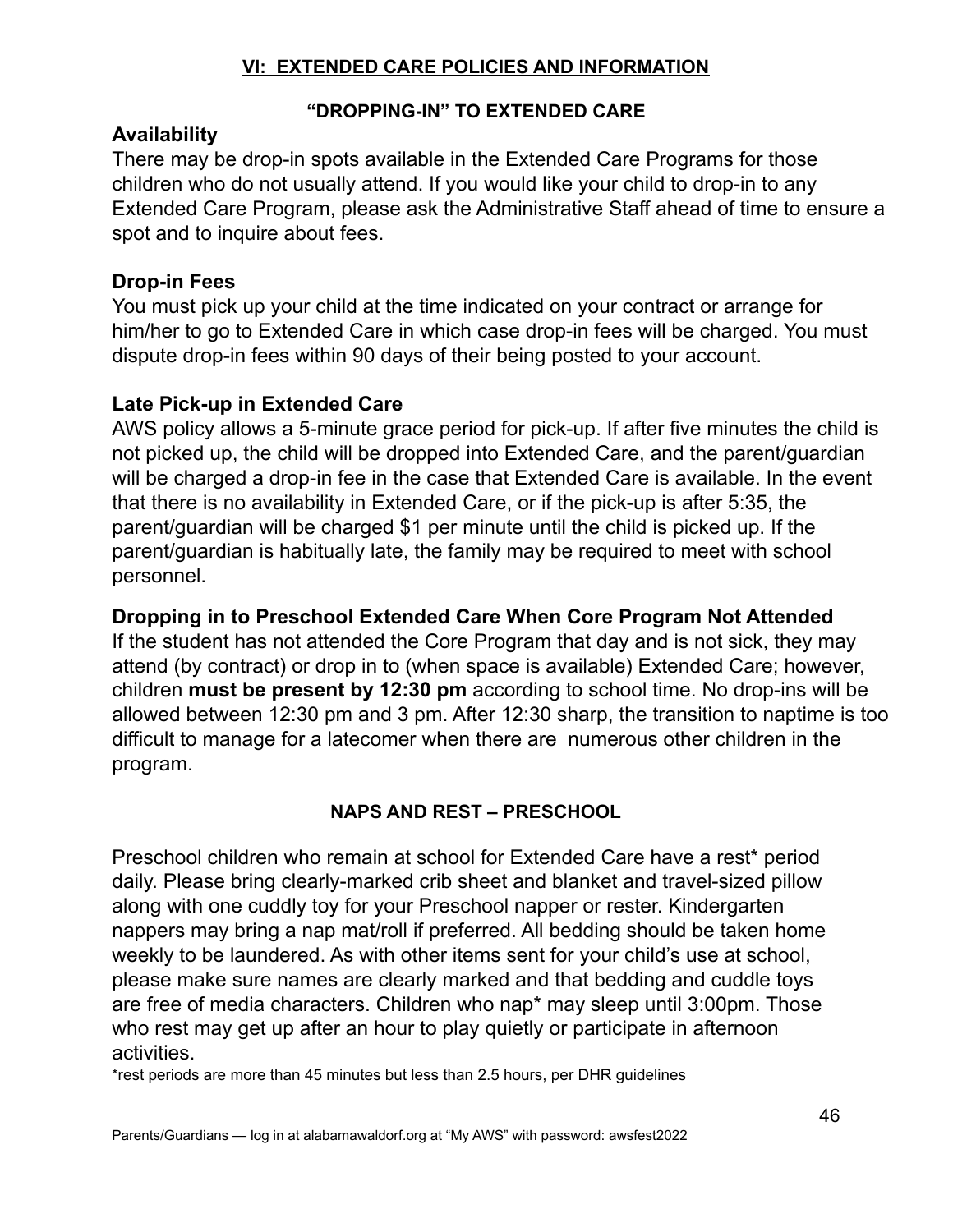#### **SNACK AND LUNCH IN EXTENDED CARE PROGRAMS**

#### **Lunch in Preschool Extended Care**

Preschool students (N & KG) who stay for Extended Care bring a peanut-free lunch, including a water bottle, from home. Wholesome, nutritious foods enhance the child's learning capacities; therefore, candy, gum, sugary foods, chocolate and soda are not allowed at AWS and will be removed if discovered. Please send water to drink. In our efforts to promote environmental stewardship, we further request that pre-packaged items be limited as much as possible.

#### **Preschool Snack Schedule**

As in the core program, parents/guardians whose preschoolers stay in Extended Care from 3:00 - 5:30 pm are periodically asked to provide fresh or dried fruit or vegetables for the class to complement the food provided by the school for afternoon snack. Extended Care classrooms follow a snack schedule that is published regularly. If you cannot bring snack as scheduled, please bring applesauce or dried fruit ahead of time.

### **Extended Care Snack in the Grades Program**

Grades students who stay for Extended Care should also bring a healthy, substantial peanut-free snack from home for after school. Wholesome, nutritious foods enhance the child's development; therefore, candy, gum, sugary foods, chocolate and soda are not allowed at Alabama Waldorf School and will be removed if discovered.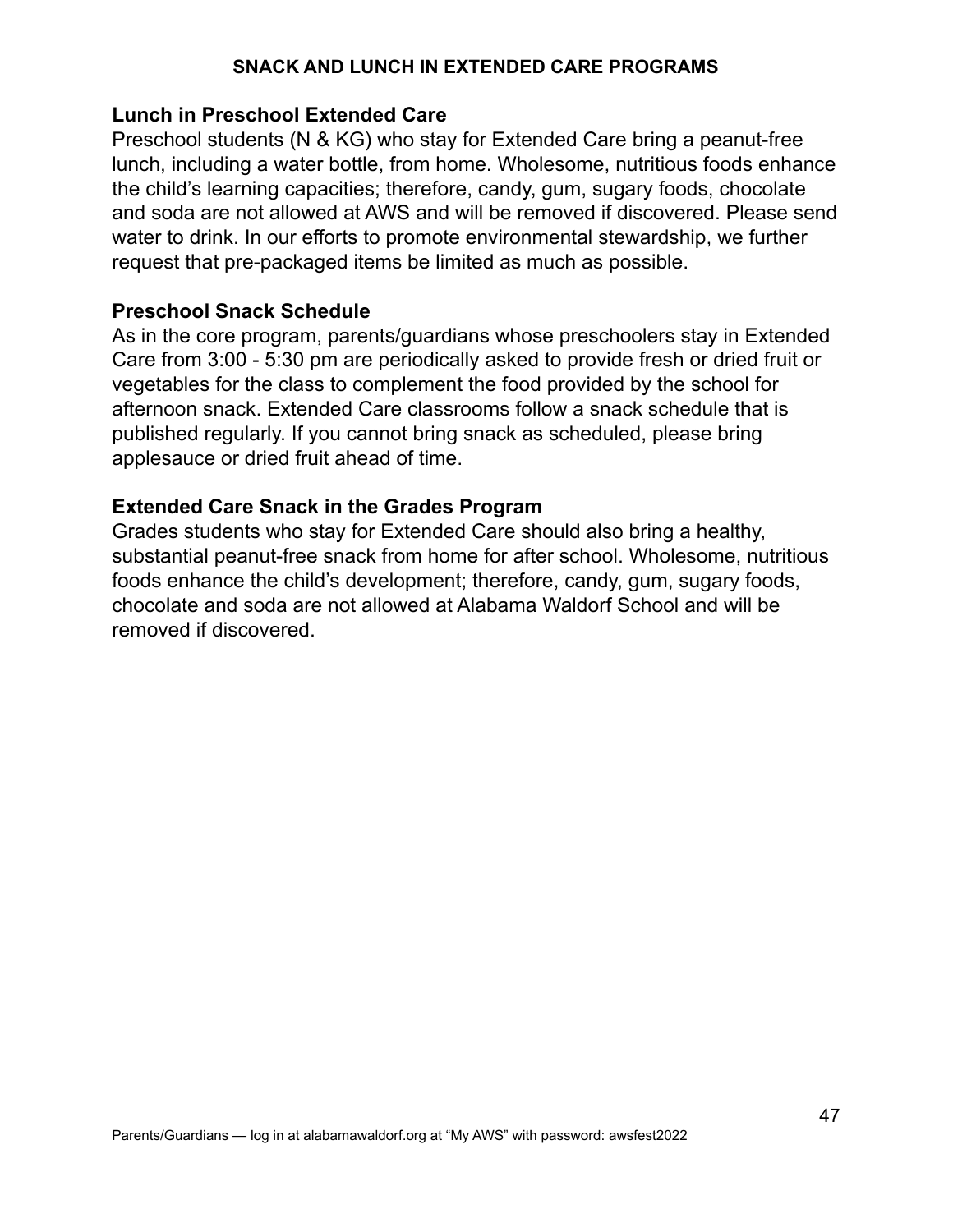#### **AWS Organizational Chart**